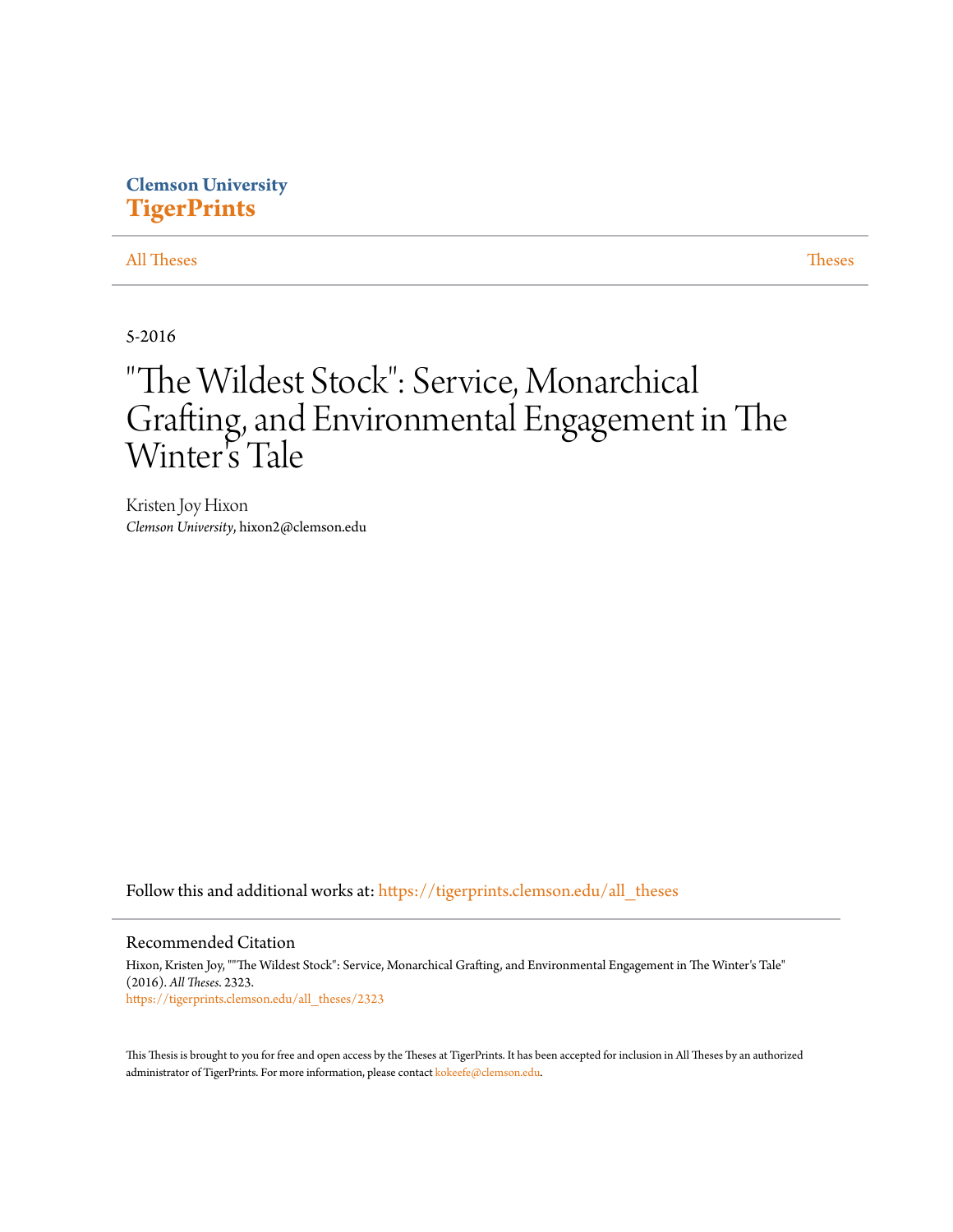# "THE WILDEST STOCK": SERVITUDE, MONARCHICAL GRAFTING, AND ENVIRONMENTAL ENGAGEMENT IN *THE WINTER'S TALE*

A Thesis Presented to the Graduate School of Clemson University

In Partial Fulfillment of the Requirements for the Degree Master of Arts English

> by Kristen Joy Hixon May 2016

Accepted by: Dr. Will Stockton, Committee Chair Dr. Elizabeth Rivlin Dr. Erin Goss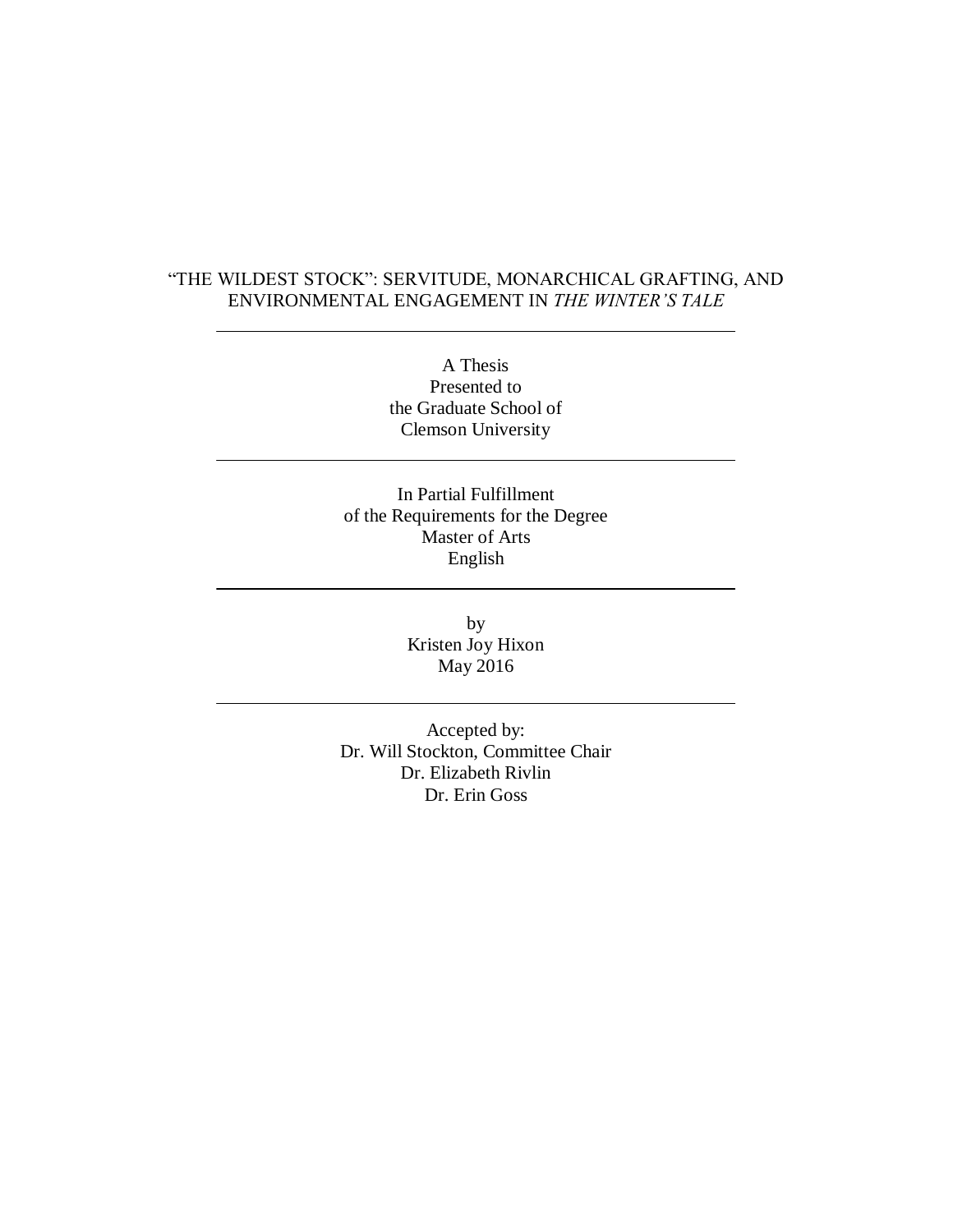### ABSTRACT

William Shakespeare's *The Winter's Tale* opens by expressing the friendship of King Leontes of Sicilia and King Polixenes of Bohemia in horticultural terms and explaining how the friendship "branch[es]" with the aid of servants when the monarchs cannot meet in person (1.1.24). The tyrannical Leontes conveys the depth of his relationship to his servant Camillo by discussing the trust that establishes that relationship as a physical connection. He calls Camillo "a servant grafted in my serious trust" (1.2.247). Using lines like these, the play asks us to read its discussion of service in terms of early modern horticultural practice. However, existing criticism lacks an intersection between horticultural and service studies. This project aims to deliver the kind of reading the play asks us to perform. Servants direct monarchs' courses; monarchs read as slips grafted to servants' rootstocks. Tyranny occurs as a natural product of Leontes' attempt to reclaim the agency he has delegated to those around him – severing his grafts to family, friends, and servants – and threatening the livelihood of those who depend on his recognition of their gentility, as the Winter threatens certain flora. John Scholl provides an insightful discussion of the play's emphasis on streaked gillyvors and explains how gardeners perpetuate gillyvor streaks. Building from his work, I demonstrate how Hermione and Perdita read as streaked gillyvors, preserved through Leontes' tyrannical season and restored by servants. As I will show, these streaks manifest as the royals' gentility. This project reveals how *The Winter's Tale*'s servants maintain their monarchs' gentility.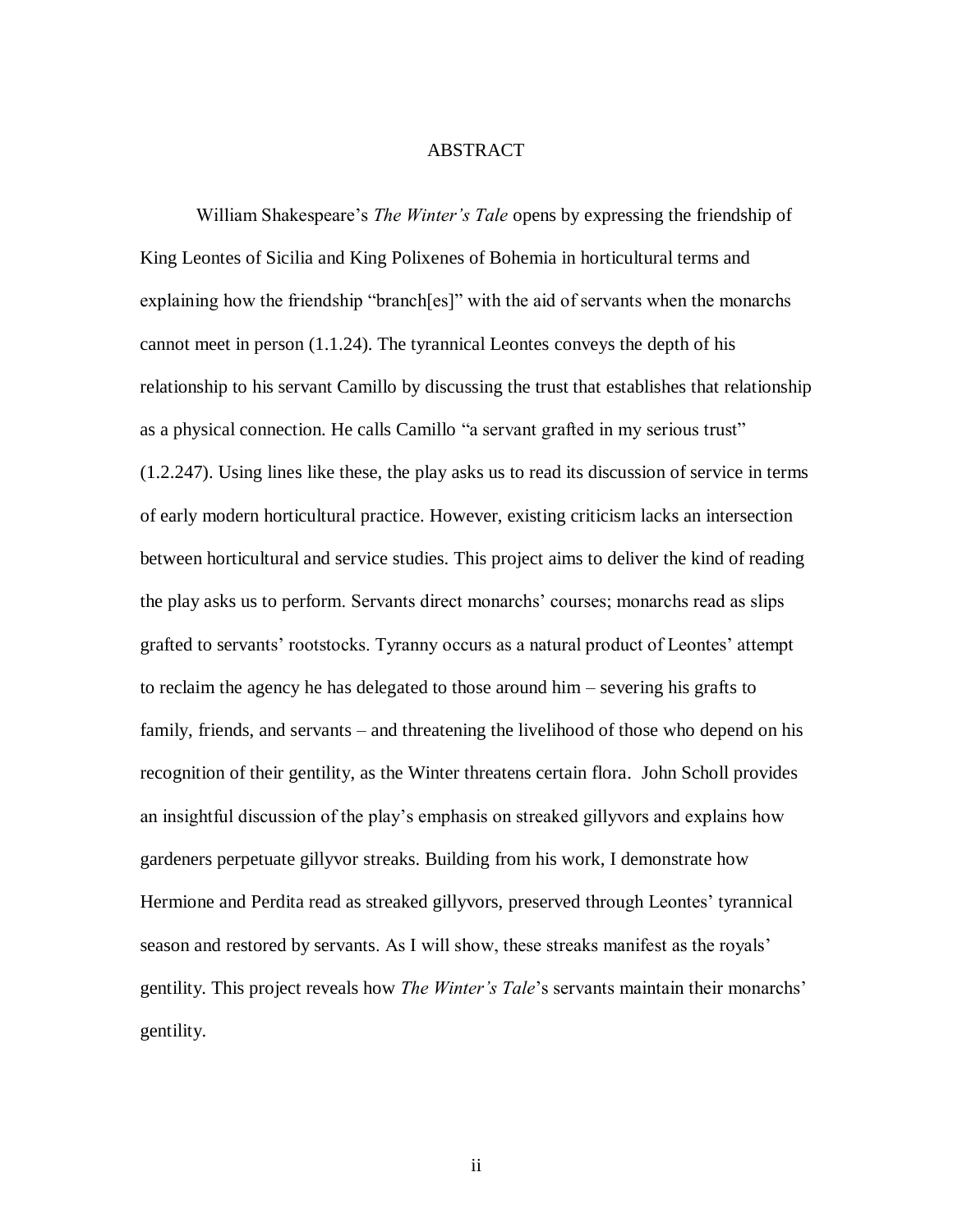### DEDICATION

This thesis is dedicated to my parents, John and Karen Hixon, as a small token of my appreciation for their ongoing support and encouragement. I would like to thank them as well as Bobbie Broach, Adam Hixon, and Karleigh Hixon for inspiring my persistence in my graduate studies, for providing shoulders to cry on, and for countless pep talks.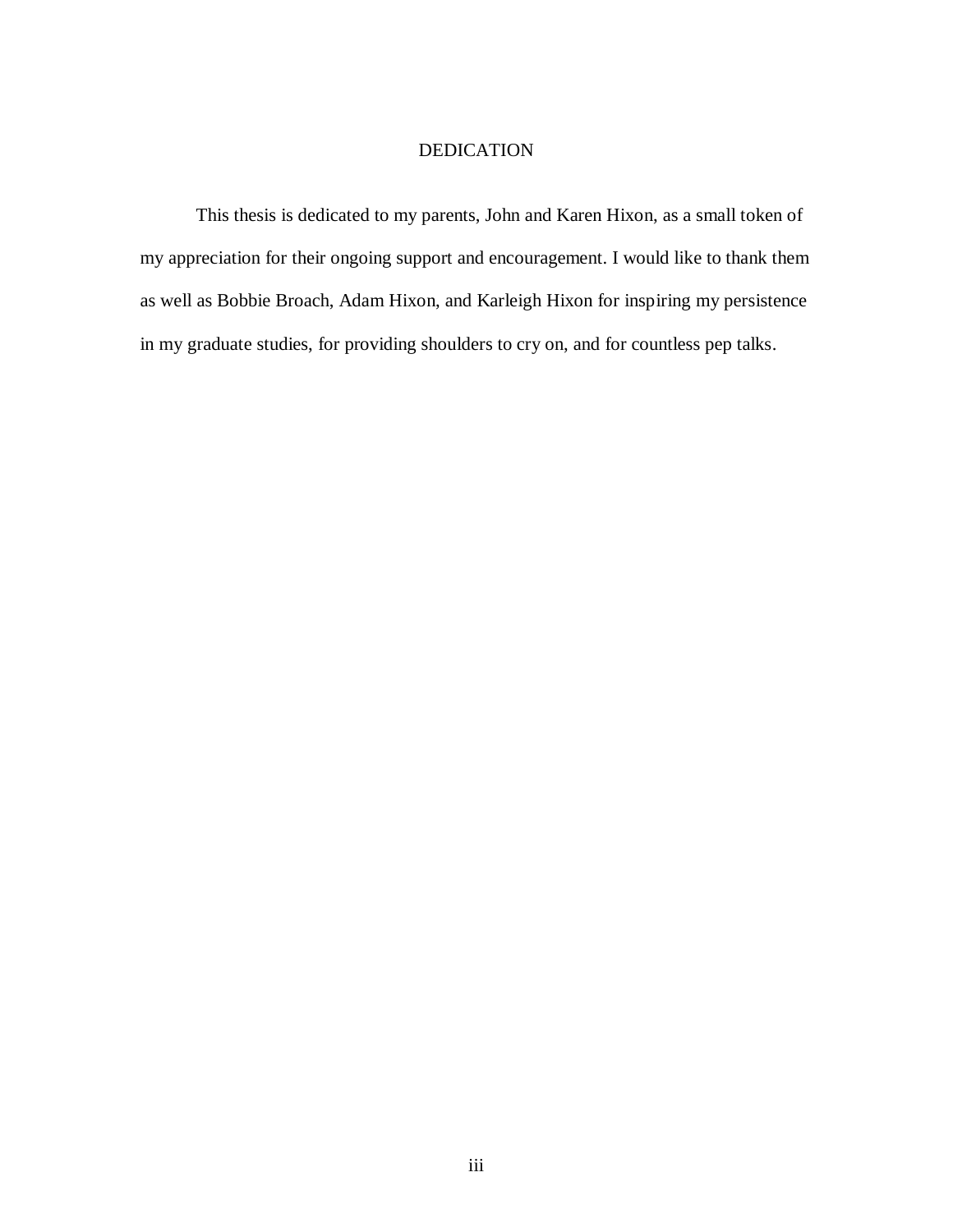### ACKNOWLEDGMENTS

I would like to thank Dr. Will Stockton, Dr. Elizabeth Rivlin, and Dr. Erin Goss for their guidance and support in this project. I would like to thank Dr. Stockton especially for encouraging me to take this project on and to work through all of the obstacles I encountered. I would also like to thank the faculty of the Charleston Southern University English Department, especially Dr. Jonathan Sircy and Dr. Scott Yarbrough, for preparing me to embark on this project and for encouraging me throughout this process. Finally, I would like to thank John and Karen Hixon, Madison Johnson, and Charlotte Powell for their unfailing willingness to review my work and for their kindness in helping me to work through my anxieties about this project.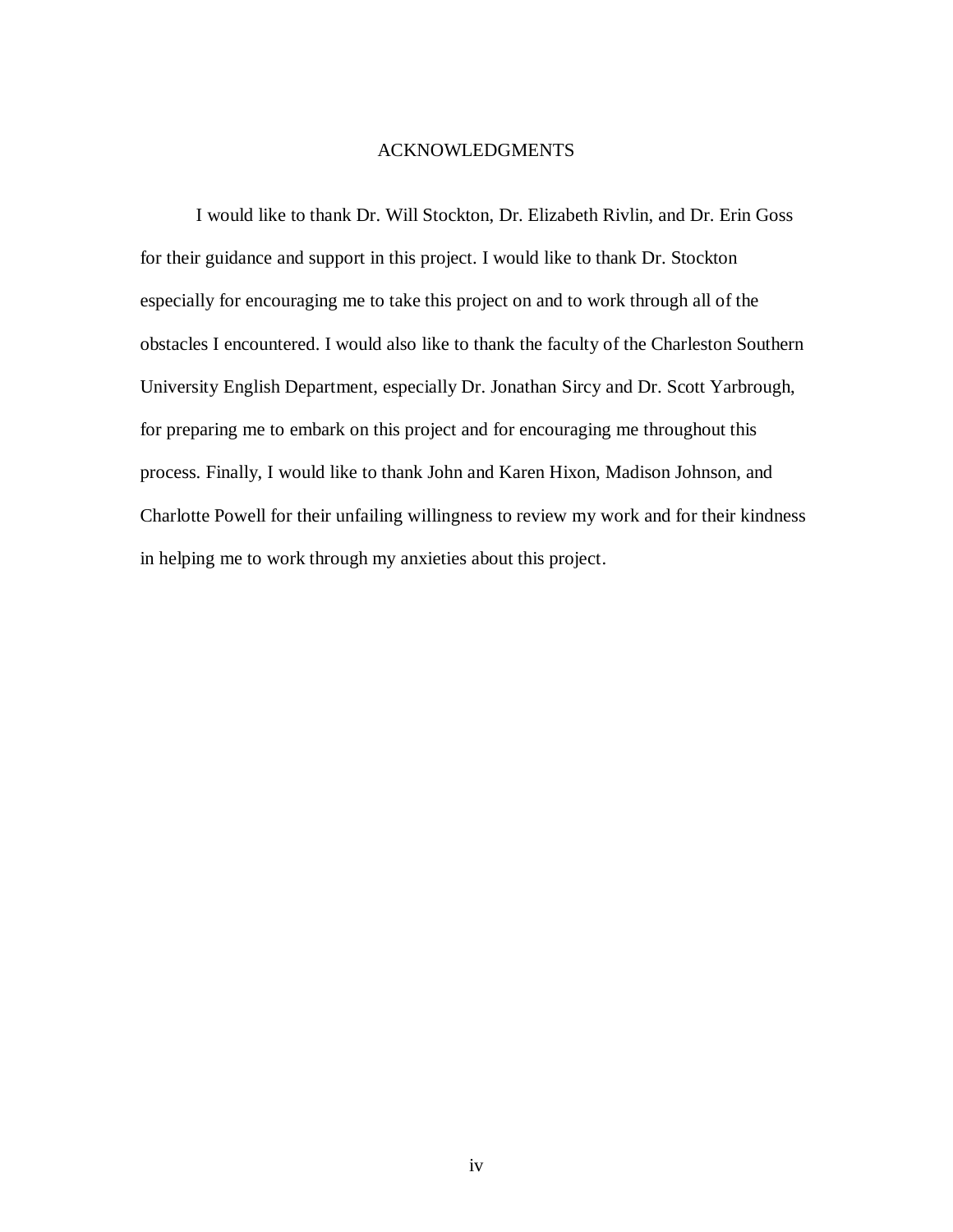# TABLE OF CONTENTS

| "WELCOME HITHER / AS IS THE SPRING TO TH' EARTH": |
|---------------------------------------------------|
|                                                   |
|                                                   |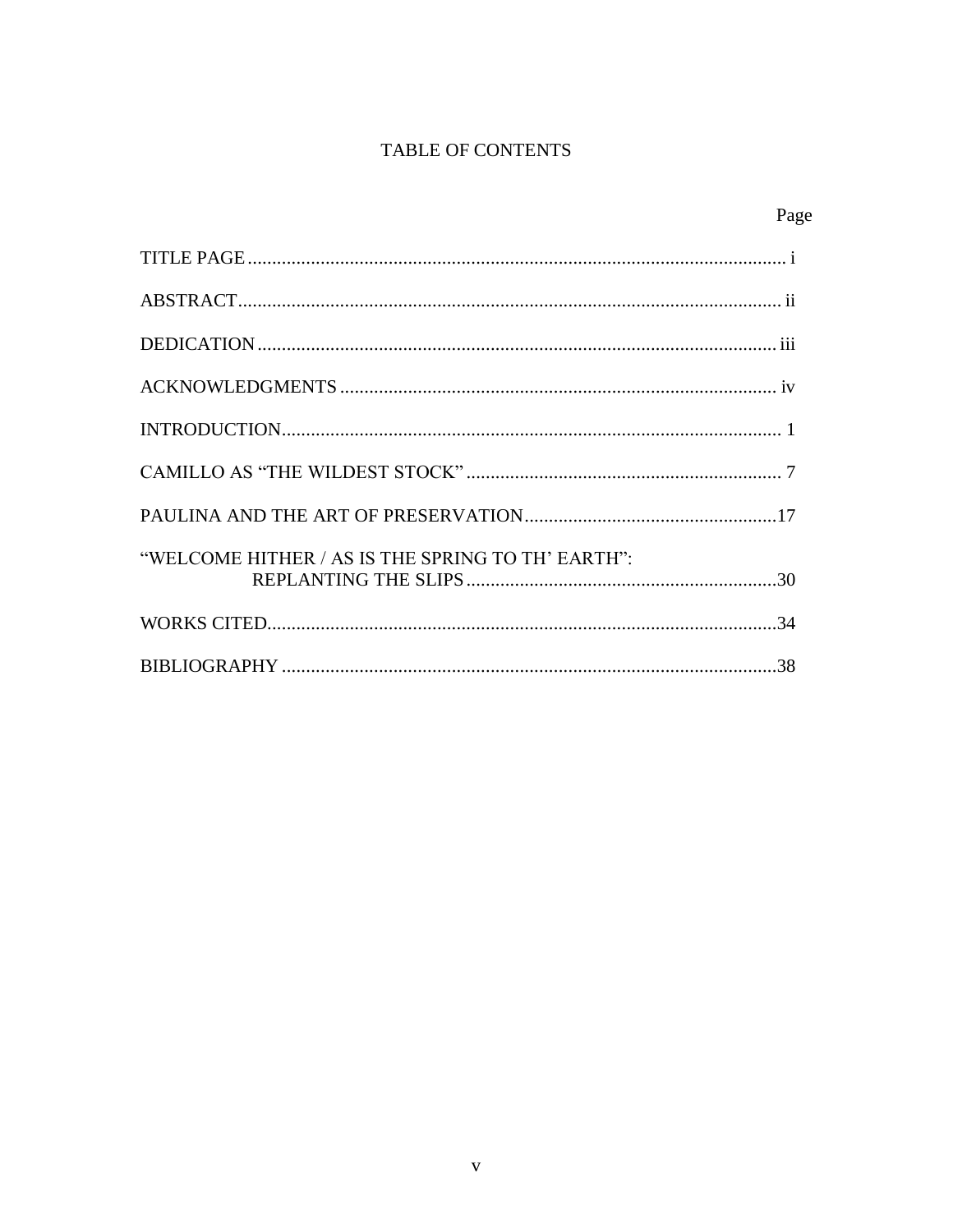## "THE WILDEST STOCK": SERVITUDE, MONARCHICAL GRAFTING, AND ENVIRONMENTAL ENGAGEMENT IN *THE WINTER'S TALE*

*"It is very true that one may set a tree which that beare divers sorts of fruit at once, if he be graffed with divers kind of graffes."*

 $-$ - Leonard Mascall,  $1572<sup>1</sup>$ 

### INTRODUCTION

William Shakespeare's *The Winter's Tale* creates an environment in which its characters inhabit the roles of "the gentler scion" and "wildest stock" (4.4.93). They serve as garden-variety actors cultivated in their social climate; the system that would place Leontes and Polixenes as monarchs ruling over Sicilia and Bohemia brings them and their servants together so that they may fulfill their roles in service to their states. "Service" means much more to Shakespeare's characters than "useful or complimentary," as the *Oxford English Dictionary* describes the term; it suggests not only a condition of employment but also a fruit-bearing tree. <sup>2</sup> *The Winter's Tale's* servants act as this tree for their masters so that masters endure as the fruit of servants' efforts. The play's master-servant relations demonstrate an interdependence much like that of plants sutured together to share traits. Though the play resolves when Hermione and Perdita – whom, as I will demonstrate, we can read as streaked gillyvors amongst the other flora – return as

<sup>&</sup>lt;sup>1</sup> From *A Booke of the Arte and Maner How to Plant and Graffe All Sortes of Trees, 21.* 

<sup>2</sup> This tree is known as the "*Pyrus domestica*" (*OED*).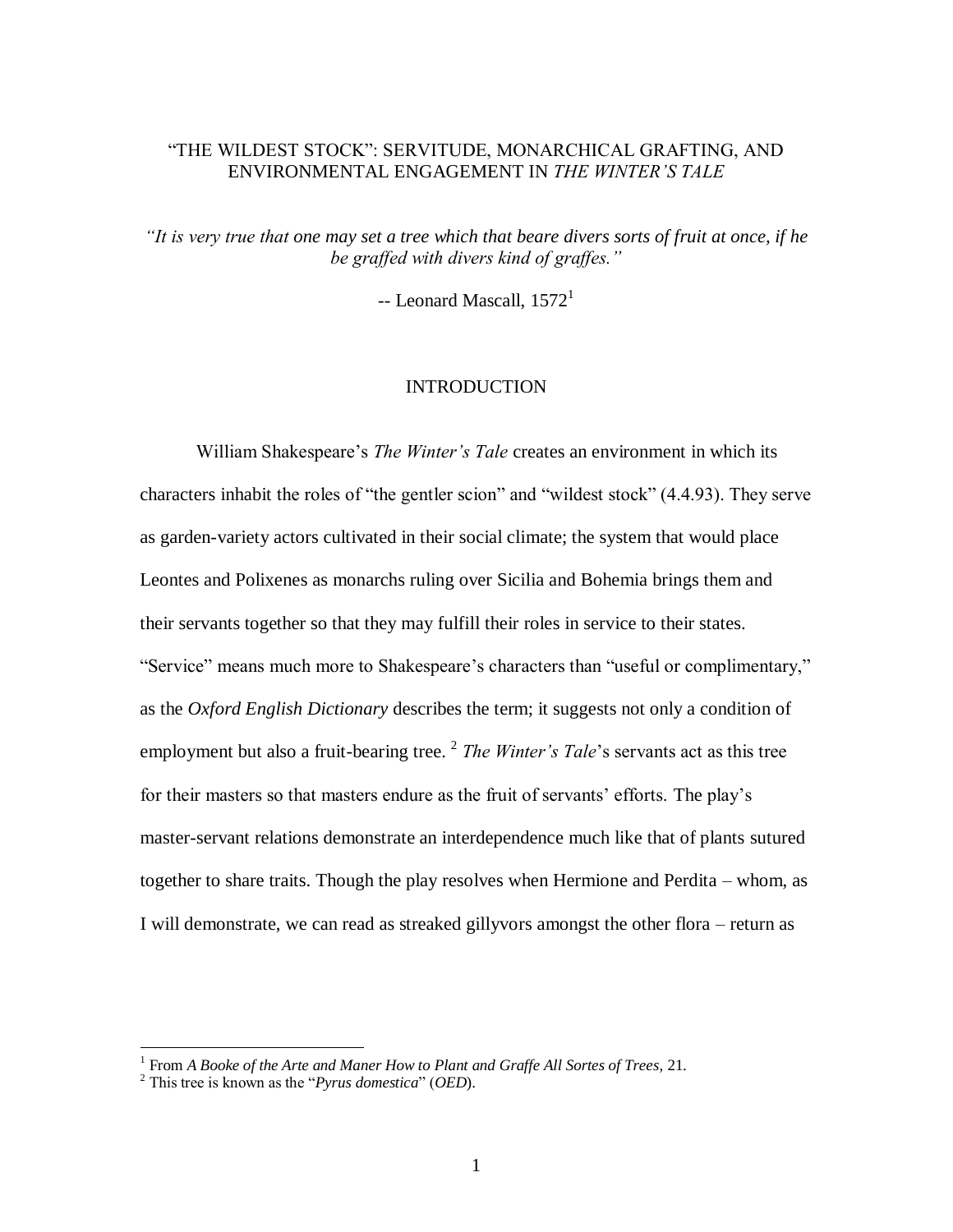nobles to rule over Sicilia, servants Camillo and Paulina engineer their preservation and return.<sup>3</sup> Servants enable their monarchs to remain gentle.

Leontes tells Camillo that he is "a servant grafted in my serious trust" (1.2.345-346) and, in doing so, introduces the metaphor in which *The Winter's Tale*'s masters and servants depend upon each other like the components of grafted plants.<sup>4</sup> Although, as I will show, Leontes inverts the order of the relationship with this description, he establishes this relationship as something quantifiable and physical: trust becomes a physical connection between characters, one that can be severed. Leontes' and Camillo's actions throughout the play demonstrate that Leontes has grafted to Camillo as a scion

 $\overline{a}$ <sup>3</sup> The Winter's Tale is neither the first nor the last of Shakespeare's dramas to use horticulture to describe human relationships. In *II Henry VI*, the Earl of Warwick describes Gloucester's sons as "fair slips" from his "stock" (2.2.1014): children manifest as growths from their parents' stems. In *All's Well That Ends Well*, the Countess describes her adoption of Helena as "a native slip to [herself] from foreign seeds" (1.3.141). Again, Shakespeare explains human relationships in terms of horticulture, but this time he recognizes how non-biological relationships can carry the same weight as the physical relationships through which he describes them. Their connection is so strong that, for the Countess, it is like Helena has grown from herself. (See Erin Ellerbeck's "Adoption and the Language of Horticulture in *All's Well That Ends Well*.") *Henry V*'s Lewis the Dauphin provides an overt discussion of human beings as scions and stock that act both as elements *grafted* to others and as *grafters* forging these relationships. "Shall a few sprays of us," he asks, "Our scions, put in wild and savage stock,  $/ \ldots / \ldots$  overlook their grafters?" (3.5.1395, 1397-1399). He speaks of their children as slips they may graft to wild stock – invaders – and of himself and his peers as grafters. As parents, they must remove their slips – their children – from their own roots; they must act as gardeners upon themselves. Finally, Henry IV establishes non-familial relations as grafts, speaking to his son as one who has "grafted to" such "rude society" as Falstaff (*I Henry IV* 3.2.1839, 1838). He insinuates that his son has become part of "rude society," complete with its "low desires" (3.2.1835). Henry V reflects the characteristics of the company he keeps, much as the monarchs in *The Winter's Tale* reflect the achievements of their servants.

<sup>&</sup>lt;sup>4</sup> Grafting is a popular early modern horticultural device: attaching a secondary plant to a primary so that the secondary benefits from the stronger roots of the primary and the primary displays (in part) the appearance of the secondary. As Leonard Mascall writes in *A Booke of the Arte and Maner How to Plant and Graffe All Sortes of Trees*, the horticulturalist cuts into the stem of the rootstock and places a slip, or an offshoot of the secondary plant, into the slit, making sure the slip fits in snugly. Below ground, the rootstock extends its influence independent of the slip's presence; still, its roots feed and support the slip, serve its needs. Both grafts imposed between different types of plants and grafts naturally occurring between plants of the same kind reflect the interdependence of their components: the need to connect to others for strength, companionship, convenience, etc. If the slip rejects the graft, as a monarch might refuse to acknowledge this interdependence, the harm is to the "gentler scion," not the "wildest stock" (4.4.93). Although there is some contention surrounding early modern understanding of grafted reproduction (there is evidence that early modern gardeners believed grafts reproduced hybrids), later early modern manuals attest that any fruit budding from the scion mimics the scion and not the base stock.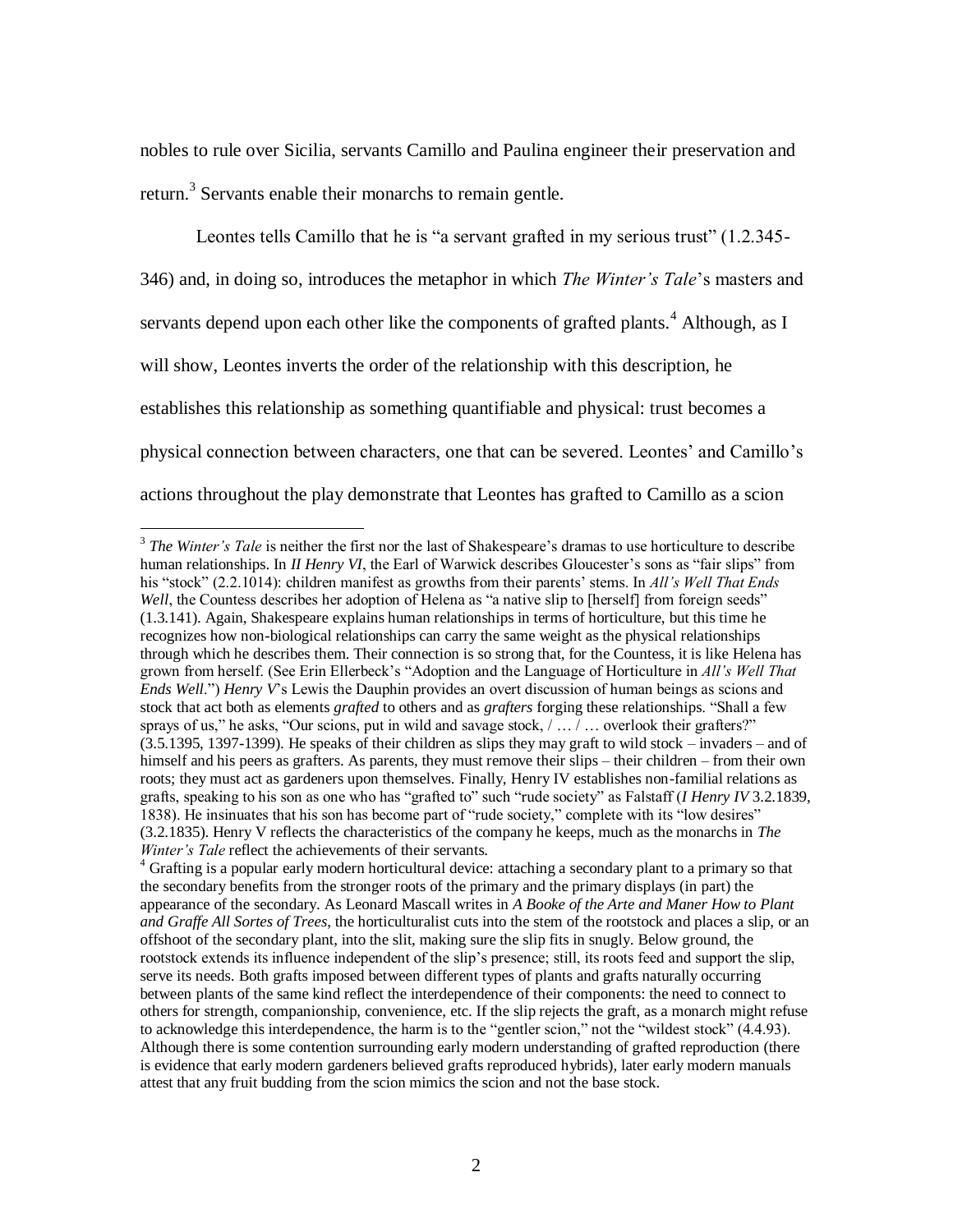grafts to a rootstock. Similarly, Paulina protects and sustains Hermione in her garden when Leontes threatens her. Leontes, Polixenes, Hermione, and even Perdita rely on Camillo and Paulina to support and restore them as the play progresses. The royals' livelihoods (as well as Hermione's and Perdita's lives) depend on servants' responses to masters' orders. Thus, the play warrants a reading that combines horticultural and service studies, which existing criticism has yet to examine.

Horticultural studies of *The Winter's Tale* tend to produce feminist readings of the play or focus on the art/nature debate, relegating service to the background. Jennifer Munroe and Amy Tigner apply ecocritical methodology to their studies of gender roles in *The Winter's Tale*. By focusing on Perdita's assessment of gillyvors, Munroe argues for the superiority of housewifery to husbandry. Perdita, she argues, is a much stronger gardener than Leontes, so that the play challenges men's superiority to women. Tigner examines gardens as individual bodies (for Hermione and Perdita) and as representative of the state. She demonstrates that Leontes' suspicions of adultery grow when Hermione speaks of walking with Polixenes in the garden, indicating that the garden is her body. Because she is queen, an act upon her body is an act upon Sicilia. Richard Hillman, on the other hand, examines "the gillyvors exchange" between Perdita and Polixenes, arguing that Polixenes' advocacy of art indicates a fear of mortality while Perdita's objections show support for natural cycles of life and death. Finally, John Scholl writes specifically on the making of streaked gillyvors, arguing that Perdita recognizes them not as grafted hybrids but as slips preserved through their off seasons and planted anew. These readings address collapsing boundaries between man and Nature and provide a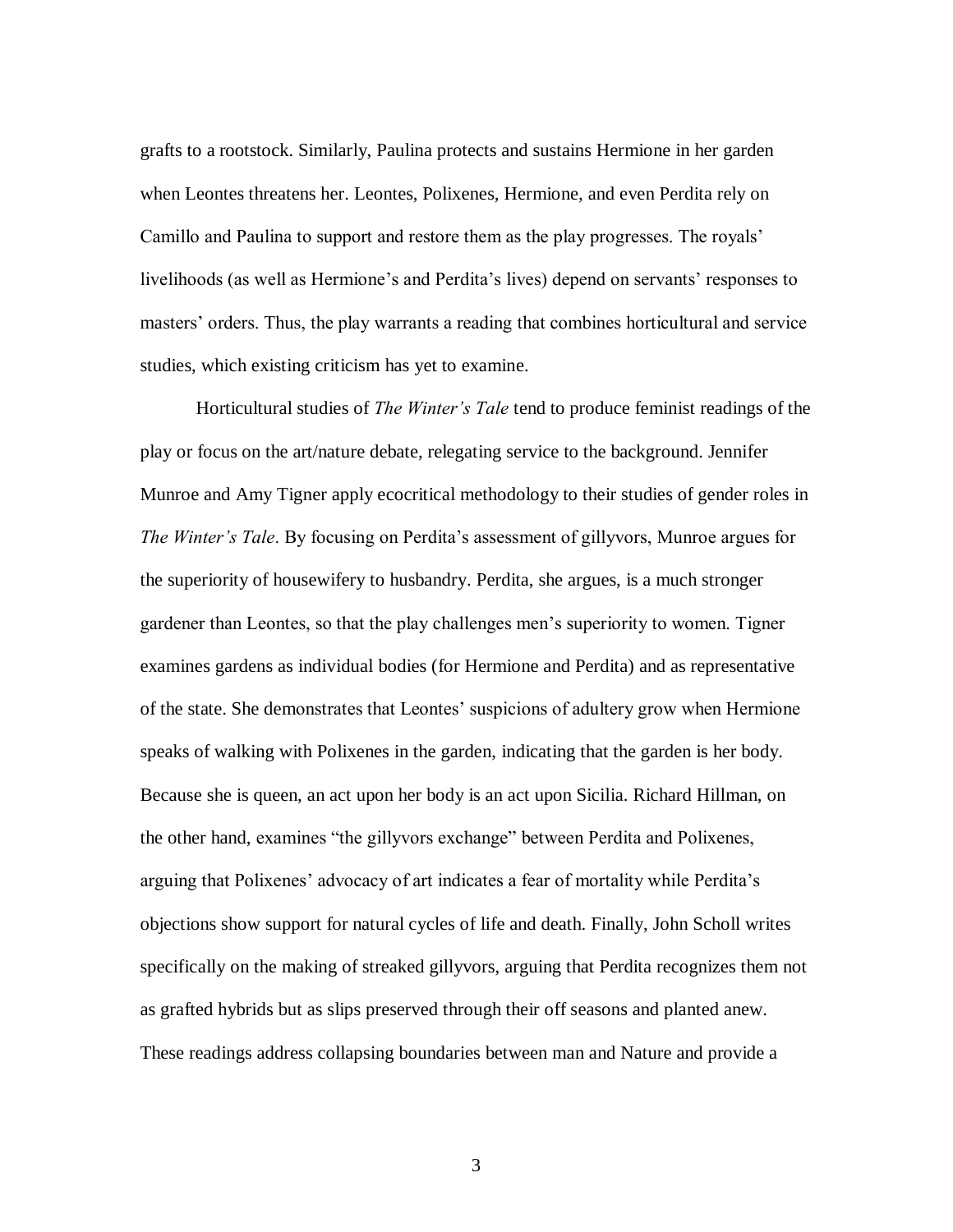foundation for my investigation of how these same boundaries speak to the boundaries between master and servant.

Similarly, service studies on *The Winter's Tale* tend to read relationships between masters and servants closely without considering how the play's emphasis on horticulture speaks to these relationships. Paul Stegner traces servants' roles as priests in the play, hearing confessions and offering penance to help absolve their rulers, marking rulers' spiritual dependence on their servants. He presents Paulina's bold tactics as a means of overcoming Leontes' reluctance to take advice from a woman and argues that Paulina is influential enough to change Leontes after Hermione's apparent death. Richard Strier traces evolving conceptions of the morality of servants' disobedience and resistance to their masters, which Shakespeare would likely have encountered, and follows these ideas temporally through Shakespearean drama. Strier and David Schalkwyk propose that service often takes the form of noncompliance. I, too, hold that Shakespeare's servants sometimes best serve by choosing not to follow their masters' orders. While each of these readings discusses servants' strong influence on their masters, none connects this influence to the play's horticultural framework.

*The Winter's Tale*'s manual-like discussion of grafting calls our attention to the diverse audiences that the play and manuals share. In *Green Desire*, Rebecca Bushnell surveys several early modern horticultural manuals and determines that their readership ranges from royalty to gardeners working as servants. She details how John Parkinson's 1629 publication of *Paradisi in Sole* is dedicated to the French Queen Henrietta Maria while Gervase Markham's 1613 *The English Husbandman* addresses husbandmen by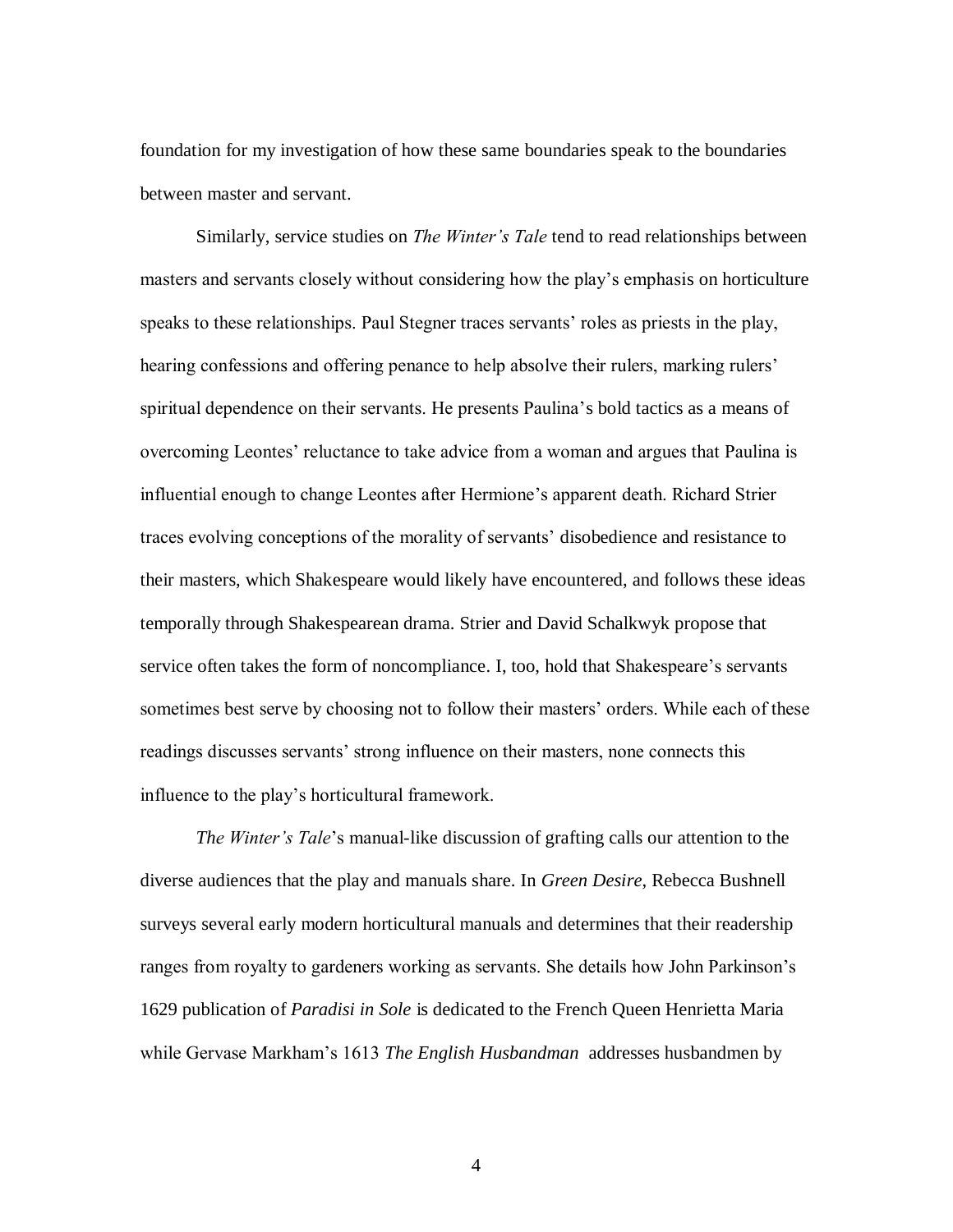profession, regardless of social rank. *The Winter's Tale*'s discussion of grafting reads much like William Lawson's<sup>5</sup>: "the reforming of the fruit of one tree with the fruit of another, by an artificiall transplacing or transposing of a twigge, bud or leafe [*sic*]…" (60). The play talks of "wildest stock," "gentler scion," and of ennobling the former with the latter, as Lawson talks of "reforming" one with the other. This parallel suggests that the play speaks to the diverse audience of early modern garden manual readers. *The Winter's Tale* dates circa 1610, first performed in 1611 both in and out of court,<sup>6</sup> bringing together diverse classes in its audience much as its contemporary horticultural manuals do. The play's discussion of service in terms of horticulture demonstrates that master and servant approach each other on more equal footing in the garden; they "occup[y] the same garden space" (Bushnell 22).

In order to demonstrate my claims about master-servant relations as grafts, I have divided my argument into three sections. The first discusses how Leontes and Polixenes graft to Camillo. I will begin this section by showing how the play invites us to read characters in terms of horticultural metaphor and follow this discussion with how Leontes' "grafted" trust in Camillo as his confessor allows Camillo to impede Leontes' actions, as roots hold a grafted slip in place. I will examine the imperatives Camillo gives Leontes in order to show how Camillo establishes himself as servant to Leontes and Camillo at once, providing the "branches" he predicts between them. I will then demonstrate, through the play's discussion of forming gentles, how Polixenes grafts to

<sup>5</sup> From *A New Orchard and Garden*, dedicated to "Sir Henry Belloses, Knight and Baronet," and published alongside his *The Country Housewives Garden*.

<sup>6</sup> Rivlin discusses the diversity of the play's audience in *The Aesthetics of Service in Early Modern England*.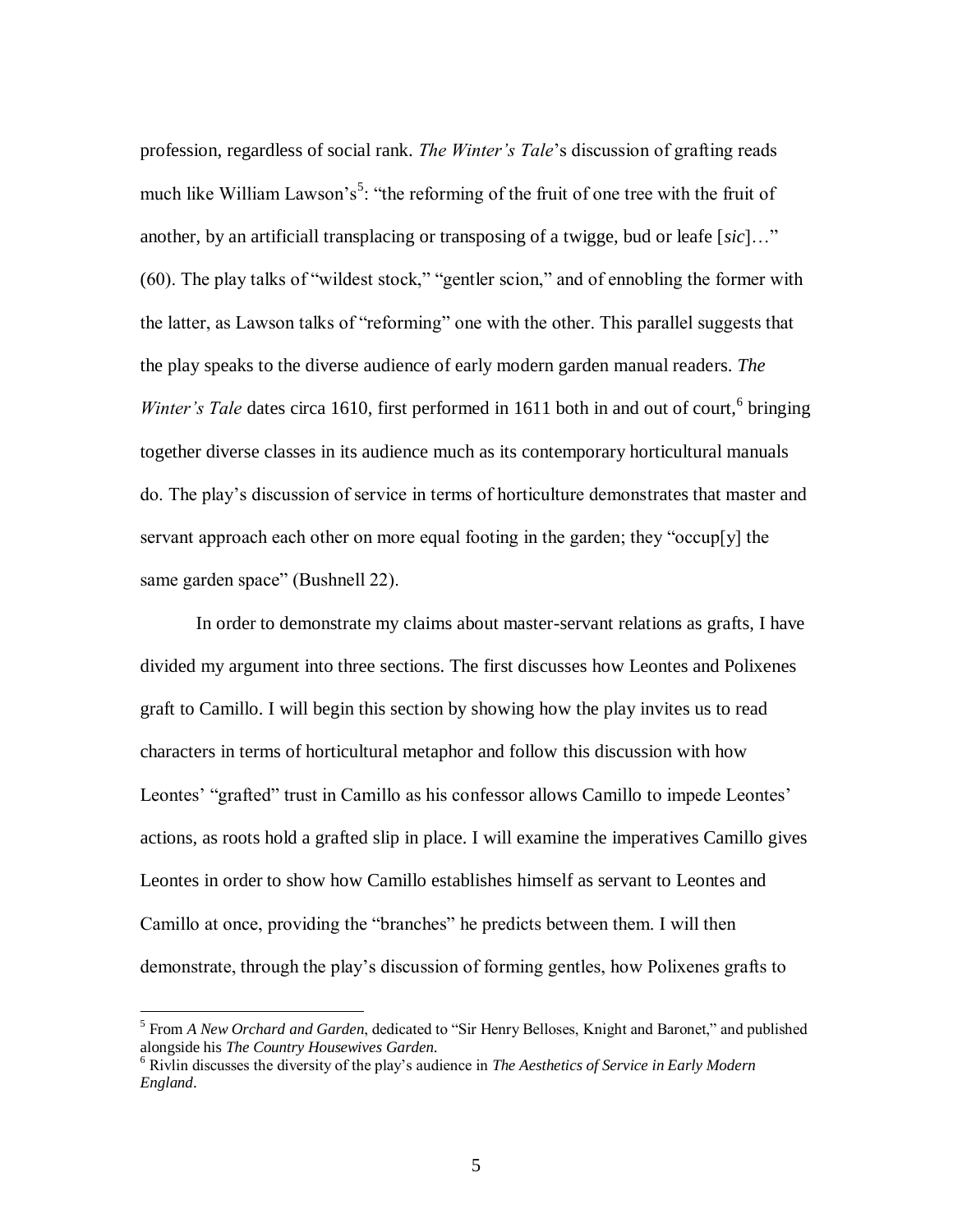Camillo as his son. I will show how Polixenes' advocacy of grafting reflects his relationship with Camillo and how he, like Leontes, delegates agency to his servant. In the next section, I will discuss how Paulina, too, serves Leontes in an ecclesiastic capacity and how she uses this influence to replace "the root of his opinion" by directing his perpetual penitence (2.3.89). By perpetuating this penitence, she preserves Hermione's role as Queen of Sicilia so that Hermione manifests as a streaked gillyvor, which the play acknowledges as the most valuable of early modern flora. Gillyvor streaks disappear with Winter's arrival unless they are transplanted in another location until their season resumes. By sheltering Hermione from Leontes' tyranny, Paulina preserves her royal status. Finally, I will demonstrate how Perdita also functions as a gillyvor slip. I will end with a discussion of how Perdita's restoration to Sicilia, which Camillo enacts, turns the play from tragedy to comedy in demonstrating that Leontes' tyrannical Winter, the product of an attempt to assert his independence, has subsided to allow the gillyvors to survive in Sicilia.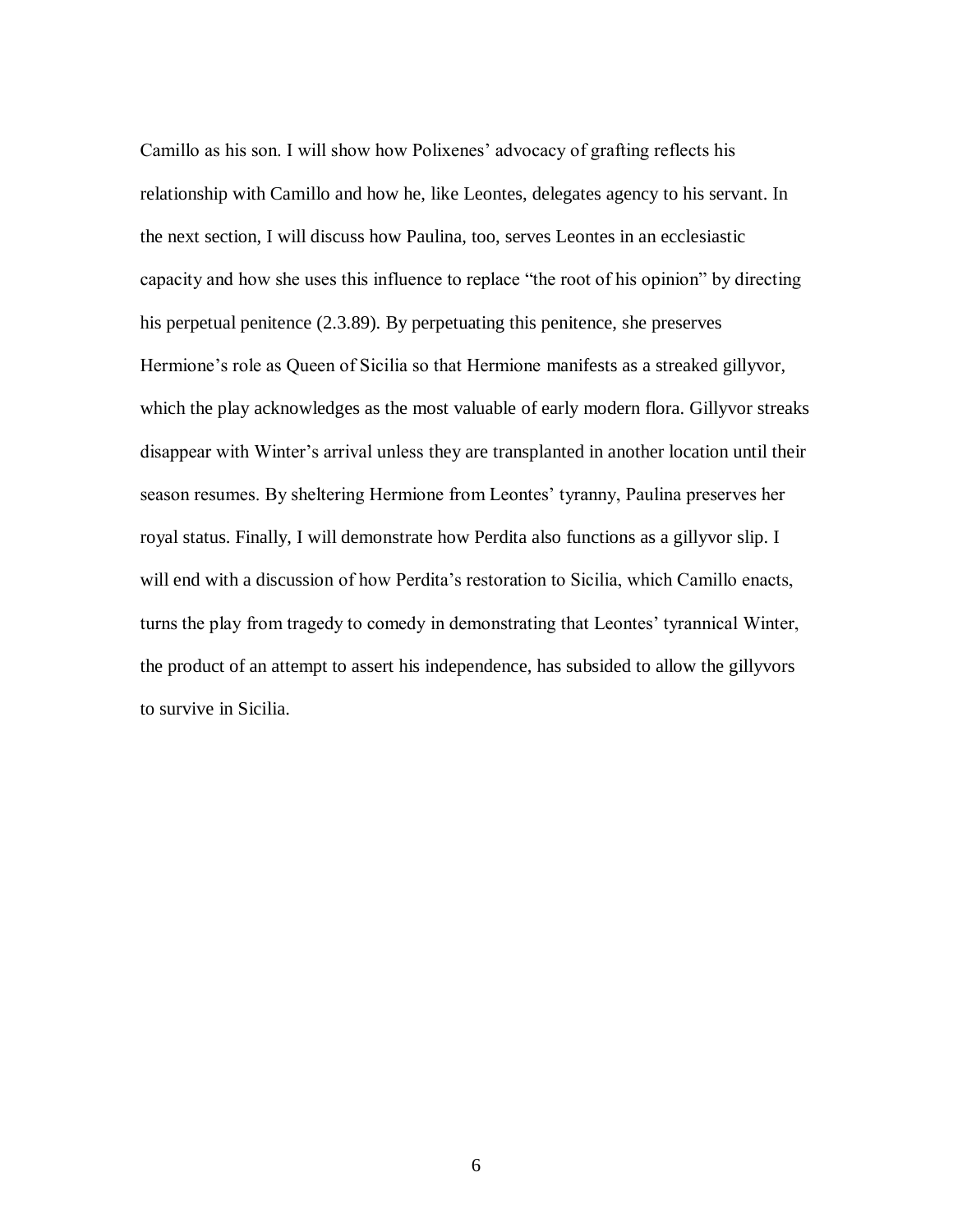### CAMILLO AS "THE WILDEST STOCK"

At the play's opening, Camillo explains, "there rooted betwixt" Leontes and Polixenes "such an affection which cannot choose but branch now" (1.1.23-24). And branch it does – Camillo simultaneously implies the growth of the friendship and foreshadows its weakening. As the branches form, the two grow in separate directions, relying on "encounters, [that] though not personal, have been royally attorneyed," grafting bits of themselves to their servants in relying on these "attorneys" to continue their friendship (1.1.26-27). As Camillo exchanges pleasantries with Archidamus of Bohemia to credit the hospitality of the state each monarch represents, he establishes himself as one of these attorneys who maintain this branching friendship. When the friendship ultimately breaks, the root between the two severs, and both must graft onto another. Camillo moves from Leontes' service to Polixenes', thus maintaining, as Peter Erickson asserts, a link between the two.<sup>7</sup>

Beyond his dependence on Camillo as one of these attorneys connecting the two monarchs, Leontes consents to depend on Camillo as his confessor. He tells Camillo he has trusted him

> With all the nearest things to my heart, as well My chamber councils, wherein, priest-like, thou Hast cleans'd my bosom; I from thee departed Thy penitent reform'd. (1.2.236-239)

<sup>&</sup>lt;sup>7</sup> Erickson writes that Camillo, "as the connecting link between Leontes and Polixenes, ... preserves the possibility of their friendship" (823).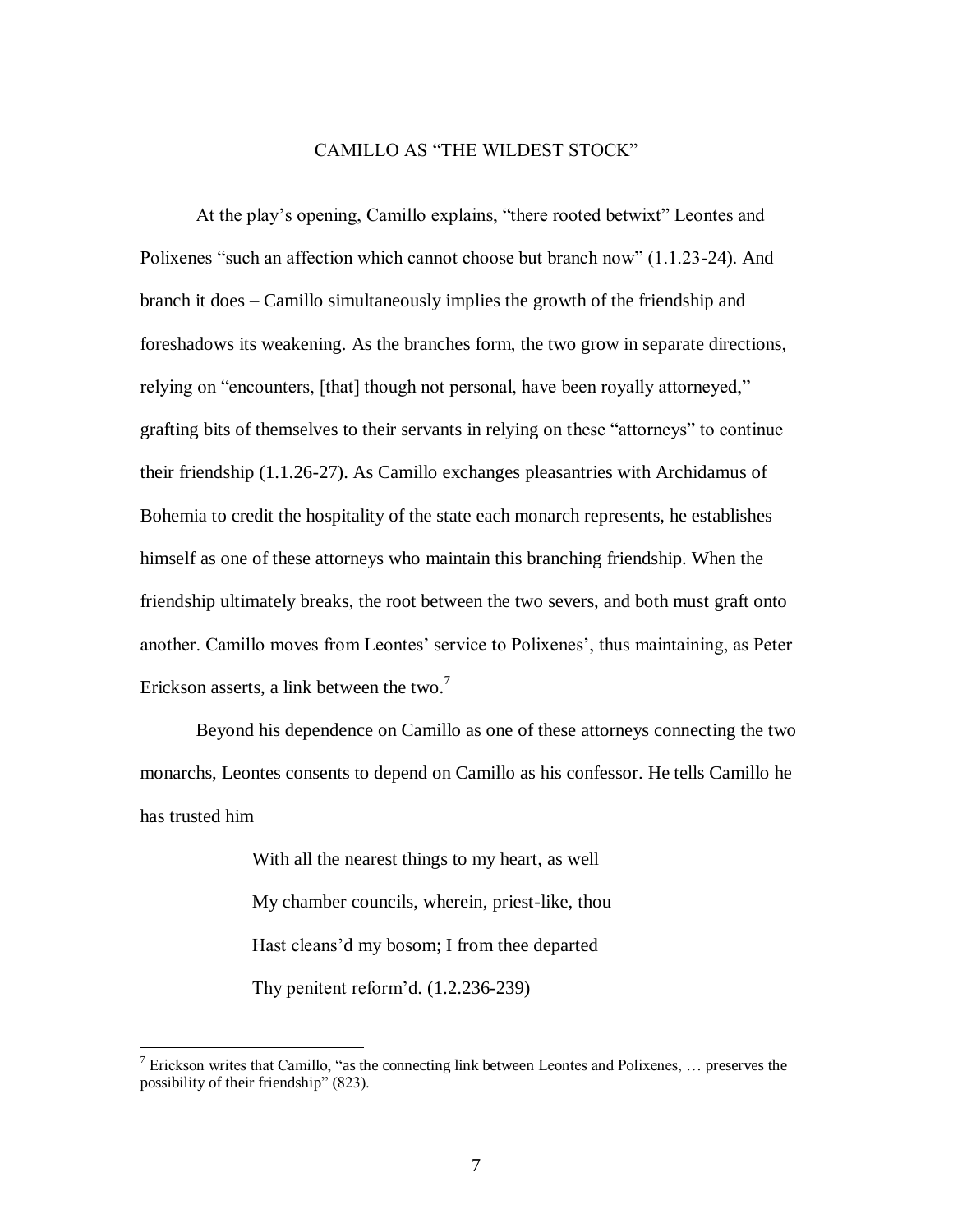Leontes, as a penitent, is "under the direction of a confessor," Camillo (*OED*). The absolution Camillo gives is a sacrament that restores Leontes to that from which his unclean bosom separates him. Though the confessor has the authority to absolve (or not absolve) the penitent, the penitent chooses whether and when to confess. Leontes willfully relies on Camillo to absolve him. Camillo has served as the conveyance for the nourishment of Leontes' soul as roots serve to pull nutrients from the earth to feed that which has been grafted to them.

While Camillo supports Leontes as a confessor, he also has the power to root Leontes in place, to prevent Leontes from fulfilling his plans. In his rage over the relationship he imagines between Hermione and Polixenes, Leontes rejects the reliance he has just admitted. Even while describing Camillo's power to "restrain… / From course requir'd," he names Camillo to be "a servant grafted in my serious trust" (1.2.246-247). Leontes' confusion here reflects his desire to direct Camillo's course, so that Camillo becomes the scion and Leontes the stock. Leontes' words hold some validity in suggesting Camillo's benefit from his trust: that which allows him to advise the king and carry the court's authority. And trust does serve as the graft's medium. Leontes chooses to depend on Camillo – to create the graft – because experience has taught him that Camillo is faithful. But Camillo has the power to "restrain" Leontes' course (as when his refusal to kill Polixenes interferes with Leontes' plans). The privilege shared between master and servant mirrors that which Miranda Wilson identifies with reproductive ties (which she identifies as grafts): the monarch and servant share unfavorable experiences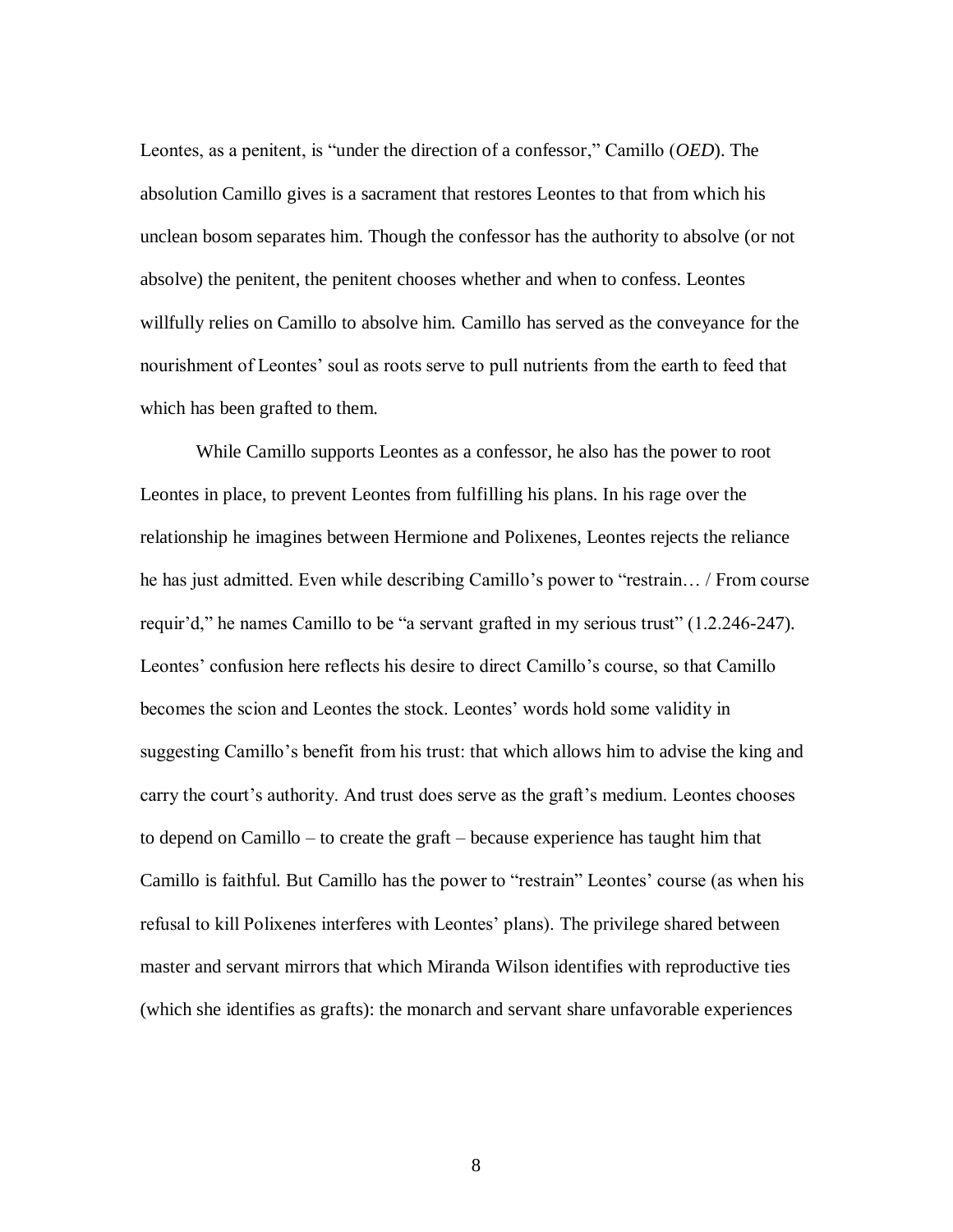as well as favorable. Camillo restrains Leontes' course by warning Polixenes, but he does so when confronted by Leontes' tyrannical tendencies.

While Leontes vacillates between Camillo's power to restrain him and Camillo's reliance upon him, he demonstrates how Camillo restrains his course by agreeing to Camillo's assertions. Regarding Hermione's alleged adultery, Leontes orders Camillo, "Say it be, 'tis true" (1.2.298). While Carol Thomas Neely cites Camillo's monosyllabic "No, no, my lord" as a sign of defeat, a capitulation to Leontes' tyranny, Camillo is at no loss for words before or after this instance (1.2.299). Rather, his reply reads as a direct refutation of Hermione's defamation. When Camillo doubts Leontes' claim regarding Hermione's dishonesty, Leontes ceases his criticism of Camillo and instead appeals to Camillo by asking him whether he (Leontes) might make such a mistake as to falsely accuse his queen. He suggests Camillo poison Polixenes, and – seeing that asserting Hermione's innocence has no effect on Leontes – Camillo agrees on the condition that Leontes not punish Hermione. Leontes claims this condition as his own, following in the path Camillo has set when he remarks, "Thou dost advise me / Even so as I mine own course have set down" (1.2.339-340). *After* Camillo asserts, "If from me [Polixenes] have wholesome beverage, / Account me not your servant," Leontes offers the tyrannical ultimatum, "Do't, and thou hast the one-half of my heart; / Do't not, thou splitt'st thine own" (1.2.345-346, 347-348). Leontes speaks to remind his servant that the power is his own and that he may use it as he sees fit. But by vocalizing his course of action, he only confirms what Camillo has already stated – follows the course Camillo directs.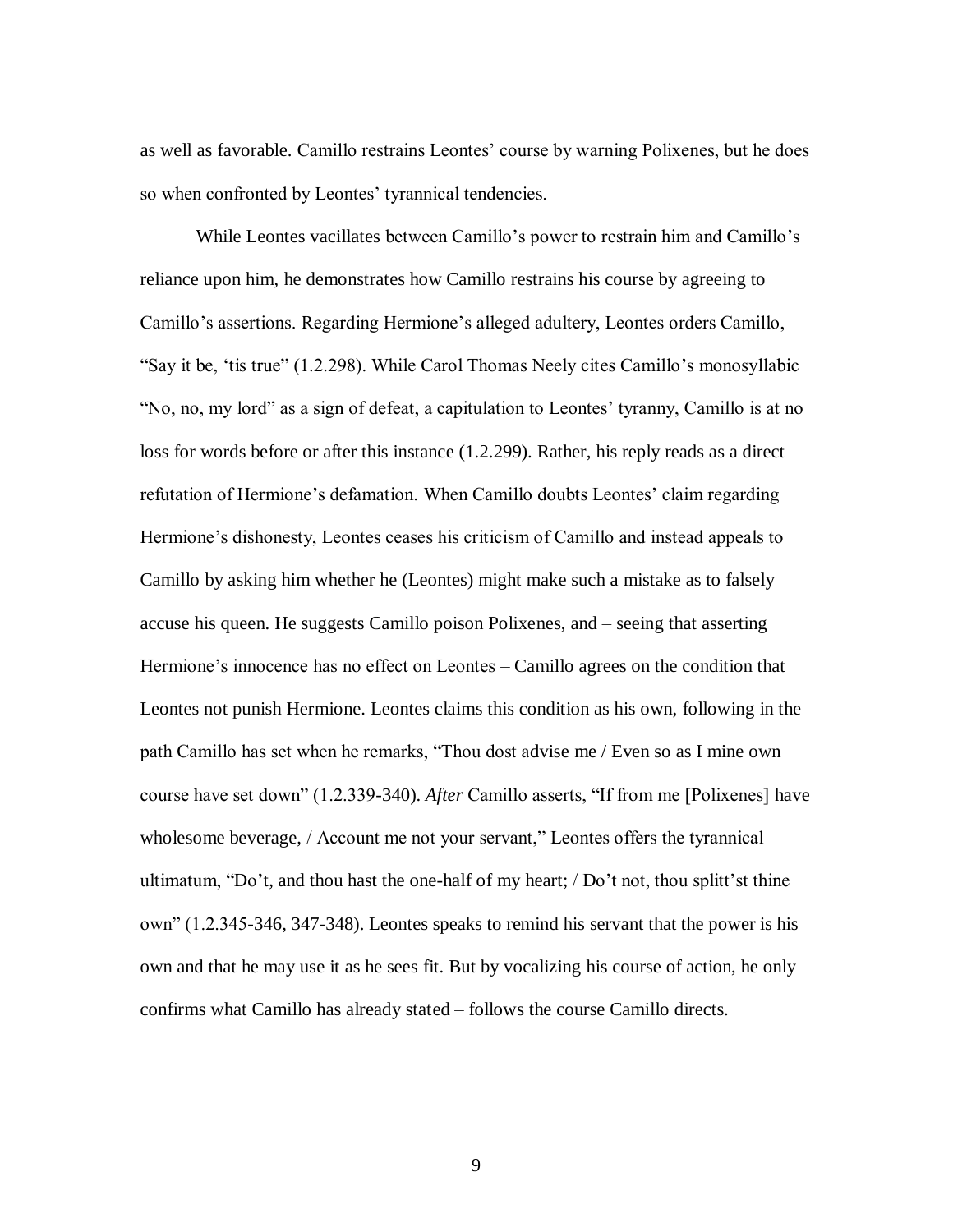Camillo's commands for Leontes, however, allow Camillo to continue to serve Leontes even as he refuses to act according to Leontes' expressed wishes. "Account me not your servant," Camillo issues as an imperative to Leontes, ostensibly to assure Leontes that he will poison Polixenes. But this concise statement serves multiple functions. If we take the first half of this statement – "If from me he have wholesome beverage" – to mean "if I do not poison him," then Camillo tells Leontes that he (Leontes) can no longer use his (Camillo's) services. If we read the statement literally, it becomes more complex: Polixenes receives neither poison nor "wholesome beverage" from Camillo. In sparing Polixenes, Camillo performs his first act of service to Polixenes. Because the delivery of a "wholesome beverage" is Camillo's condition for leaving Leontes' service, his phrasing allows him to remain in Leontes' service even as he enters Polixenes'. Camillo simultaneously convinces Leontes that he will poison Polixenes and establishes a means for remaining servant to both.

Polixenes enters his graft with Camillo by making himself part of Camillo's family. As Erin Ellerbeck tells us, plants only successfully graft to generally similar plants. Citrus plants will graft to other citrus plants, for example, but not to tulips ("A Bettering of Nature"). Demonstrating this principle, Leonard Mascall instructs horticulturalists to graft mulberry slips to pear trees or the like in order to ripen them early. The play confirms that gentility passes through a family's success – expansion of a gentle family bears more gentles. For the Shepherd and Clown, a verbal declaration suffices to turn them gentle: "I was a gentleman born before my father," says the Clown, "for the king's son took me by the hand and called me brother; and then the two kings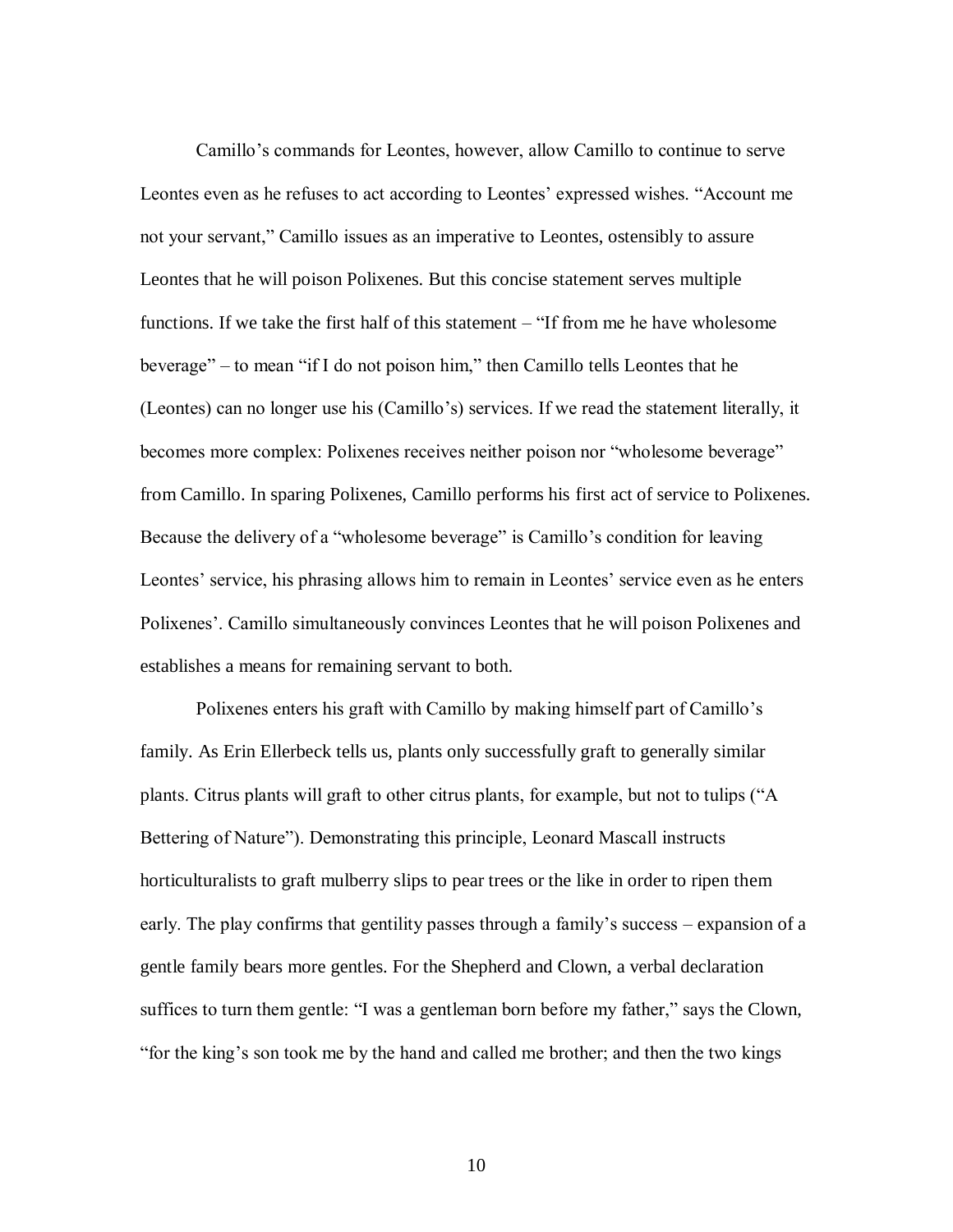called my father brother" (5.2.135-138). Florizel, Polixenes, and Leontes offer the Shepherd and Clown gentility by calling them brothers. By describing them as relatives, the royals agree that they are similar enough to be family. When the royals adopt these men as family, they read as slips grafted to the family tree.

Although the play's monarchs and courtiers are certainly of a different social status, the courtiers, as advisors to their monarchs, rank above the general population and are not so different from their masters as citrus plants are from tulips. Grafts between these ranks are sustainable. When Polixenes attempts to assert his royal authority over Camillo by ordering Camillo to reveal Leontes' affliction, Camillo refuses him. He instead places himself on equal footing with the king:

Sir, I will tell you,

Since I am charged in honor and by him

That I think honorable. (1.2.405-407)

He continues to mimic Polixenes' own appeal to success as a means of authority, aiming to convince Polixenes of his veracity by invoking "the honor of [Camillo's] parents" (1.2.441). Camillo replaces Polixenes' appeal to gentility with one to honor, demonstrating how the two are alike.

This likeness allows Polixenes to graft to Camillo as his adopted son. He tells Camillo, "I will respect thee as a father if / Thou bear'st my life off" (1.2.460-461). With this declaration, he modifies the early modern concept of the family tree. As Ellerbeck, Wilson, and Feerick all demonstrate, children manifest in early modern horticultural metaphor as buds produced from their parents. Polixenes verbally adopts Camillo as a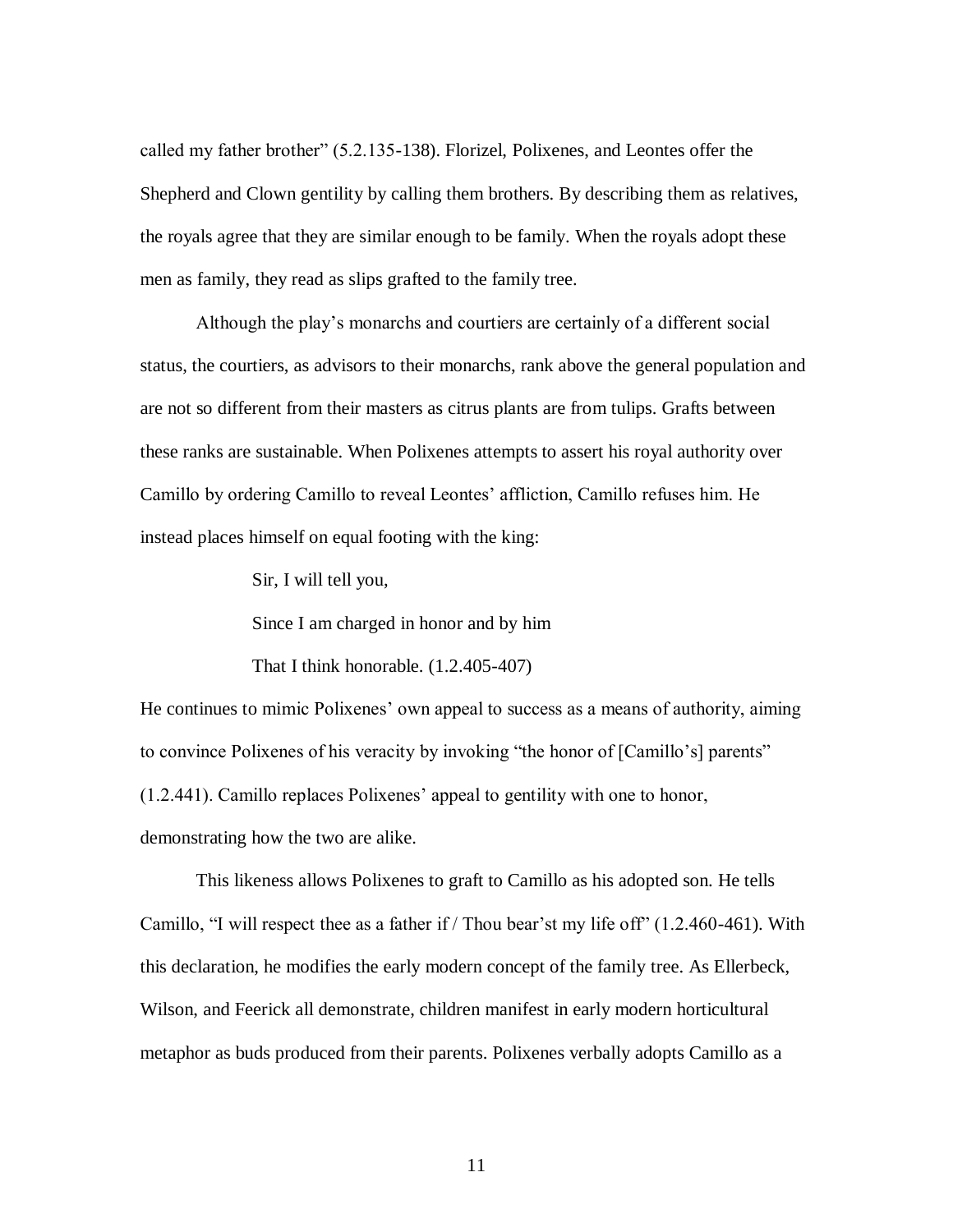father, requesting that Camillo "bear'st" his life, carry him safely from Sicilia but also sustain him. This adoption creates a graft that attaches Polixenes to Camillo in lieu of Camillo producing offspring.

Though the two share no bloodline, Polixenes' adoption of Camillo allows us to think of the way Camillo provides for Polixenes much as we think of the way parents care for their children in the traditional reading of the metaphor.<sup>8</sup> The appeal to Camillo to nourish him, to "bear'st" his life, serves for Polixenes as a willful delegation of his agency. By his own request, he becomes a child dependent upon a parent. As Wilson notes, "Grafting elides notions of … strict ideas of kinship, introducing uncertainty into Renaissance distinctions between high and low, animal and plant, human and nonhuman" (107). In naming Camillo his father, Polixenes makes Camillo his rootstock and confuses his (Polixenes') notions of nobility. In all his gentility, Polixenes makes himself into Camillo's successor and shows that it is Camillo's "success" that keeps him (and his son, as we will see) "gentle."<sup>9</sup>

Grafted to Camillo, Polixenes becomes benefactor of Camillo's services. Polixenes introduces the metaphor that links gentility to grafting when he tells Perdita,

 $\overline{a}$ 

Our gentry than our parents' noble names,

<sup>8</sup> Examining the Countess' adoption of Helena in *All's Well That Ends Well*, Erin Ellerbeck also analogizes adoptive relationships to horticultural grafts: "Shakespeare's use of the grafting metaphor in *All's Well*  suggests, within the context of the play, that legitimate families might be synthetically produced, or based on nonbiological ties" ("Adoption and the Language of Horticulture in *All's Well That Ends Well*" 306). But Polixenes' adoption of Camillo as a father places Polixenes in the unique position of choosing his own family tree onto which to graft.

<sup>&</sup>lt;sup>9</sup> See Polixenes' discussion of gentility and success:

As you are certainly a gentleman, thereto

Clerk-like experienced, which no less adorns

In whose success we are gentle,—I beseech you. (1.2.390-393)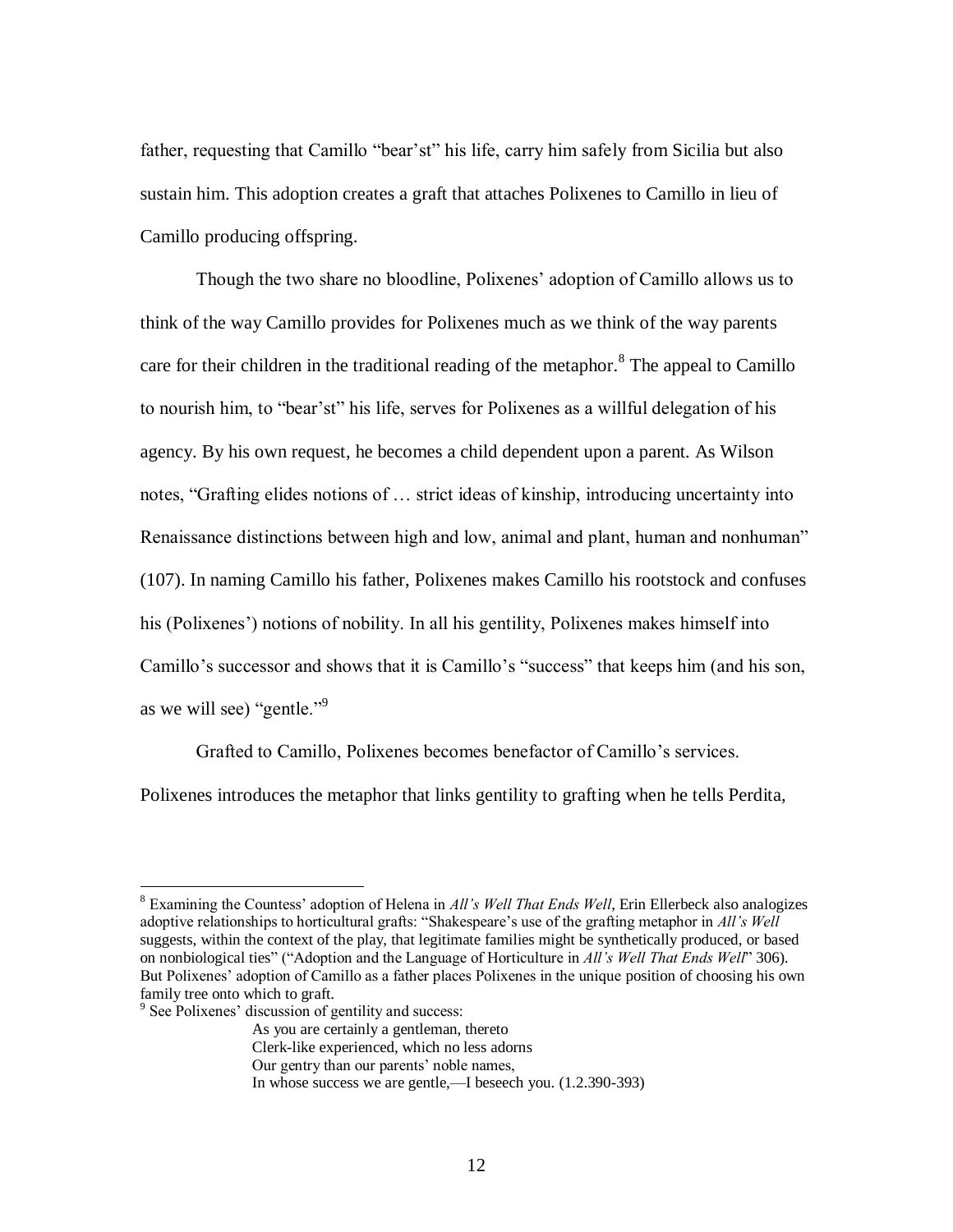"We ... make conceive a bark of baser kind / By bud of nobler race,"  $(4.4.92, 94-95)$ .<sup>10</sup> Polixenes becomes the child that grows as a bud ("of nobler race") on a family tree when he names himself Camillo's son. He is bud to Camillo, and their joining is not reproductive but productive. The graft itself is a new conception. Wilson writes, "The best graft is the one that most fully gives itself up to the vigor of its host plant" (107). By Polixenes' admission, he has given himself up to the vigor of Camillo's services. When they have joined together, Polixenes tells Camillo, "The need I have of thee thine own goodness hath made. Better not to have had thee than thus to want thee. Thou, having made me business which none without thee can sufficiently manage, must stay to execute them thyself or take away with thee the very services thou hast done" (4.2.11-17). Elizabeth Rivlin points out, "Twice Polixenes says that Camillo has 'made' things: first, in fostering Polixenes' dependence on him, and second, in making 'businesses' for Polixenes that cannot continue in Camillo's absence. Rather than merely executing the prince's will, Camillo has gained the prerogative to fashion it as well" (147). This reciprocal relationship – that which gives Camillo the "prerogative to fashion" Polixenes' business and gives Polixenes the benefit of this business – is born of their adoptive graft.

 $\overline{a}$ 

That thus affects a sheephook! (4.4.417-419)

 $10$  Critics tend to read Polixenes' praise for grafting as praise for marriage between the classes, so that the lower class bloodline might be ennobled by mixing with and reproducing nobler blood. But Polixenes quickly follows his advocacy of grafting with a denunciation of Prince Florizel's relationship with the shepherdess Perdita. He tells his son, upon learning of his engagement,

Thou art too base

To be acknowledged. Thou a shepherd's heir

Because Florizel wishes to marry a shepherdess, he will become as a shepherd "too base to be acknowledged." Rather than ennoble her blood, his blood cheapens from mingling with hers. He finds her suitable, remarking on her decorum as becoming of a noble, with exception to her social status. He says of her, "Nothing she does or seems / But smacks of something greater than herself" (4.4.157-158). It is that "greater than herself" that causes his discontent; it does not matter for him how well she presents herself if "herself" is not of noble lineage. His advocacy of grafting, then, does not act as advocacy of marriage between classes.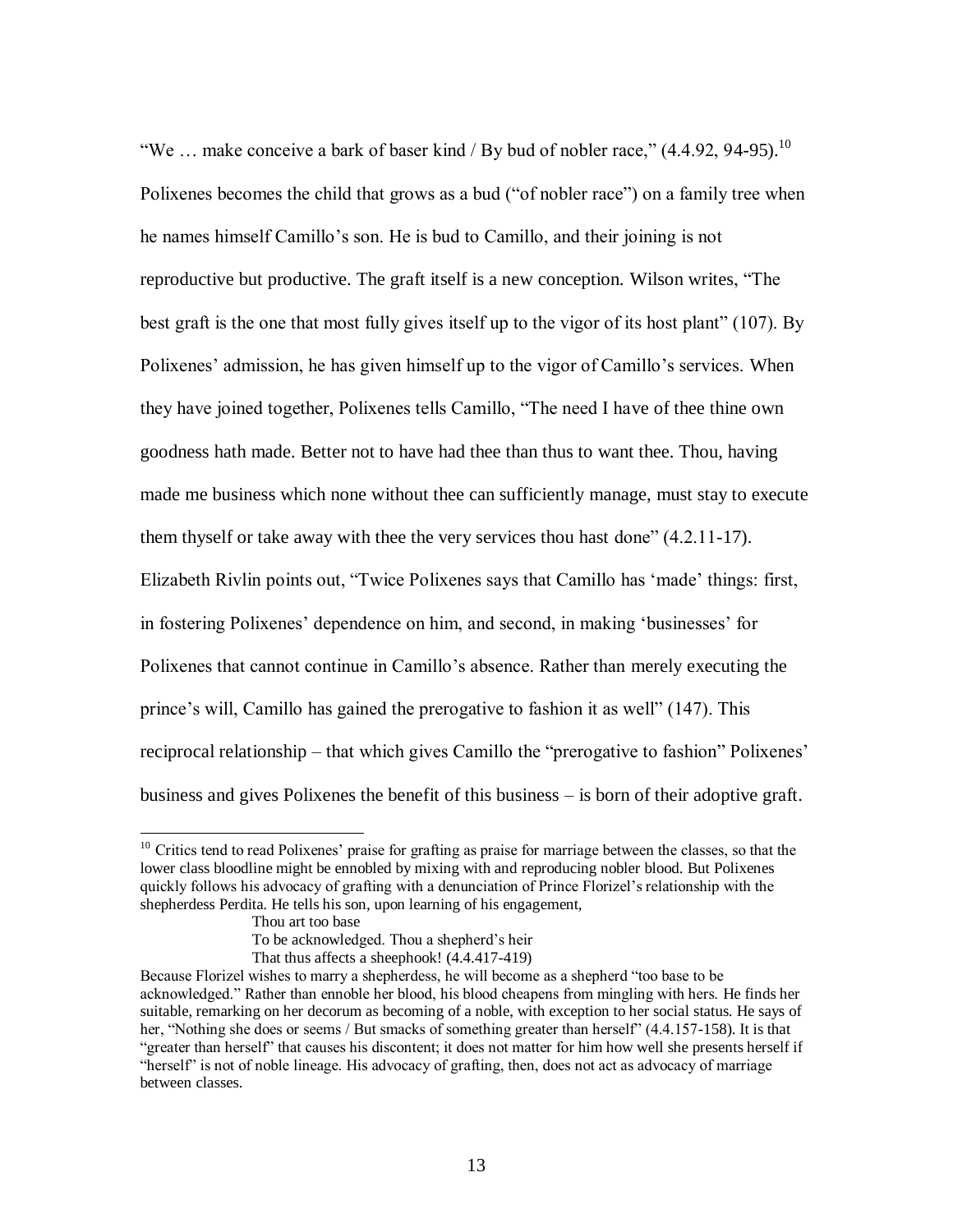The benefits he finds in his relationship to Camillo offer reason why Polixenes might advocate or justify this sort of relationship to Perdita. When Perdita likens artificially produced flowers to "bastards," he defends his name against that title,  $\frac{11}{11}$ proclaiming the legitimacy of grafted relationships (4.4.83). By his own admission, severing his graft to Camillo would leave Polixenes weaker than if he had remained alone. Though he has managed without Camillo in the past, he has come to rely on Camillo and worries Camillo's departure would leave him in the need that Camillo's "goodness hath made."

In a grafted plant, the base stock nourishes the scion, but the graft deprives the scion of its own roots; similarly, monarchs have the benefit of their servants' actions, but trusting servants' performance limits monarchs' own actions. Wilson writes, "When writers imagine humanity as both grafter and grafted, they also allow new, sometimes disturbing, images of the hybrid human" (106). Wilson's description fits Polixenes' case. He adopts Camillo as a father on which to graft himself. Because Polixenes sets the conditions of the adoption – "if thou bear'st my life off" – he takes the role of grafter. But since he depends on Camillo's services even to get out of Sicilia safely, he also relinquishes his independence.

Evidence of the agency that, in part, led Aristotle to name man separate from flora<sup>12</sup> begins to disappear when Polixenes attaches himself to Camillo. Polixenes

 $11$  "Do not call them bastards," he tells her  $(4.4.99)$ .

<sup>&</sup>lt;sup>12</sup> See Erica Fudge, "Calling Creatures by Their True Names: Bacon, the New Science and the Beast in Man," for a discussion of Francis Bacon's belief in rationality as that which separates man from animals. Bacon, Shakespeare's contemporary, argues for man's dominion over animals and plants but also notes that "Man has something of the brute; the brute has something of the vegetable; the vegetable has something of the inanimate body; and so all things are truly biformed and made up of a higher species and a lower" (qtd.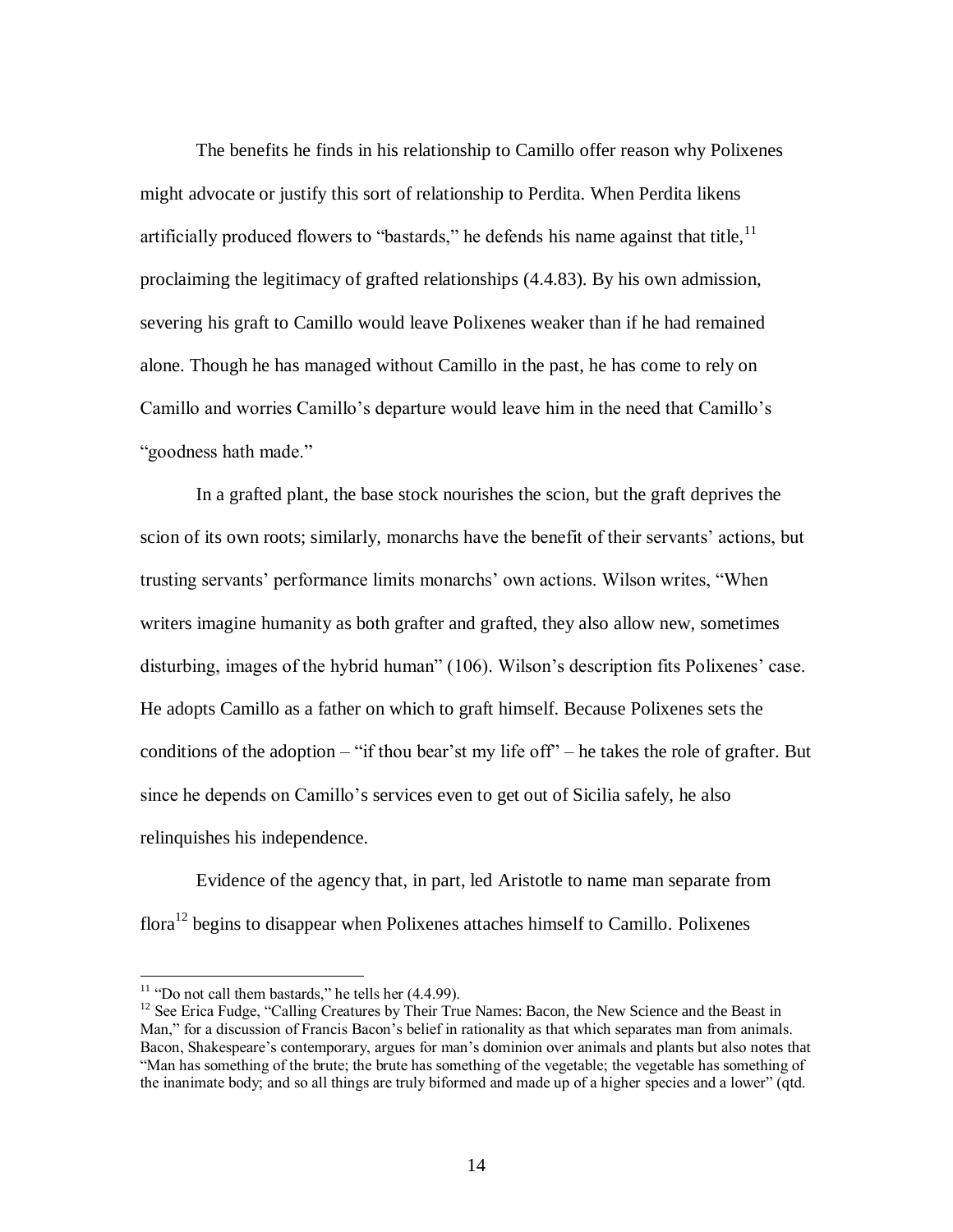ultimately goes where Camillo directs. For example, the play offers no reason why Polixenes cannot escape Sicilia on his own following Leontes' accusation, once Camillo has warned him. But Polixenes does not show that fleeing even occurs to him. Instead, he continues to ask questions of Camillo:

POL. How should this grow?

CAM. I know not. But I am sure 'tis safer to

Avoid what's grown than question how 'tis born.  $(1.2.430-432)^{13}$ Polixenes makes no decision, even to flee Sicilia to perpetuate his own safety, without Camillo's instruction. Polixenes is more interested in discussing the threat than addressing it. Camillo declares, "For myself, I'll put / My fortunes to your service" (1.2.438-439). Camillo understands that his relationship with Leontes has ceased to benefit him, so he decides he will serve Polixenes instead. His decision does not read as an offer but as a statement of fact. "I *will* put myself in your service," Camillo confidently announces in the above lines. He then commands Polixenes to "be not uncertain," to stop asking questions and to flee (1.2.440). Leaning on Camillo's authority, Polixenes finally takes action: he adopts Camillo as a father and leaves for Bohemia with him. He depends upon Camillo to save him from Leontes' wrath, and Camillo benefits from the situation because his service to Polixenes earns him a new home in Bohemia, which shelters him from his punishment for refusing to poison Polixenes.

in Fudge 97). Bacon's work contextualizes *The Winter's Tale*'s contribution to the ongoing conversation about man's place among these other natural constituents.

<sup>&</sup>lt;sup>13</sup> Polixenes acknowledges Camillo's foundational role for Leontes in asking how Leontes' jealousy grows. But as Camillo serves as Leontes' rootstock behind the scenes, "command[ing] / the keys of all the posterns" (1.2.462-463), he does not share in producing the tyrannical buds born of Leontes' scion. Leontes' condemnation of Polixenes and Hermione grows further out from the rootstock, placing an evergrowing burden upon the sustaining stock.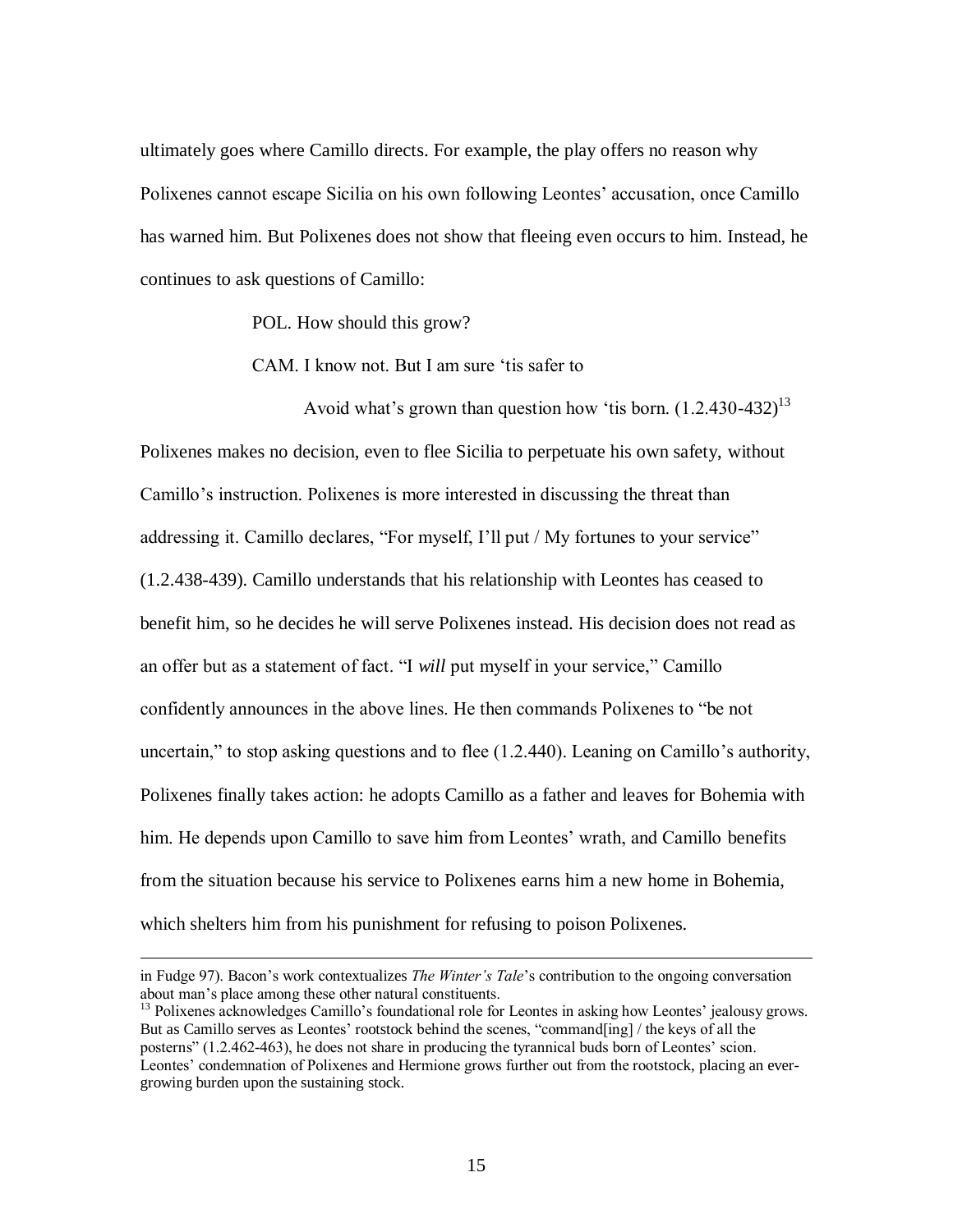Unlike Polixenes, who is willing to let Camillo choose his actions, Leontes expects those around him to conform to his will. Leontes does not doubt Camillo's commitment to his (Leontes') desires. "Grafted *in*" Leontes' "serious trust," Camillo ought to behave as Leontes commands. Rivlin provides insight on Leontes' expectations when she describes master-servant relationships as mimetic: "Leontes first demands of Camillo that he confirm an adulterous relationship between Hermione and Polixenes. Underlying and preceding this demand is the desire that those with whom he is most intimate serve as duplications of him" (145). He wants Camillo, Hermione, and Polixenes to be as extensions of himself – to serve, as it were, as offshoots from his stock. Rivlin explains that Leontes looks back nostalgically to his childhood with Polixenes, when they were alike "as twinned lambs," and looks for Hermione to take up his cause in persuading Polixenes to stay (1.2.68). In grafting Hermione to himself as his wife (to be discussed below) and Polixenes to himself as his friend, Leontes cultivates his fellow humans, whom he might imagine as unpredictable wilderness when they stand alone, conforming them to his purposes and his self.<sup>14</sup>

 $14$  For a discussion of wilderness as the untouched and cultivation as imposition of will, see Leo Marx's "Shakespeare's American Fable."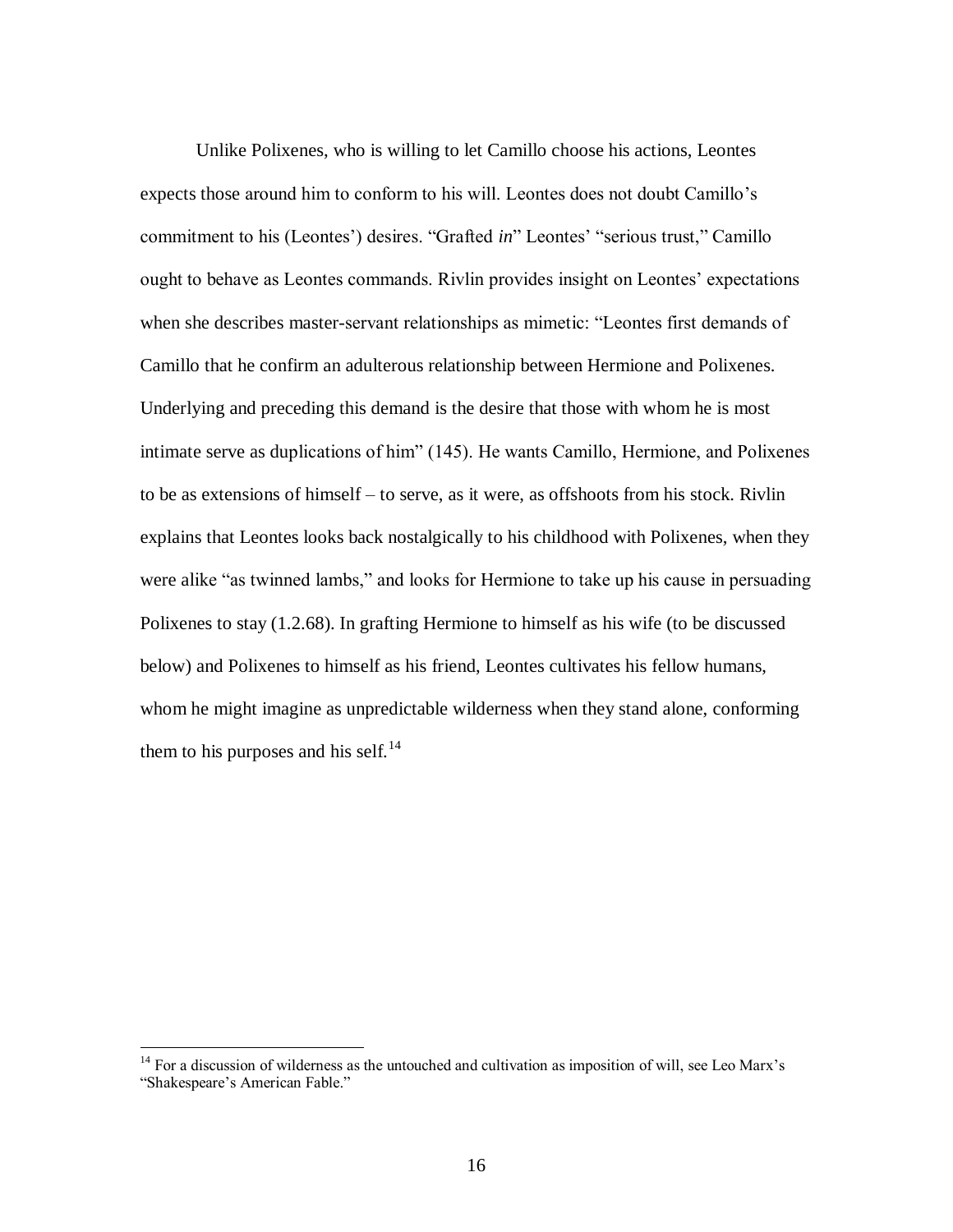### PAULINA AND THE ART OF PRESERVATION

Because Paulina refuses to conform to Leontes' desires for mimesis, he depends on her fully in the wake of his tyrannical actions. Instead of giving in to his demands, she succeeds in commanding him directly. Camillo manages to trick Leontes and to situate himself surreptitiously between Leontes' service and Polixenes'. But Paulina has the advantage of Leontes' guilt. Leontes approaches Camillo as a willing penitent goes to confession, but with Paulina he adopts instead the role of the priest administering punishment. "I'll ha' the burnt," he tells her when she refuses to follow his orders to take Perdita away from him (2.3.13). Leontes envisions himself, since Camillo's departure, as penitent and confessor, standing independently, not in need of Camillo's or Paulina's absolution. Paulina corrects him, denying his priestly authority: "It is an heretic that makes the fire, / Not she which burns in't"  $(2.3.14-15)$ . Not only does Leontes lack the authority to denounce Paulina, but he is the one deserving of punishment. Leontes' response does not combat Paulina's assertion or even address Paulina in conversation. He merely commands his other servants to remove her from his presence. Though he refuses to acknowledge the validity of her statement until Hermione's ostensive death, Paulina places herself in the role of his priest, authorized to denounce him as a heretic.

Even as Paulina's response to Leontes' threats establishes her as the superior ecclesiastic authority, she recognizes his situation in horticultural terms. "The root of his opinion," she asserts, "is rotten / As ever oak or stone was sound" (2.3.89-90). By threatening Polixenes' and Camillo's lives, Leontes has driven them to Bohemia, apparently severing his grafts to them and leaving him isolated. In lieu of their support,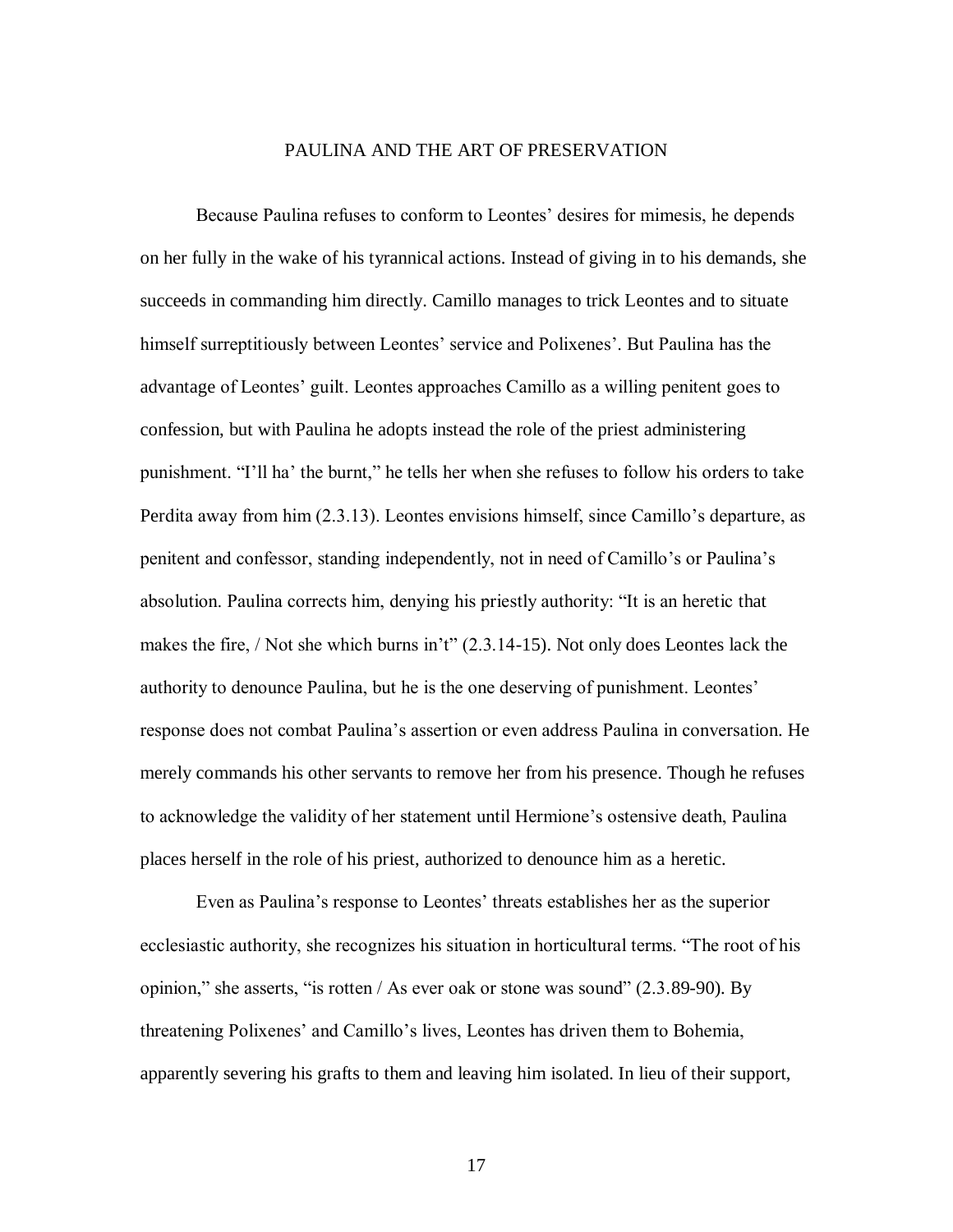he attempts to sustain himself with his "opinion" of Hermione's infidelity. As a "root," that which should secure and sustain Leontes, the opinion is "rotten." It leads only to the deaths of his son and Antigonus and to his estrangement from his wife, his daughter, and Camillo. It forecloses the opportunity for grafting to a new rootstock. While he believes Hermione to be unfaithful, he resists Paulina's counsel and works to isolate himself from his interpersonal relationships. Once Paulina declares Hermione dead, "the root of [Leontes'] opinion" vanishes. Leontes immediately eschews his accusations and looks to Paulina for guidance. She instructs him, "Betake thee / To nothing but despair" (3.2.207-208). He replies, "Thou canst not speak too much. I have deserved / All tongues to talk their bitt'rest" (3.2.213-214). Not only does he allow her to advise him without contradiction, but he also encourages her to advise him further and submits himself to the punishment she administers. No longer the priest denouncing Paulina as a heretic, Leontes becomes Paulina's penitent to reform.

More than serving as Leontes' confessor, Paulina exchanges "the root of his opinion" for penitence. She advises him to regret, to despair, but not to repent: "Do not repent these things, for they are heavier / Than all thy woes can stir" (3.2.206-207). She tells him his sorrow can accomplish nothing – the gods will not forgive him for his wrongdoing.<sup>15</sup> The tone of this advice differs greatly from that of her counsel before Hermione's ostensive death when she advises him as his "loyal servant" and "physician" to acknowledge Perdita as his own "with words as medicinal as true" (3.2.54, 37). Rather than seek to heal Leontes from his tyrannical acts, she confesses to him the futility of his

<sup>15</sup> See Paul Stegner, "Masculine and Feminine Penitence in *The Winter's Tale*."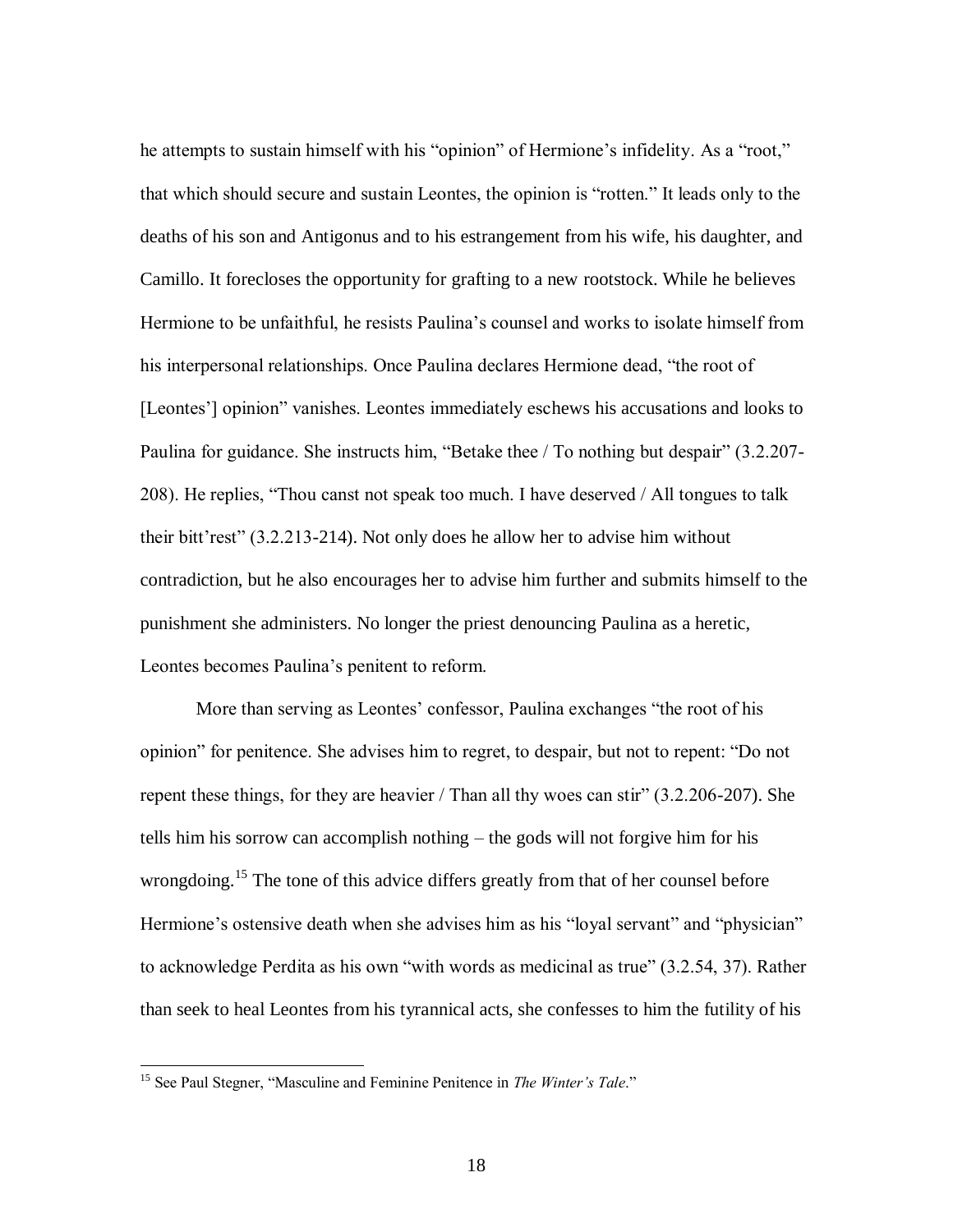despair so that he will further despair. Paulina, Paul Stegner asserts, "seeks to graft Leontes' 'shame perpetual' … onto his identity, to refashion Leontes the tyrant into Leontes 'the penitent king'" (190). But, as Stegner also points out, Leontes' dominant function becomes penitence. Paulina does not simply graft shame onto him – she directs and nurtures his penitence.

Further, Paulina maintains Leontes' ostensive widower status so that Hermione can regain her place as Queen. After sixteen years, Cleomenes and Dion ask Paulina to consider Leontes' "benefit" and "royalty's repair," but she dismisses their concerns by speaking of Hermione's unmatchable virtues  $(5.1.22, 31)$ .<sup>16</sup> Cleomenes and Dion advise Leontes that he has repented sufficiently. He asserts, "I cannot forget / … / The wrong I did" but does not trust his judgment of his own penitence (5.1.7-9). He immediately asks Paulina to confirm his assessment: "True?" (5.1.12). She responds, "Too true" (5.1.12). He trusts her and no one else to determine the course of his suffering. Paulina compounds Leontes' despair so that he agrees not to take a wife until she so instructs him. She secures his promise not to marry until his "first wife's again in breath" (5.1.83). Since Hermione is hidden in Paulina's gallery, Paulina prevents Leontes' marriage and directs him to mourn a death that has not occurred. Her interest is in preserving Hermione's status as Queen of Sicilia rather than in Leontes' recovery.

Hermione's relationship with Leontes and Polixenes works as a graft, as well. "We are yours i' th' garden," Hermione tells Leontes of herself and Polixenes (1.2.178). Literally, she reveals to Leontes that the two of them will be walking in the garden when

<sup>&</sup>lt;sup>16</sup> See Stegner also for a discussion of the "coercive" influence of Paulina's behavior (191).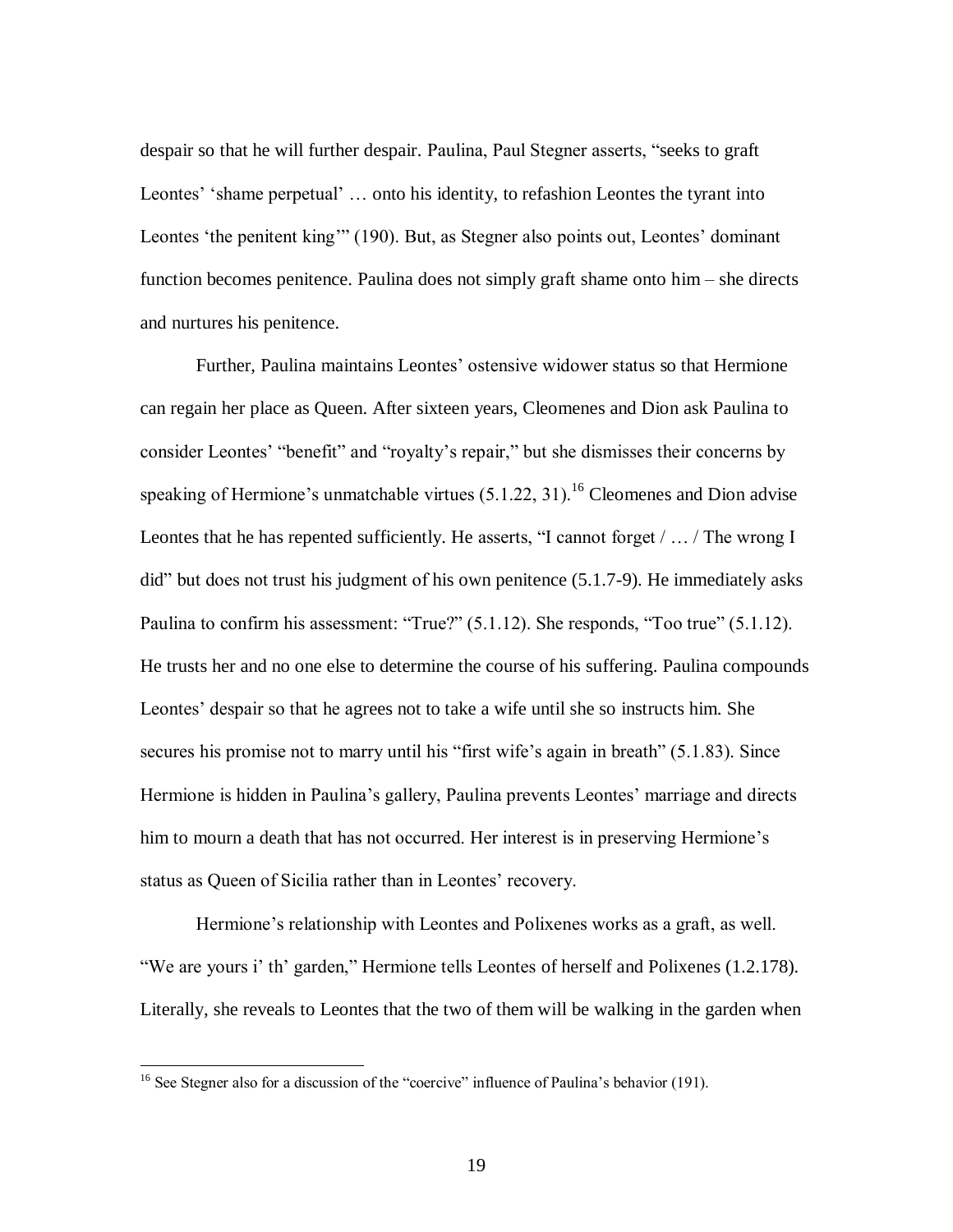he is ready to join them. But the language also hints that they belong to him, are part of him, in a figurative garden – they have grafted to him. Leontes confirms the extent of their relationships when he confesses the cause of their destruction: "We were dissevered" (5.3.155). Being dissevered, these relationships manifest, intact, as physical connections – ones that he can cut. Wilson explains how early modern literature treats wives as slips grafted onto their husbands to become part of the husbands' "family trees": "A wife … should occupy the position of a shoot, slip, twig, or scion – that section of stem cut off from another plant and inserted into a cut in the stock plant during grafting. This common representation of marriage marks [her] as dependent upon her husband, enfolded and invigorated by him, just as the grafted slip is contained and nurtured by the cleft stock" (104). The same applies to Hermione, whose marriage to Leontes transplants her from her family to Leontes' – moves her from Russia into Sicilia's court. Leontes desires a connection to Hermione and to Polixenes, to his wife and to his friend, whom he calls brother.

Though Leontes expects to provide the link between the two of them, it is Hermione who provides the link between Leontes and Polixenes. Leontes asks Hermione to help him convince Polixenes to stay in Sicilia. She does not succeed in speaking as if through Leontes (she advises Leontes to "Tell him…" [1.2.31]) or by suggesting that Leontes extend his forthcoming visit to Bohemia in exchange for Polixenes' extended stay (1.2.41-43). Only when she refers to the offense Polixenes causes her by refusing does he agree to stay. "You put me off with limber vows," she protests, "A lady's 'verily' is / As potent as a lord's" (1.2.48, 51-52). She asserts herself as her own spokeswoman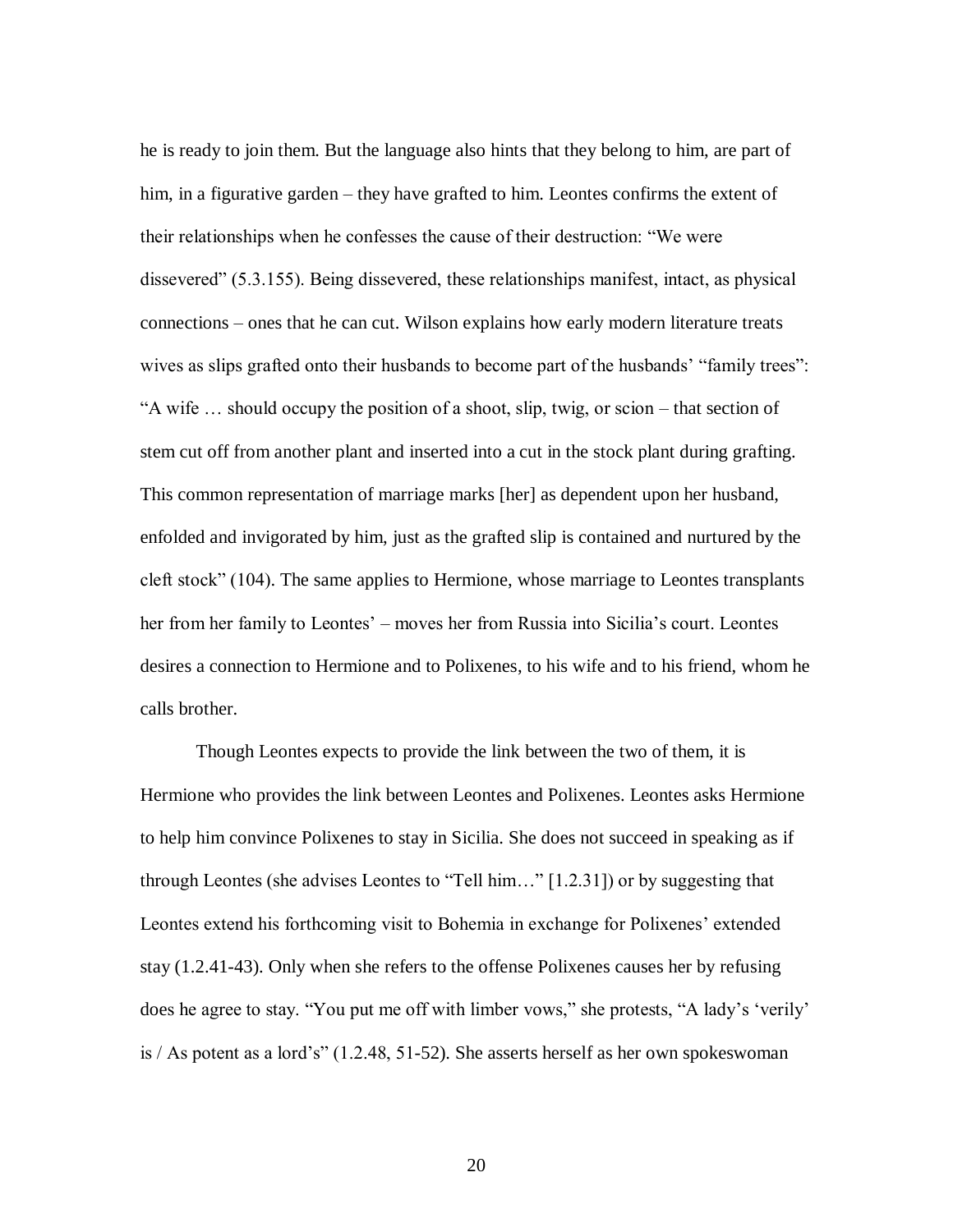rather than Leontes', claiming validity for *her* words as well as her husband's. She makes her appeal her own and thus achieves Polixenes' stay herself. . As we have seen with Leontes' assertions of his role in supporting Camillo, he is not keen on admitting to interdependence with others in his life. To his mind, all others should graft onto him, leaving him to direct their course. It is when he senses Camillo's ability to restrain his direction that he tyrannously orders Camillo to kill Polixenes despite Camillo's objections. We see him react similarly in regards to his inability to sway Polixenes.

Leontes severs his relationships as means of asserting his independence. Flustered by his own ineffectiveness at achieving Polixenes' stay, relates Hermione's appeal to Polixenes to her consent to marry him (Leontes). This likeness makes apparent to him a similarity between himself and Polixenes that he wishes to destroy. "To mingle friendship far is mingling bloods," Leontes says in assessing their relationships (1.2.110). "Mingling bloods" in the early modern period refers to a sexual encounter $^{17}$  and, of course, to offspring carrying the blood of both parents – hence Leontes' fear that Hermione and Polixenes have mingled their blood in Perdita. Wilson explains that buds produced from adulterous relationships grow from grafted wives to form floral shoots like cuckold's horns for husbands. This possibility is an immediate concern for Leontes, who worries over his growing "shoots" after he ponders Hermione and Polixenes "mingling bloods" (1.2.129). Jean Feerick explains how mingling bloods enter early modern horticultural metaphor: "Sap, the substance understood to pass between stock and scion in the grafting process and therefore the central site of exchange, was analogized to

<sup>&</sup>lt;sup>17</sup> See John Donne's "The Flea," for example.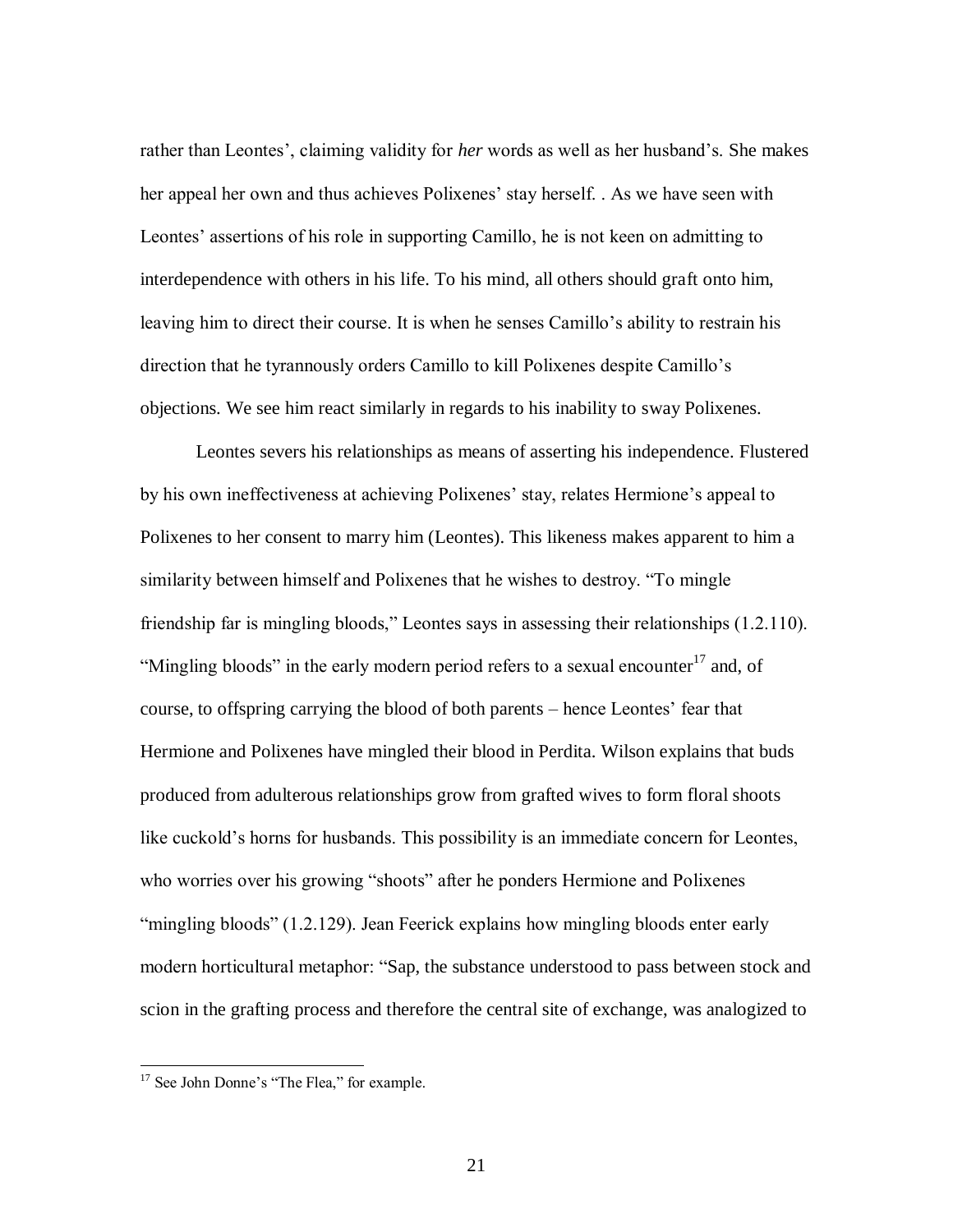blood" (98). Hermione thus enters to strengthen the relationship between Leontes and Polixenes, to create a new graft, undesirable to Leontes largely because of the mingling blood, which would link Leontes and Polixenes not only in trust but also by a physical bond. Wilson adeptly explains that grafting as a metaphor demonstrates the liminality of "boundaries between self and other" (105). Leontes cannot stand how much his self melds with Hermione's and Polixenes'. Refusing to be convinced by Hermione's plea of innocence marks his distinction from Polixenes. By accusing her and Polixenes of treason, he severs the ties between himself and each of them (and between them).

Leontes' tyrannical impulses act as the Winter season threatening the lives of seasonal flora. As Autolycus declares when reporting the arrival of Spring, "The red blood reigns in the winter's pale" (4.3.4). Passions like Leontes' jealousy rise in the Winter. To sever a graft as Leontes' tyranny does, to pull apart the "mingling bloods" and saps, is a violent act that destroys relationships forged for the benefit of both scion and stock. But this violence does not render the act unnatural. Leontes' frustration at his dependence upon others comes as a natural byproduct of holding the title king yet proving personally impotent. He simply desires to collect the agency he has delegated to those around him. It comes about as a cycle, as does the arrival of Winter. The severance is a reversal of grafting, which Polixenes and Perdita agree is an art that "itself is nature"  $(4.4.97)$ .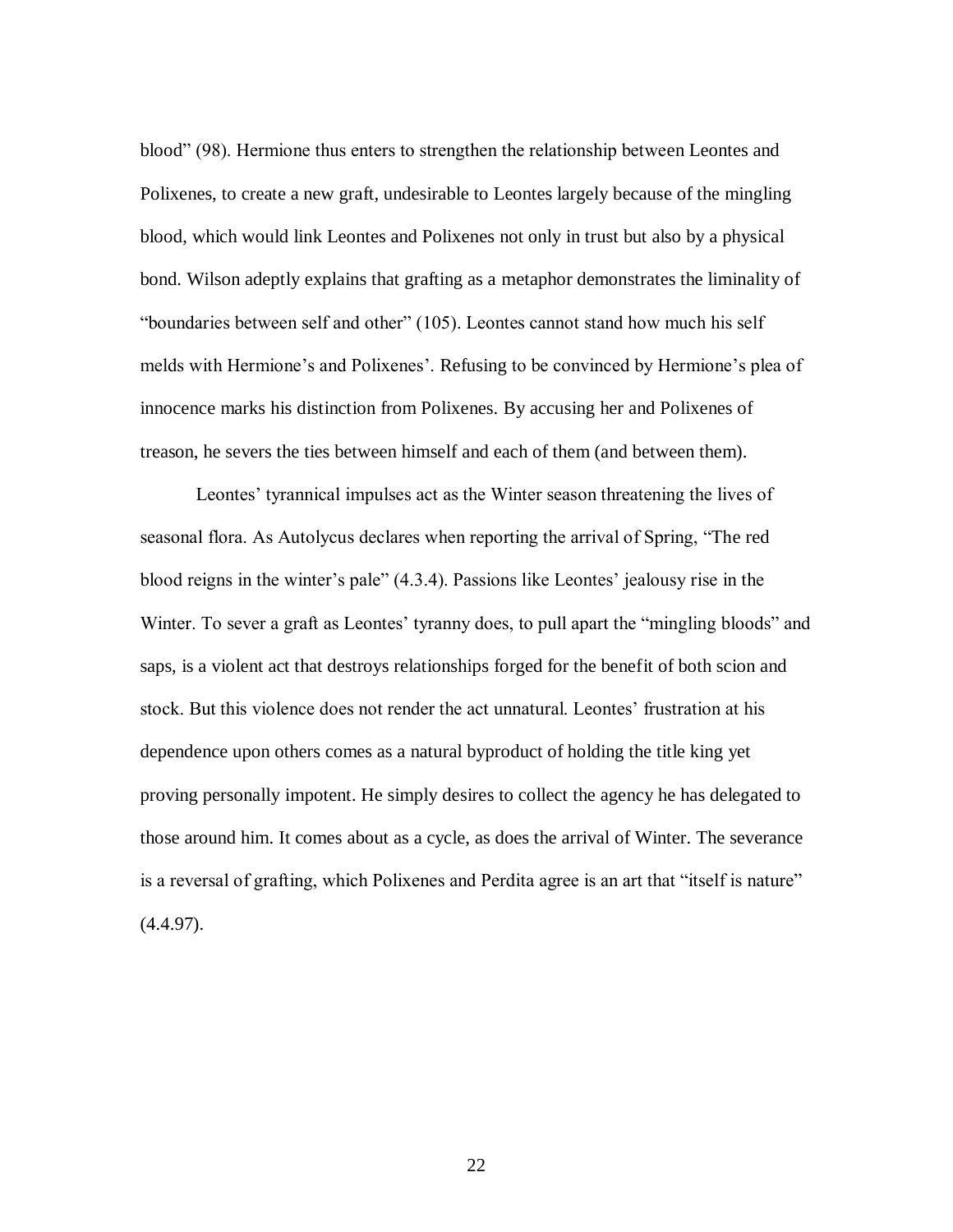In our horticultural metaphor, Hermione manifests as a streaked gillyvor, which Paulina preserves in her gallery<sup>18</sup> until Spring returns. Leontes' severance of Hermione's graft to him leaves Hermione rootless and facing death (literally, as she awaits the fulfillment of Leontes' sentence). Paulina becomes her roots, feeding and nurturing Hermione as a rootstock does for a grafted slip. Paulina removes Hermione from her environment to preserve her from conditions she may not survive, much like the gardener must do in the Winter to maintain a gillyvor's streaks.

Reading Hermione as a preserved gillyvor requires an exploration of how gillyvors function in the play's garden settings. Perdita has an intriguing view on the art that "shares" in gardening "with great creating nature" (4.4.86-88). She agrees with Polixenes' conclusion that the "art" of grafting "is nature": "So it is," she assents (4.4.97). But she continues to tell Polixenes, "I'll not put / The dibble in earth to set one slip of [streaked gillyvors]" (4.4.99-100). It stands to reason that setting the slips *in earth*, rather than grafting a slip to a stock, is the art to which she objects. In fact, the dibble serves as a tool to create a hole in the earth to plant seeds or slips (*OED*). It does not take part in grafting. Further, John Scholl tells us that grafting does not produce gillyvors. To perpetuate any streaks that naturally occur, one must cut gillyvor slips and preserve them elsewhere until their next season. Streaked gillyvors left in their original location when Winter arrives return in their next season without streaks. Scholl posits that Perdita disdains the "selection and preservation" required to maintain the streaks in gillyvors

<sup>18</sup> Amy Tigner, in "*The Winter's Tale*: Gardens and the Marvels of Transformation" calls attention to the fact the Paulina's gallery, where Hermione stands, is above her garden and that the artist she credits with sculpting the Hermione "statue" has a reputation for gardening. Tigner works throughout her essay to establish the garden as a metaphor for body. Borrowing from Tigner's observations on Hermione's placement, we might see how Hermione, too, has grafted onto Paulina and survives via Paulina's roots.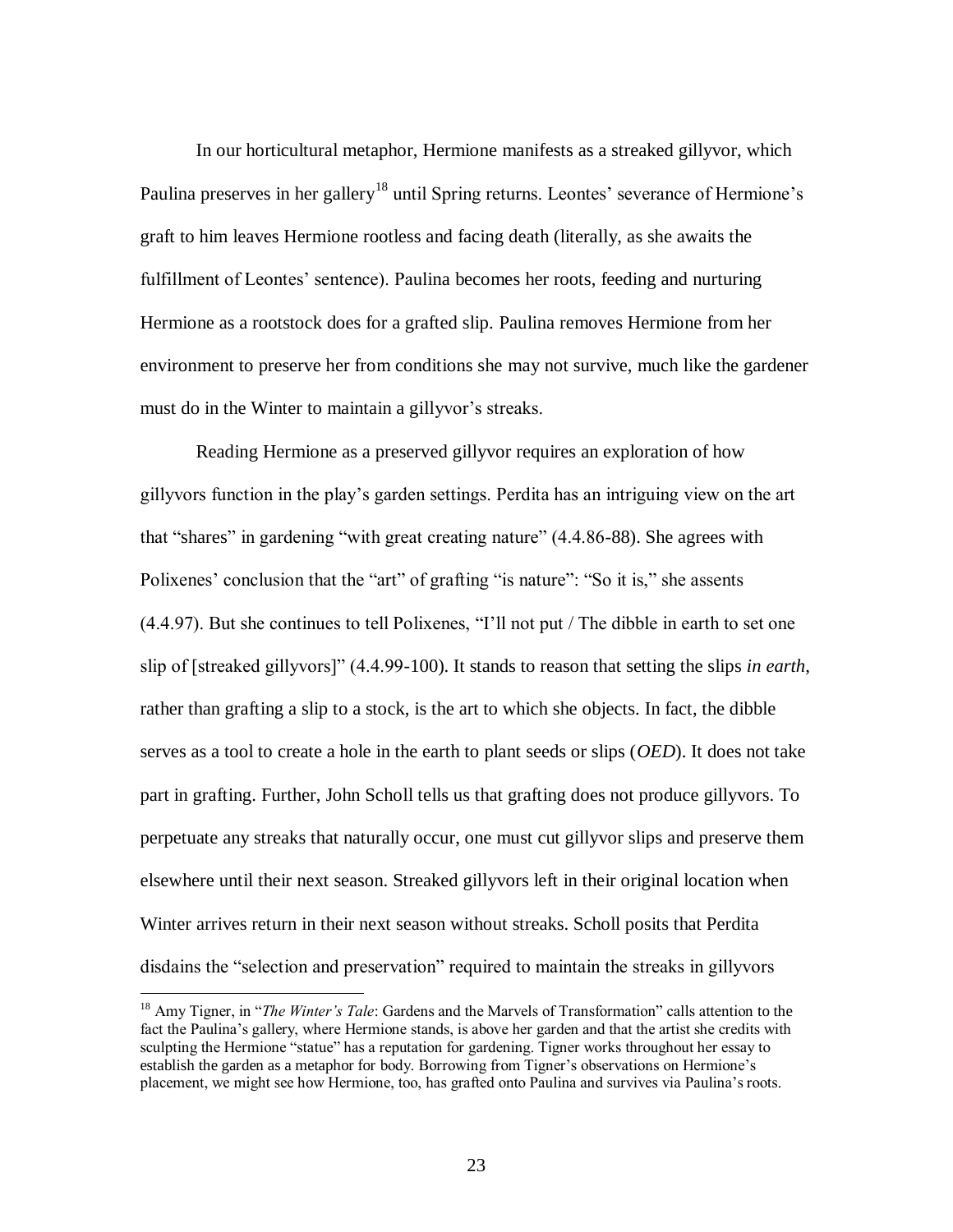(Scholl 178).<sup>19</sup> Her conversation with Polixenes, coupled with the play's overall presentation of people as flora, introduces us to the idea that some characters take the role of these gillyvors.

If we follow Perdita's perception of the "art which … shares / With great creating nature," then Paulina's intervention is an overtly artificial intervention in the natural/cyclical process of Leontes' forging and severing of grafts – of his delegations and reclamations of agency. Rebecca Bushnell reports that Francis Bacon, whose work is contemporary to Shakespeare's, "thought that the color white was often a sign of the [gillyvor's] degeneration, or a lack of culture, since 'it is observed by some that gillyflowers, […] that are colored, if they be neglected, and neither watered, nor new moulded, nor *transplanted*, will turn white" (133, emphasis mine). Bushnell demonstrates that early modern horticultural writers often criticized each other for theorizing rather than testing their proposals. While Polixenes demonstrates reading knowledge of horticultural practice, Perdita informs us that she has worked in the garden and so has practical knowledge of which tactics have which effects on her garden. If she agrees that grafting is natural but protests that setting streaked gillyvors is artificial, it is doubtful she thinks the two processes the same. Her concerns about preserving gillyvors streaks lead us to consider hoe Paulina's intervention preserves Hermione's attributes.

Paulina preserves Hermione's streaks, which are Hermione's gentility. Hermione's feigned death rescues her from execution, and the scheme Paulina helps her to carry out ensures she can regain her place as Sicilia's queen. In the wake of Leontes'

<sup>&</sup>lt;sup>19</sup> See also F. C. Bradford ("Shakespeare and Bacon as Horticultural Prophets"), who traces the first pieces that allude to sexual reproduction in flora to after *The Winter's Tale* had been performed.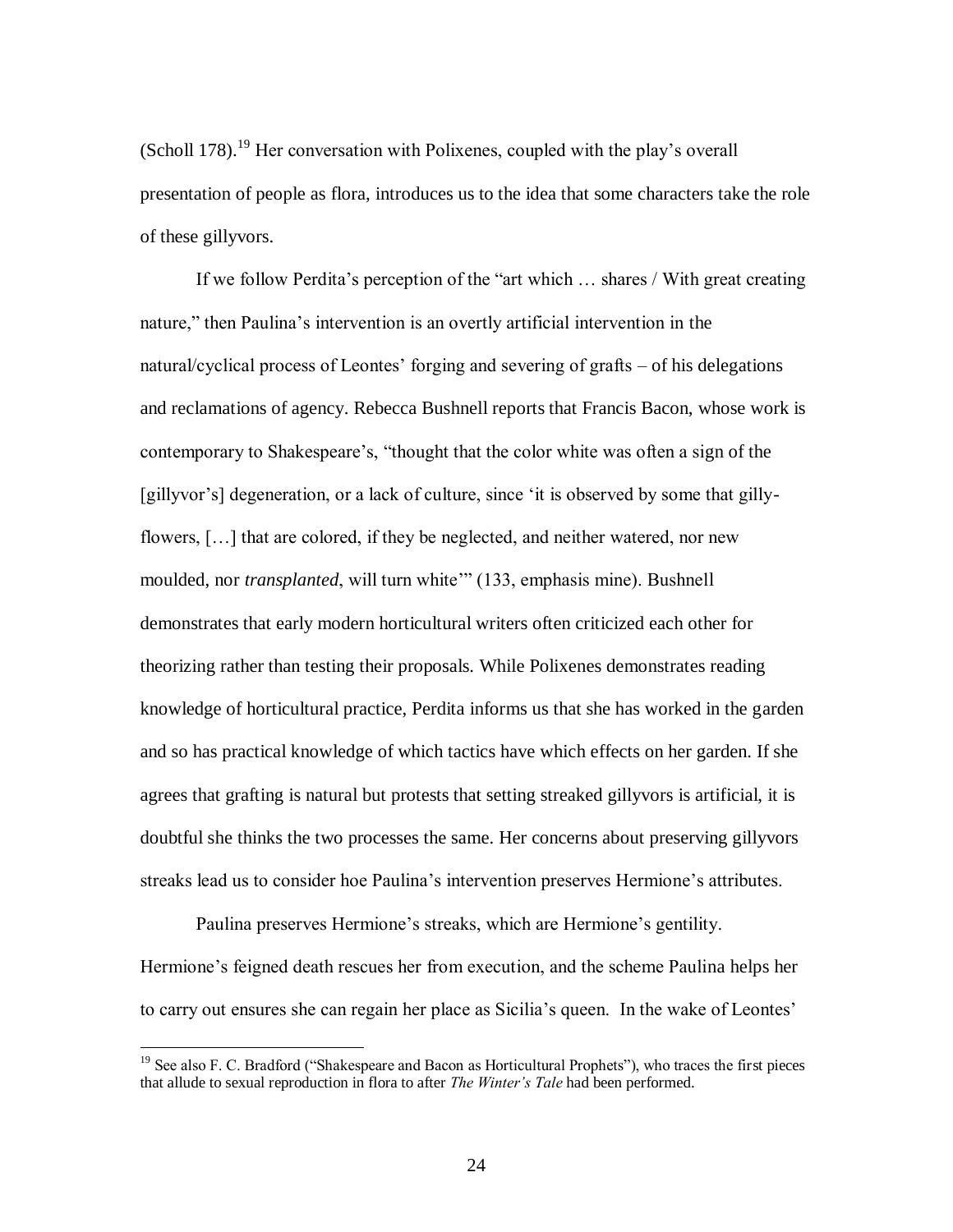accusations, even a Hermione who escapes Leontes' threats would lose her gentility. In Sicilia, she is Queen because she is wife to the King. In denouncing her as an infidel, Leontes accuses Hermione of treason. Within Sicilia, her survival would leave her a traitor. Outside of Sicilia, she would live without her title. Leontes' moods have become unpredictable, much like the weather. Rather than risk Hermione's safety, Paulina preserves her until the time appointed by the Oracle: Perdita's return. Paulina engineers Leontes' repentance for sixteen years until he cedes even his choice of bride to her: "Give me the office / To choose you a queen," she directs him (5.1.77-78). In allowing her to make this decision, he allows himself to be fully dependent upon her and eradicates the last vestiges of the tyrant who resisted the notion of his dependence on those around him and who commanded his servants to perform acts they were unwilling to perform (such as his command that Camillo kill Polixenes). Simultaneously, Paulina's ability to keep Leontes from remarrying preserves Hermione's status as Queen of Sicilia. In Paulina's success, Hermione remains gentle.

The value other characters place on Hermione's person further suggests her relationship to the streaked gillyvor. Although Leontes leaves his wife a slip upon the ground, unable to provide for herself, he evaluates her as "the sweetest companion that e'er man / Bred his hopes out of" (5.1.11-12). Antigonus measures the honesty of every other woman against Hermione, asserting her honesty so vehemently that it becomes a physical characteristic: "Every dram of woman's flesh is false, / If she be" (2.1.138-139). Much as characters laud Hermione's goodness throughout the play, early modern gardeners prized "streaked gillyvors" as the most valuable flower (4.4.82). Gardeners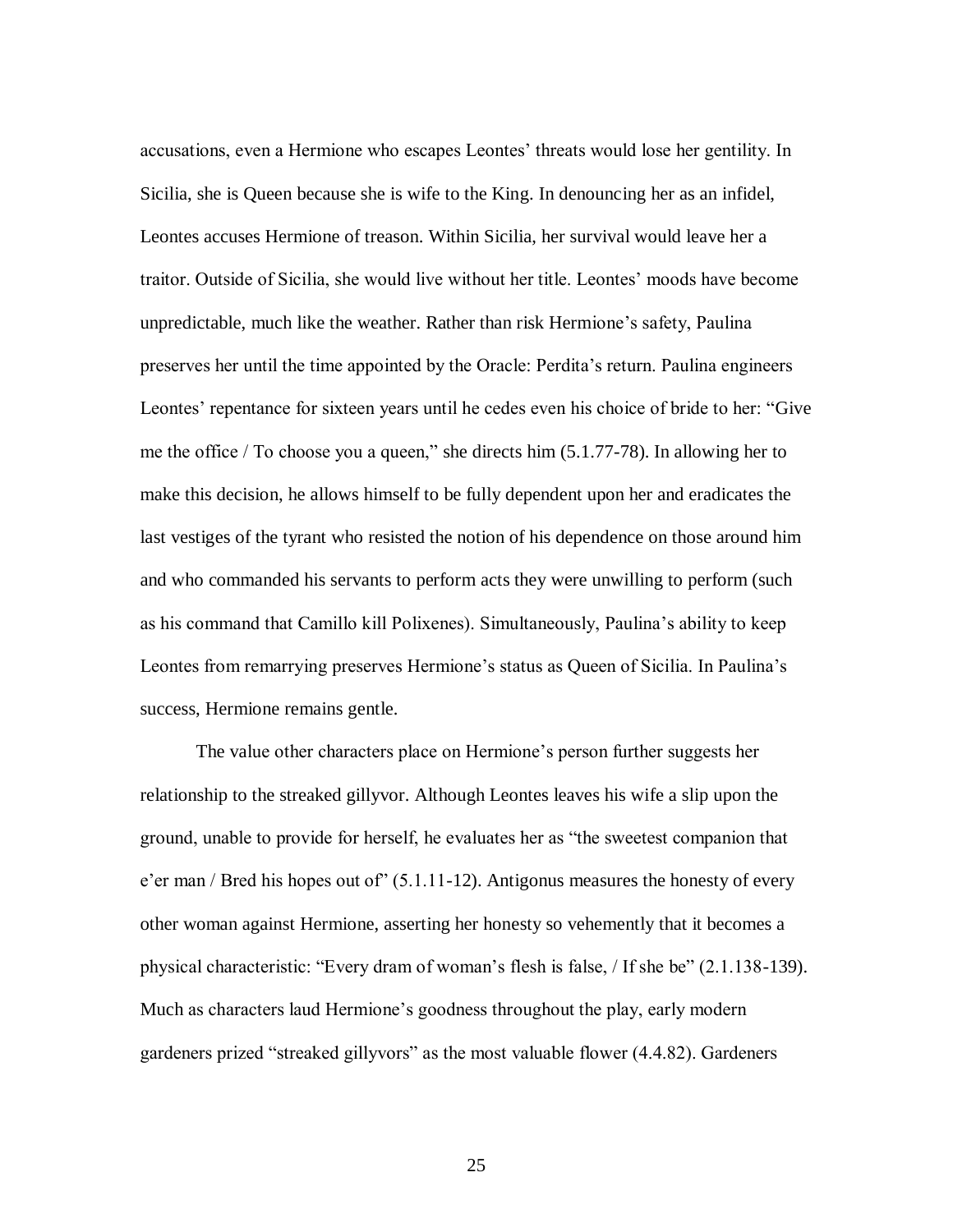were unsure how to grow the multicolored flowers or how to reproduce them. Garden manuals varied in their advice on cultivating and maintaining streaked gillyvors and often admitted that the methods they proposed did not regularly succeed. Some even recommended setting slips of streaked gillyvors and then transplanting them beneath a full moon (Bushnell). Because gillyvors were comparatively rare manifestations and aesthetically pleasing in their diversity, those who traded in them considered them the most valuable flowers of the time. Single-colored flowers were comparatively plain, and flowers colored white alone were the least desirable.

This hierarchy holds true in *The Winter's Tale* when Perdita offers flowers to her sheep-shearing guests according to their perceived ranks. To Polixenes and Camillo, disguised so that their social classes are hidden, Perdita gives "flowers of winter," which "well … fit [their] ages" (4.4.79, 78). She also offers them "Hot lavender, mints, savory, marjoram" (4.4.104), which were believed to have medicinal properties, such as restoring energy or fighting colds; they are "meant to make [Polixenes and Camillo] hot again" (Bushnell 139). She then wishes she had springtime flowers to match Florizel's age as well as "The crown imperial" and "flower-de-luce" (4.4.126, 127). Bushnell glosses these choices with Parkinson's assessment that "the Crowne Imperiall for his stately beautifulness, deserveth the first place in this our Garden of delight, to be here entreated of before all other Lillies" and with a reminder that the flower-de-luce serves as a symbol of royalty (139). Perdita, of course, knows of Florizel's nobility, as she worries their families will disdain the discrepancy in their ranks. Her desire to offer Florizel the noblest flowers, the care of which Parkinson deems the gardener's top priority,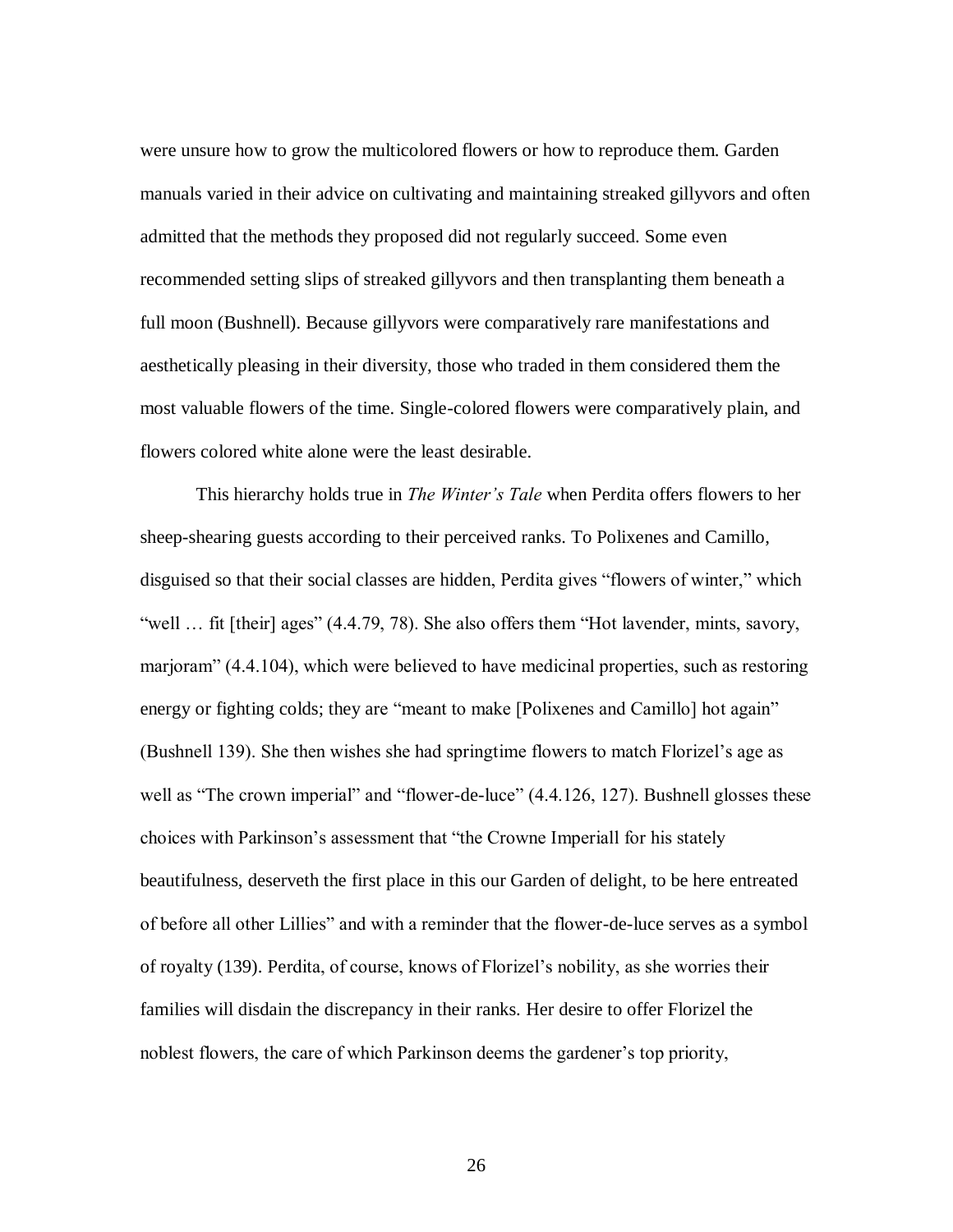demonstrates her respect for the social hierarchy of both man and plant, though she judges social station based on false appearances. Still, she has none of these to offer Florizel to honor his nobility. She claims she cannot offer him "the fairest flowers o' th' season [which] are our … streaked gillyvors" (4.4.81-82). But, I submit, she honors Florizel's nobility by presenting him with herself, acting as a streaked gillyvor preserved from Leontes' tyranny in Bohemia.

Perdita functions as a slip cut from Hermione and transplanted in Bohemia. Antigonus transplants her as a "blossom" "upon the earth" in Bohemia when Winter appears in the form of Leontes' tyranny in Sicilia (3.2.45, 44). For her, as for Hermione, nobility manifests itself in her physical attributes. The preservation of the streaked gillyvor slips removes them from their environments and preserves them so that they can be replanted when their season returns, streaks intact, while new gillyvor blooms lack this "piedness" (4.4.87). Camillo and Polixenes comment on the appearance of Perdita's nobility. Polixenes concludes, "This is the prettiest lowborn lass that ever / Ran on the greensward" and adds that she is "Too noble for this place" (4.4.156-157, 159). Perdita's removal to Bohemia keeps her safe from Leontes' wrath and preserves the beauty in her that he prizes in Hermione, such as Hermione's "stars" that make "all eyes else dead coals" (5.1.67-68). Perdita's nobility depends on an end to Leontes' tyranny, and so planting her in Bohemia preserves it. If she were to remain in Sicilia, Leontes would have failed to recognize her as his heir. So Antigonus takes on the role of gardener, transplanting her in Bohemia, where her streaks survive as the shepherd's adoption grafts her to a new rootstock.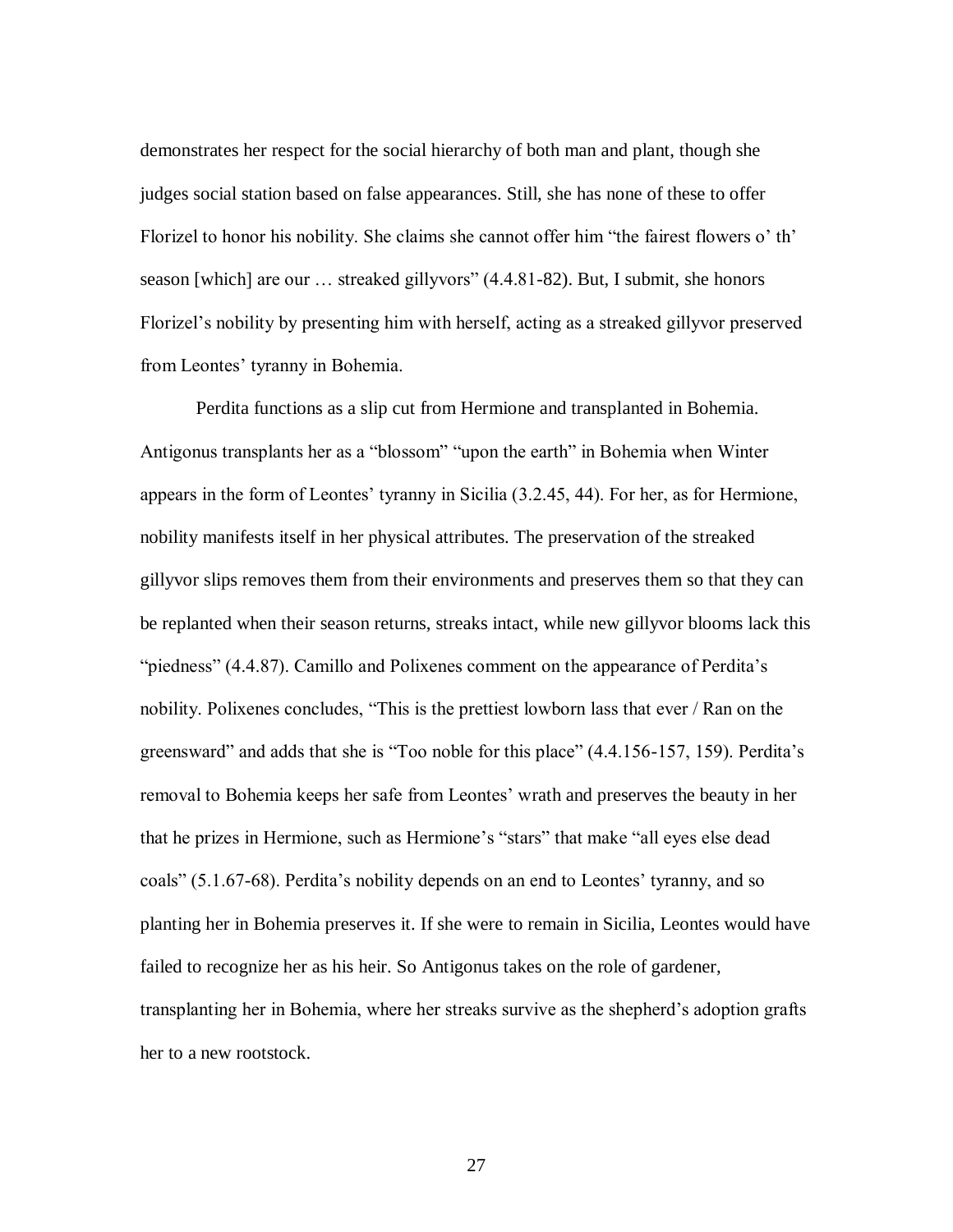Hermione's discussion of Perdita's preservation as well as her own demonstrates their reliance on their servants. When she and Perdita reunite in Paulina's gallery, she says,

… Tell me, mine own,

Where hast thou been preserved? where lived? how found Thy father's court? For thou shalt hear that I, Knowing by Paulina that the oracle Gave hope thou wast in being, have preserved

Myself to see the issue. (5.3.123-128)

She asks Perdita *where* she has been preserved, acknowledging that Perdita has survived Leontes' tyranny outside of Sicilia. She speaks of Perdita's preservation in the passive voice, indicating that someone else has preserved Perdita. Though she speaks of her preservation as an action she has completed, she confirms that Paulina has made it possible. Just after Hermione's assertion that she has preserved herself, Paulina directs her, "There's time enough for that. / ... / ...Go together" (5.3.128-130). Paulina directs the royal family to leave her gallery, and her authority here demonstrates her active role in Hermione's preservation – her ability to direct Hermione's course. Her command follows Hermione's assertion so closely that it shares the same line. Once Paulina so directs her, Hermione quiets and does not speak again.

Perdita's identification of streaked gillyvors as "nature's bastards" reflects her suspected relationship to Polixenes and her relationship to Bohemia (4.4.83). Between 1398 and 1852, the *Oxford English Dictionary* identifies the use of the term "bastard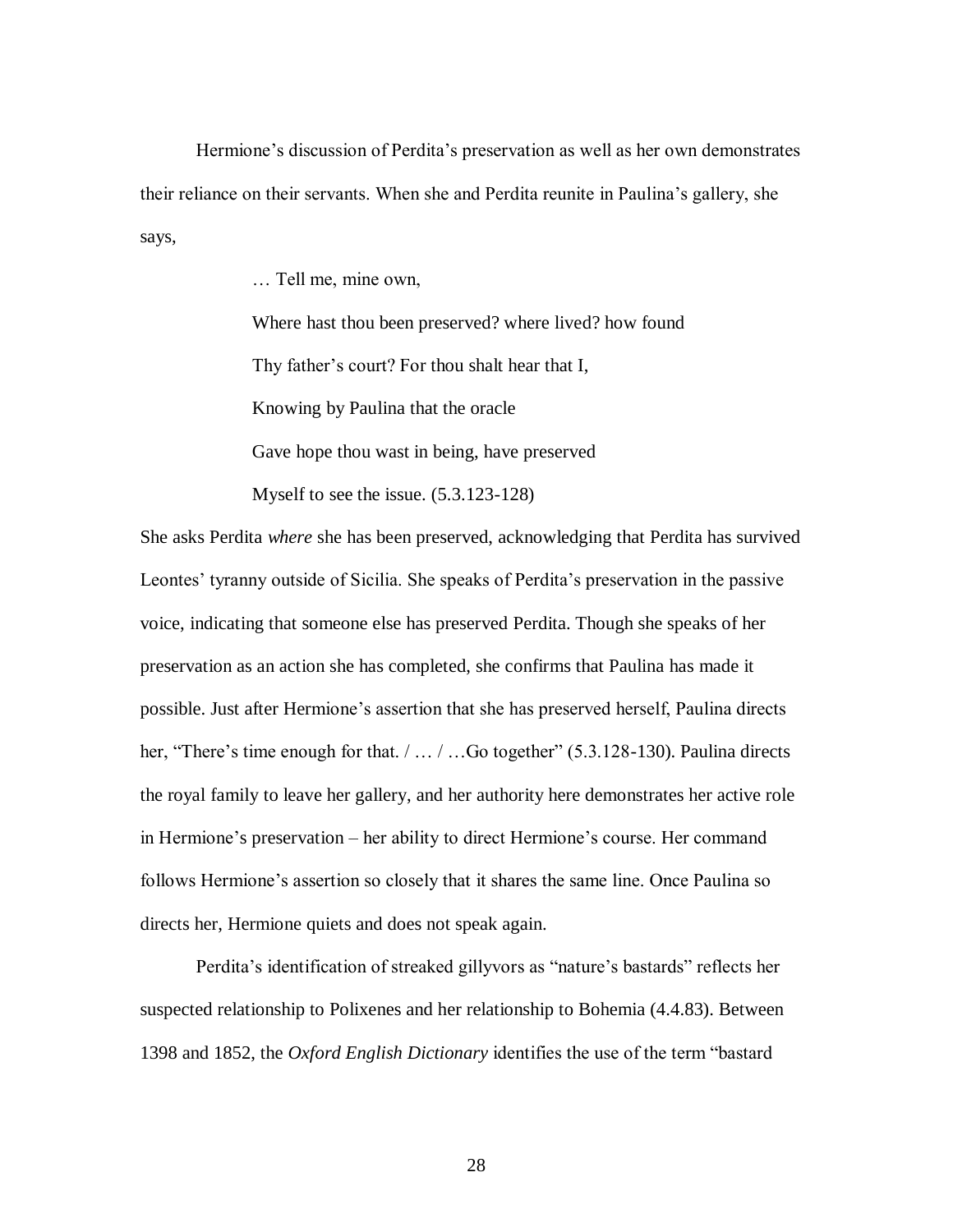slip" to mean "a shoot or sucker springing of its own accord from the root of a tree, or where not wanted." This definition describes Leontes' initial perception of Perdita: Hermione's suspected affair with Polixenes produces her as an unwanted slip. Per Wilson's analysis of the symbiosis between slip and stock, Hermione's alleged infidelity tarnishes Leontes – cuckolds him. Desperate to detach himself from what he perceives as proof of Hermione's infidelity, Perdita's slip, he banishes Perdita. Though Perdita is unaware of her true paternity or any doubts surrounding it, Polixenes and Camillo can see that she does not fit the role of a shepherd's daughter – she is illegitimate in this sense. When Antigonus transplants her in Bohemia, he declares,

It [Perdita] should here be laid,

Either for life or death, upon the earth

Of its right father. (3.3.43-45)

He comments on her illegitimacy by naming Polixenes her "right father" – as he places her in Polixenes' kingdom – noting either Polixenes' role in her birth or Leontes' condition as an unfit or not "right" father. Leontes' suspicions make her into "nature's bastard," estranged from her father in his attempt to assert his independence and transplanted/cultivated in a foreign land. She is not a product of Bohemia but of Sicilia, yet Bohemia nurtures and preserves her.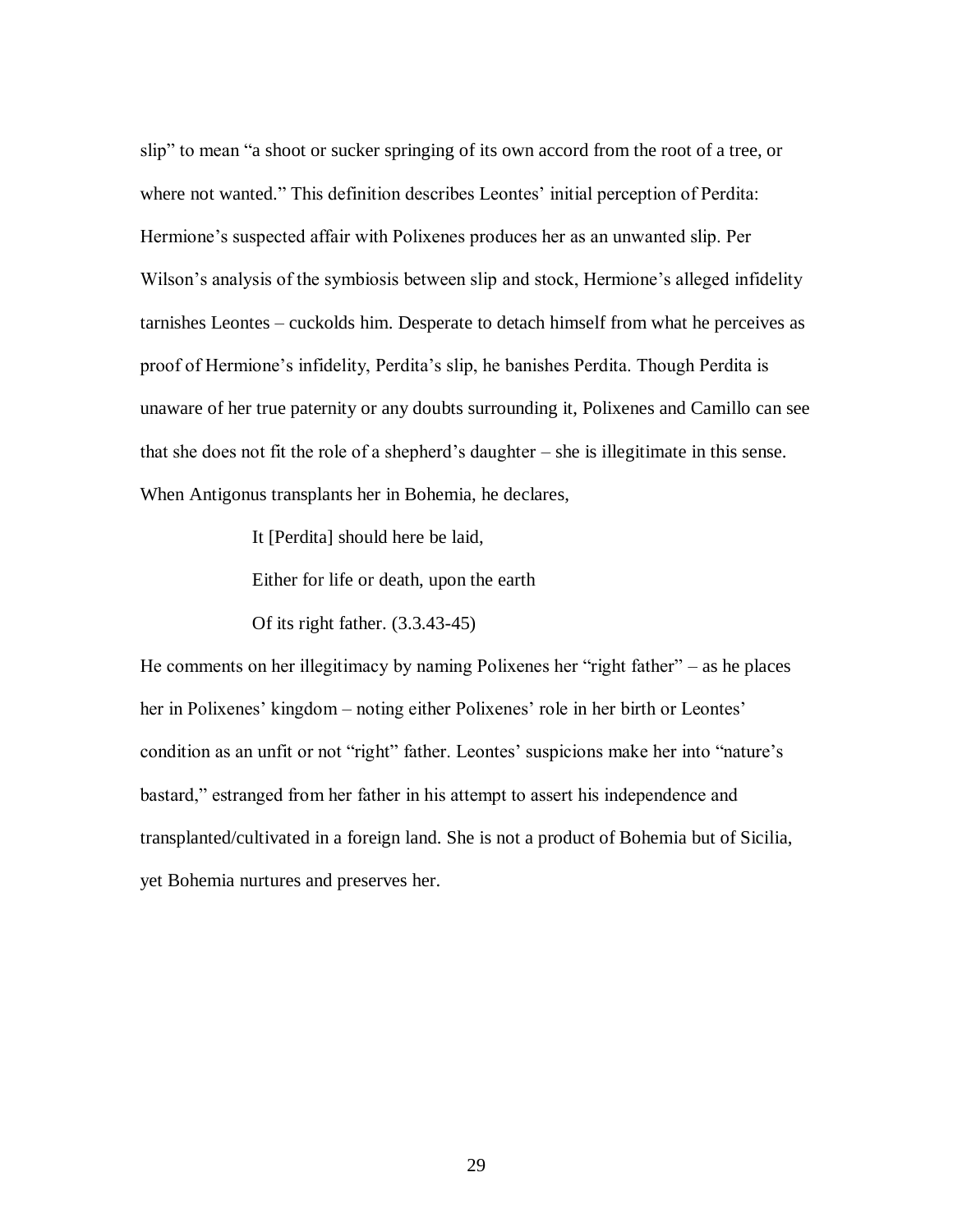# "WELCOM HITHER / AS IS THE SPRING TO TH' EARTH": REPLANTING THE SLIPS

While Perdita's actions – such as her offer of herself, "the fairest flower… o' th' season," to Florizel – demonstrate support for social hierarchy, Camillo's service restores her as heir of Sicilia and allows her to regain her claim to gentility. Planning to lure Polixenes to Sicilia so that he (Camillo) might see Leontes again, Camillo advises Florizel to go to Leontes and claim Polixenes has sent him. With Leontes' blessing, Camillo advises, Polixenes will approve of Florizel's marriage to Perdita. Florizel, whose name invokes the image of flowers, responds, "I am bound to you. / There is some sap in this" (4.4.563-564). Florizel confirms his graft to Camillo in speaking of their bond as that which contains sap. In her edition of *The Winter's Tale*, Frances Dolan glosses "sap" as "life, potential."<sup>20</sup> Florizel's dependence on Camillo, then, is life-sustaining, as is a scion's graft to its stock.

While Camillo advises Florizel to "embrace [Camillo's] direction" so that he may achieve his own goal, this direction serves the interests of the other characters as much as it serves his (4.3.522). He covertly engineers Florizel's, Perdita's, Polixenes', and his own movements all at once, just as roots simultaneously support many blossoms. In restoring Perdita (who, as her name suggests, has been lost), his efforts result in the restoration of grafts severed by Leontes' tyranny. Perdita returns to Sicilia as part of a scheme to marry Prince Florizel, whom she meets because she has been transplanted in Bohemia. It is this transplant that allows her to retain her noble streaks and to return

<sup>20</sup> See the 1999 Pelican publication of *The Winter's Tale*.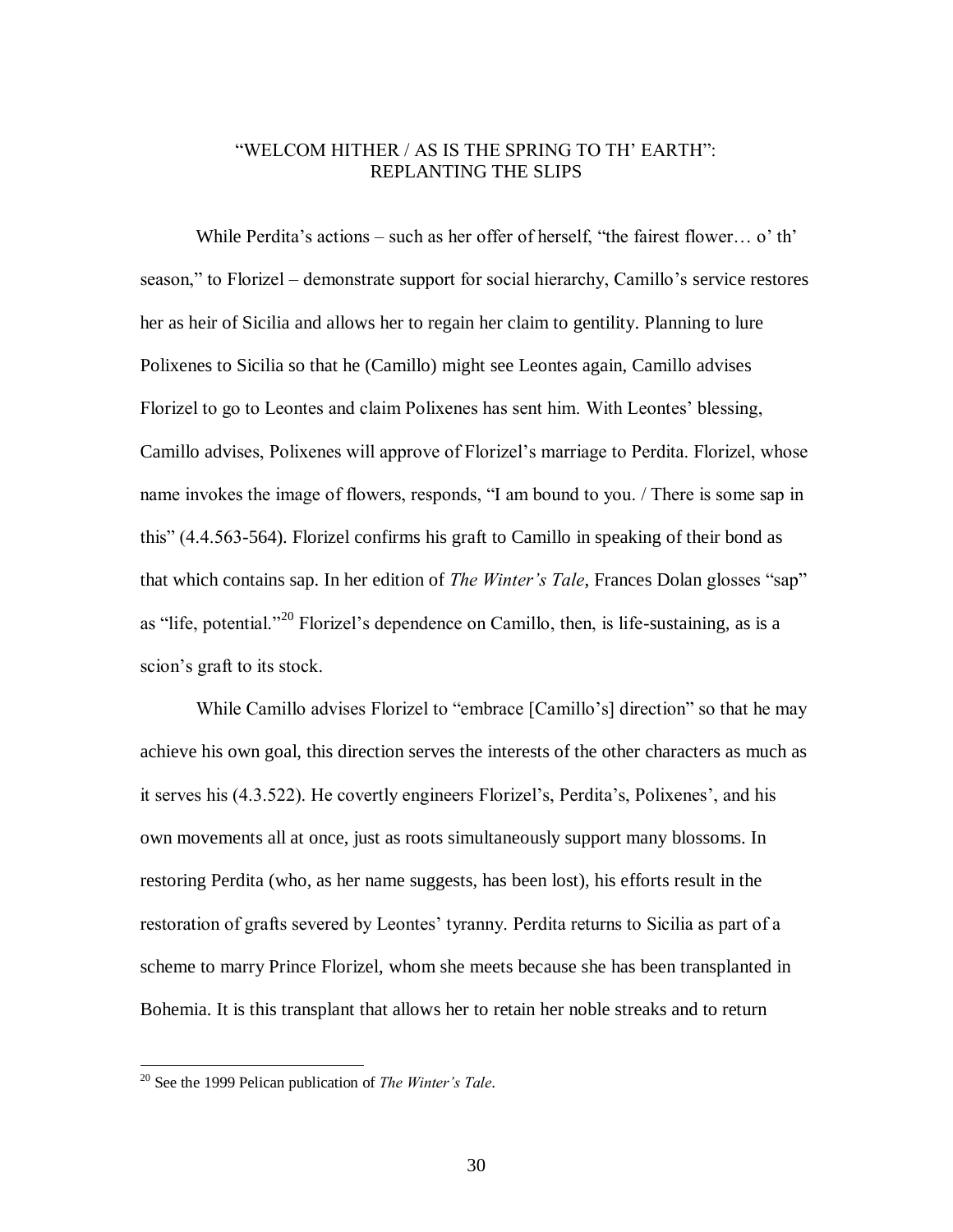home after Leontes' tyranny – and Winter – subsides.<sup>21</sup> As Florizel notes upon their arrival in Sicilia,

Camillo has betrayed me,

Whose honor and whose honesty till now

Endured all weathers. (5.1.193-5)

Since Camillo's actions reunite Sicilia and Bohemia and encourage Florizel's marriage to Perdita, we can read this betrayal as beneficial rather than injurious. More striking is Florizel's observation that Camillo has *endured all weathers*. Though Leontes' threats would sever his relationships, Camillo endures the Winter. Those grafted to him acquire his endurance.

Hermione's preservation, coupled with Perdita's return, turn the play's tragedy to comedy. Time tells us in the first scene of Act 4 that he "leave[s] the growth untried / of that wide gap" of sixteen years (4.1.6-7). "It is in my power," Time declares, "in one selfborn hour / to plant and o'erwhelm custom" (4.1.7, 8-9). Until the time that Paulina has appointed – Perdita's reappearance – Leontes is not to have a wife. Time, which we may regard as a "natural" force, unalterable by man, has ceased growth in Sicilia, where Hermione has been preserved, until Perdita's return in order to mitigate the effects of Leontes' tyranny. Time "o'erwhelm[s]" the "custom" dictating gradual growth by allowing it to occur at once and overwhelms the custom that is the monarch's absolute authority. Time also moves from the Winter season of Perdita's birth to Spring sixteen years later, which the play rings in with Autolycus' songs about daffodils and Leontes'

 $21$  The promise of their marriage joins Perdita and Florizel together in name, and as "Lost Flower," they return to their stations as heirs of their united kingdoms.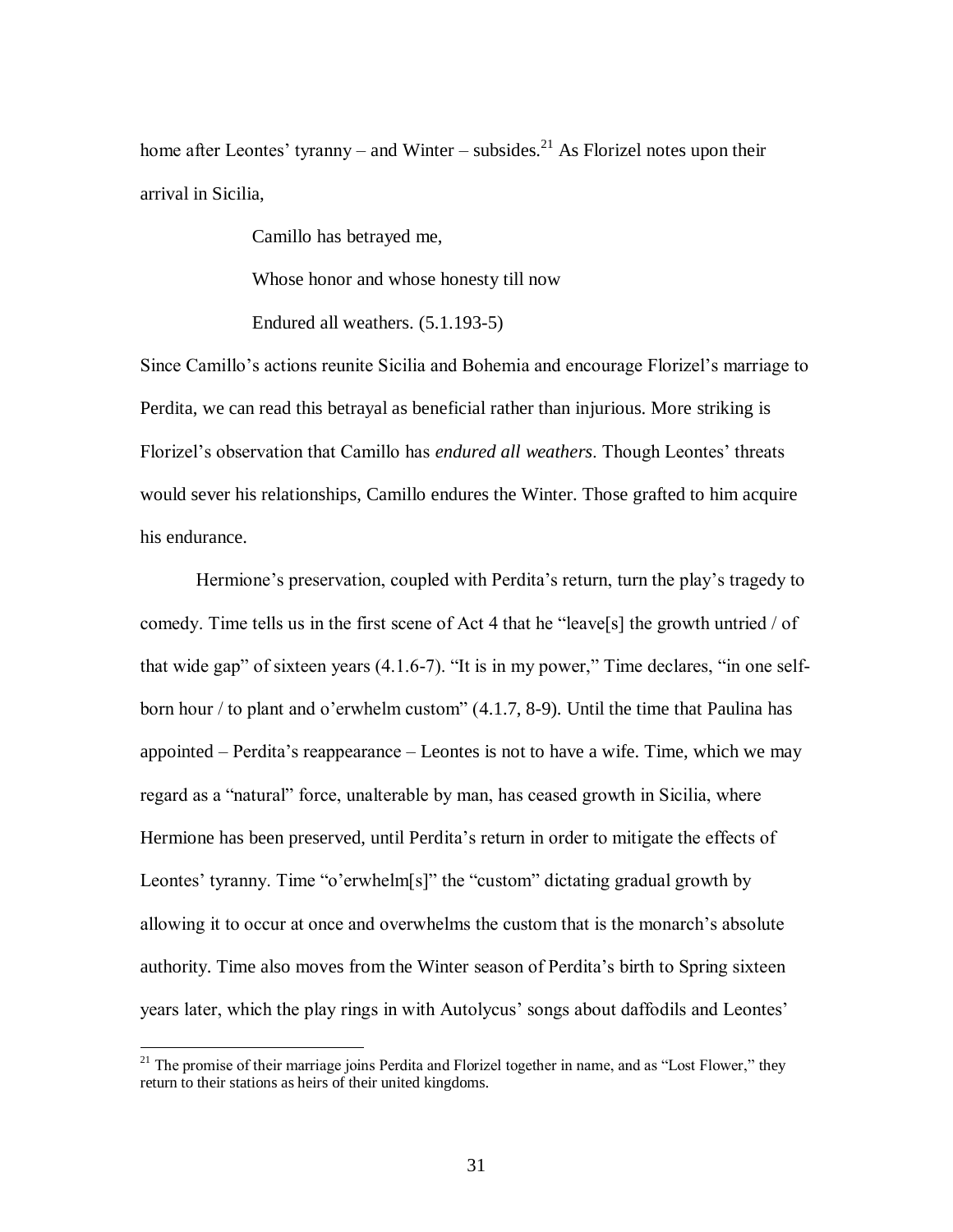assurance that Florizel and Perdita are "Welcome hither, / As is the spring to th' earth" (5.1.151-152). Paulina's art in preserving Hermione shares with Time's actions, restoring her when the play finally arrives at Spring.

In staging Polixenes' debate with Perdita, the play asks us to consider whether Hermione's and Perdita's preservation "mends nature" in restoring to Leontes what he has lost in severing their grafts (4.4.96). Polixenes and Perdita agree that grafting is a natural process. Especially in ruling a kingdom, interdependence is a natural requisite. But Perdita objects to the preservation of gillyvors on the grounds that the process is artificial, like painting her face with cosmetics (4.4.101-103). Perhaps it is the fact that the gillyvors' preservation displaces them from their environments and does not give them the opportunity to withstand conditions, while grafted plants, though reliant on each other, experience seasonal trials. Hermione's and Perdita's preservation interrupts the play's action for sixteen years. Paulina's restriction on Leontes' marriage capabilities, and thus his ability to produce a new heir for Sicilia, prevents healing for individuals and the nation. The damage that Winter does to the earth each season is indisputably "natural." The arrival of Spring should restore this damage, if creating a different landscape than that which has existed previously (bereft of streaked gillyvors).

Still, Perdita is by no means omnipotent, and we need not take her objection as truth. Camillo offers friendship and family to the kings while Paulina manages the eradication of Leontes' tyranny and preserves Hermione from ruin. As wild stock and gentle scion join together for mutual benefit, so do masters in need of support and direction and servants in need of employment and influence. As the gardener preserves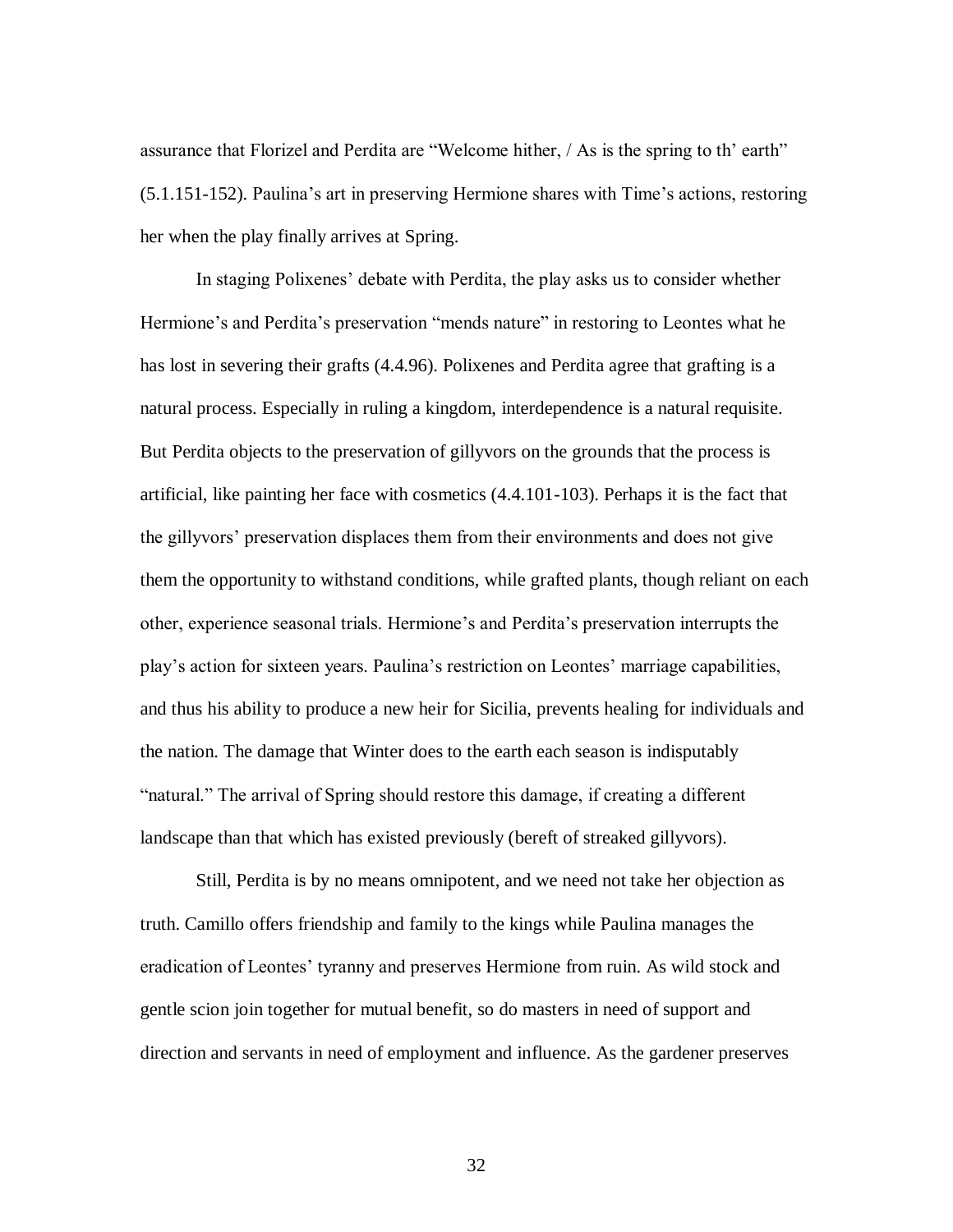the streaked gillyvors as the most valuable plants in the garden, so does Paulina preserve Hermione. The art to which Perdita objects is that which sustains her. That she would not live to condemn the art had the art not saved her invites our critique of her assessment.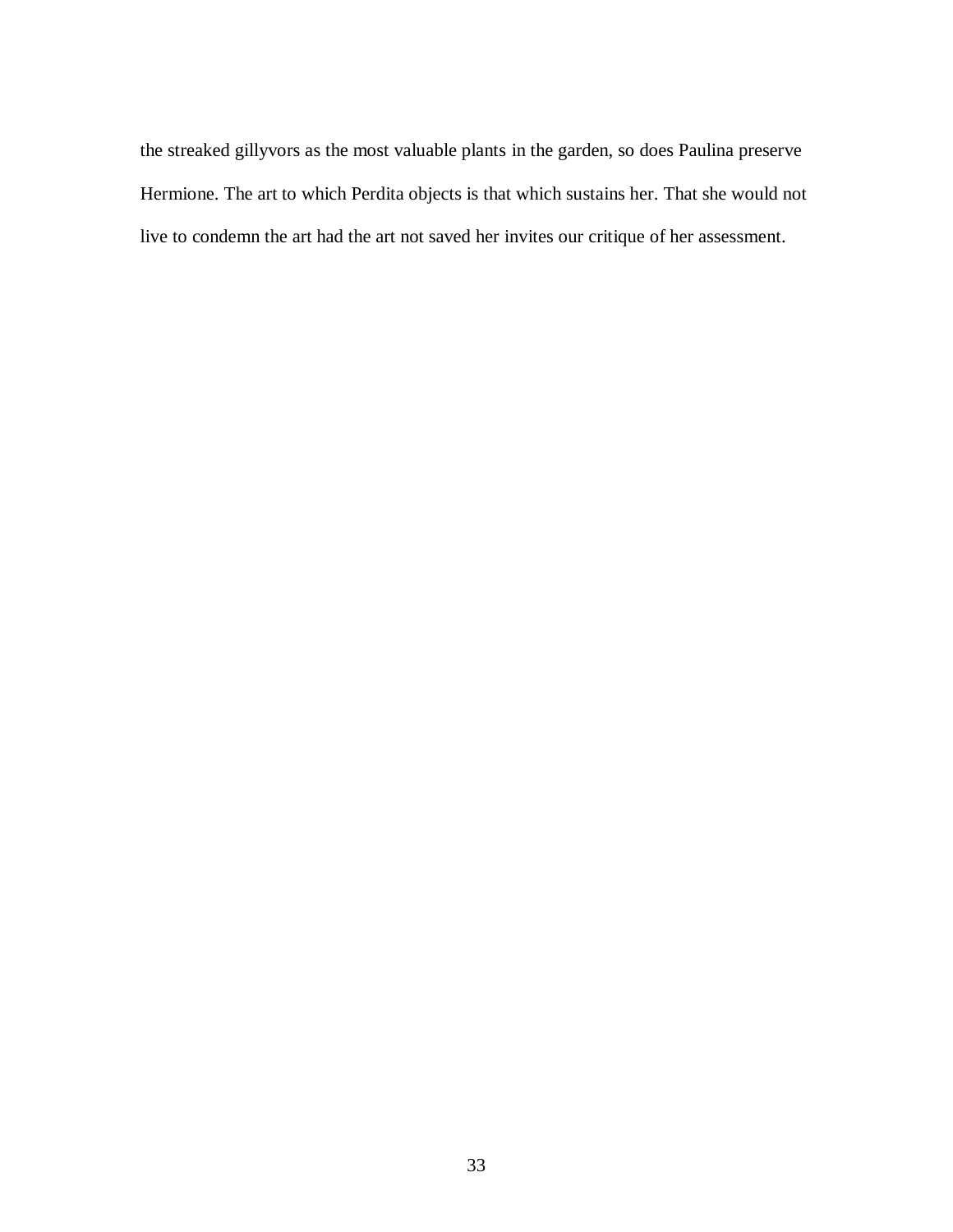### WORKS CITED

- Aristotle. *Politics*. Trans. Benjamin Jowett. Cambridge: MIT, 2009. Web.
- "Bastard." Oxford English Dictionary. 2015. Web. 5 Jan. 2016.
- Bradford, F. C. "Shakespeare and Bacon as Horticultural Prophets." *Modern Language Notes* 48.2 (1933): 108-110. *JSTOR*. Web. 5 Apr. 2015.
- Bushnell, Rebecca. *Green Desire: Imagining the Early Modern Gardens*. Ithaca, NY: Cornell University Press, 2003. Print.

"Dibble." Oxford English Dictionary. 2015. Web. 10 Feb. 2016.

- Donne, John. "The Flea." *The Norton Anthology of English Literature: The Sixteenth Century/ The Early Seventeenth Century*. Ed. Stephen Greenblatt. 9th ed. New York: W. W. Norton and Company, 2012. 1373. Print.
- Ellerbeck, Erin. "'A Bettering of Nature': Grafting and Embryonic Development in *The Duchess of Malfi*." *The Indistinct Human in Renaissance Literature*. Eds. Feerick, Jean E., and Vin Nardizzi. New York: Palgrave Macmillan, 2012. 85-99. Print.
- ---. "Adoption and the Language of Horticulture in *All's Well That Ends Well*." *Studies in English Literature, 1500-1900* 51.2 (2011): 305-326. *Literature Online*. Web. 11 Oct. 2015.
- Erickson, Peter B. "Patriarchal Structures in *The Winter's Tale*." *PMLA* 97.5 (1982): 819- 829. *JSTOR*. Web. 25 Mar. 2015.
- Feerick, Jean. "Botanical Shakespeares: The Racial Logic of Plant Life in *Titus Andronicus*." *South Central Review* 26.1 (2009): 82-102. *LION*. Web. 10 Nov. 2015.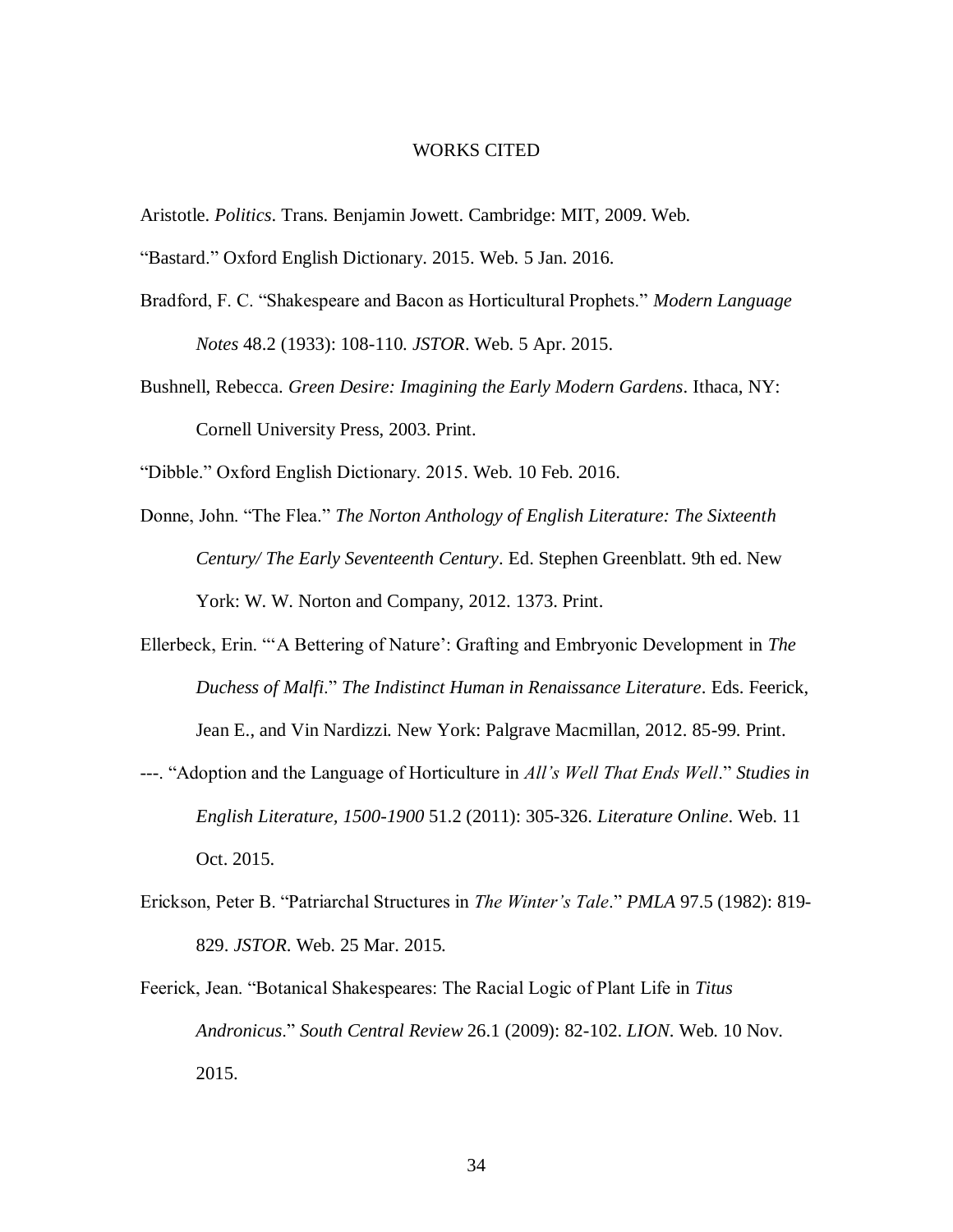- Fudge, Erica. "Calling Creatures by Their True Names: Bacon, the New Science and the Beast in Man." *At the Borders of the Human: Beasts, Bodies and Natural Philosophy in Early Modern Period*. Eds. Erica Fudge, Gilbert Ruth, and Susan Wiseman. 1999. New York: Palgrave Macmillan, 2002. 91-109. Print.
- Hillman, Richard. "The 'Gillyvors' Exchange in *The Winter's Tale*." *English Studies in Canada* 1 (1979): 16-23. Print.
- Lawson, William. *A New Orchard and Garden; with The Country Housewife's Garden*. 1618. Totnes: Prospect, 2003. Print.
- Marx, Leo. "Shakespeare's American Fable." *Ecocriticism: The Essential Reader*. Ed. Ken Hiltner. New York: Routledge, 2015. 3-9. Print.
- Mascall, Leonard. *A Booke of the Arte and Maner How to Plant and Graffe All Sortes of Trees*. 1572. Norwood, N.J.: W. J. Johnson, 1974. Print.
- Munroe, Jennifer. "It's All about the Gillyvors: Engendering Art and Nature in *The Winter's Tale*." *Ecocritical Shakespeare*. Eds. Lynne Bruckner and Dan Brayton. Burlington, VT: Ashgate, 2011. 139-154. Web. 18 Sept. 2015.
- Neely, Carol Thomas. "*The Winter's Tale*: The Triumph of Speech." *Studies in English Literature, 1500-1900* 15.2 (1975): 321-338. *JSTOR*. Web. 24 Mar. 2015.

"Penitent." Oxford English Dictionary. 2015. Web. 17 Feb. 2016.

Rivlin, Elizabeth. "Tragicomic Service: *The Winter's Tale* and *The Tempest*." *The Aesthetics of Service in Early Modern England*. Evanston: Northwestern University Press, 2012. 135-164. Print.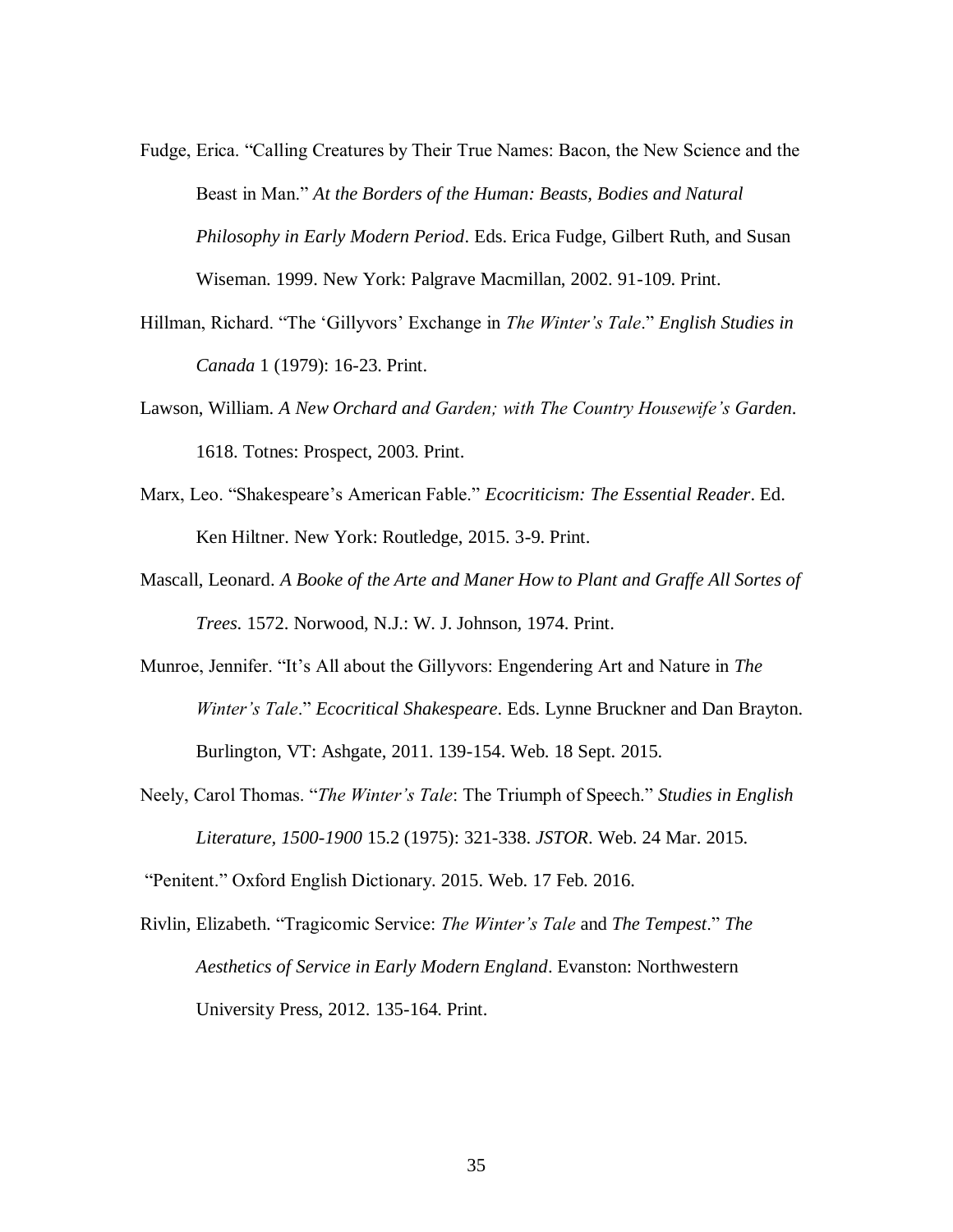- Schalkwyk, David. "'Something More than Man': *The Winter's Tale*." *Shakespeare, Love and Service*. New York: Cambridge University Press, 2008. 263-298. Print.
- Scholl, John William. "The Gardener's Art in *The Winter's Tale*." *Modern Language Notes* 27.6 (1912): 176-178. *JSTOR*. Web. 7 Apr. 2015.

"Service." Oxford English Dictionary. 2015. Web. 8 Nov. 2015.

- Shakespeare, William. *All's Well That Ends Well*. George Mason University, 2016. *Open Source Shakespeare.* Web. 15 Feb. 2016.
- ---. *I Henry IV*. George Mason University, 2016. *Open Source Shakespeare.* Web. 11 Feb. 2016.
- ---. *II Henry VI.* George Mason University, 2016. *Open Source Shakespeare.* Web. 15 Feb. 2016.
- ---. *Henry V.* George Mason University, 2016. *Open Source Shakespeare.* Web. 11 Feb. 2016.
- ---. *The Winter's Tale*. Ed. Frances Dolan. New York: Penguin Books, 1999. Print.
- Stegner, Paul D. "Masculine and Feminine Penitence in *The Winter's Tale*." *Renascence* 66.3 (2014): 189-201. *Academic Search Complete*. Web. 27 Mar. 2015.
- Strier, Richard. *Resistant Structures: Particularity, Radicalism, and Renaissance Texts*. Berkeley: University of California Press, 1995. Print.
- Tigner, Amy L. "*The Winter's Tale*: Gardens and the Marvels of Transformation." *English Literary Renaissance* 36.1 (2006): 114-134. *Academic Search Complete*. Web. 7 Apr. 2015.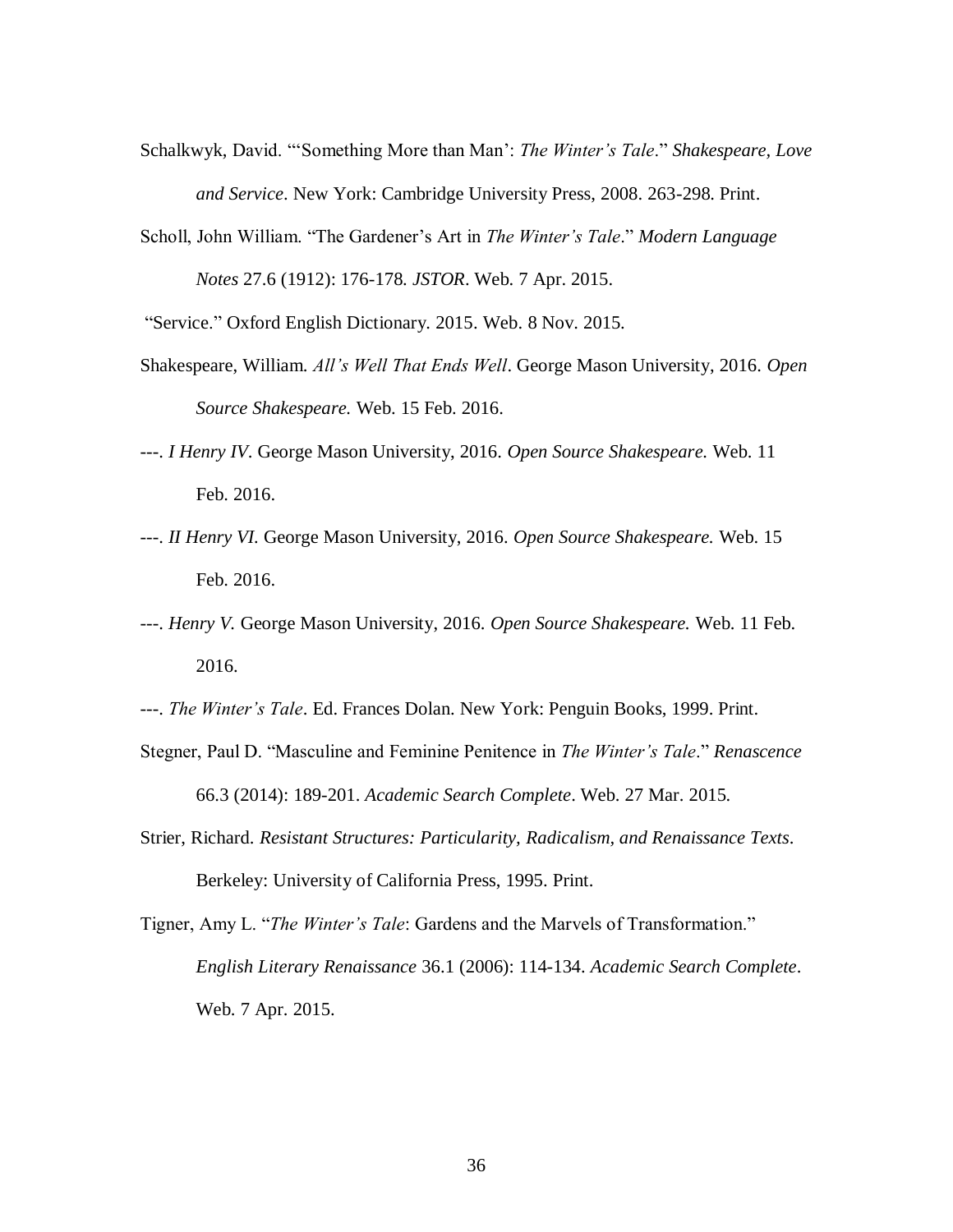Wilson, Miranda. "Bastard Grafts, Crafted Fruits: Shakespeare's Planted Families." *The Indistinct Human in Renaissance Literature*. Eds. Feerick, Jean E., and Vin Nardizzi. New York: Palgrave Macmillan, 2012. 103-117. Print.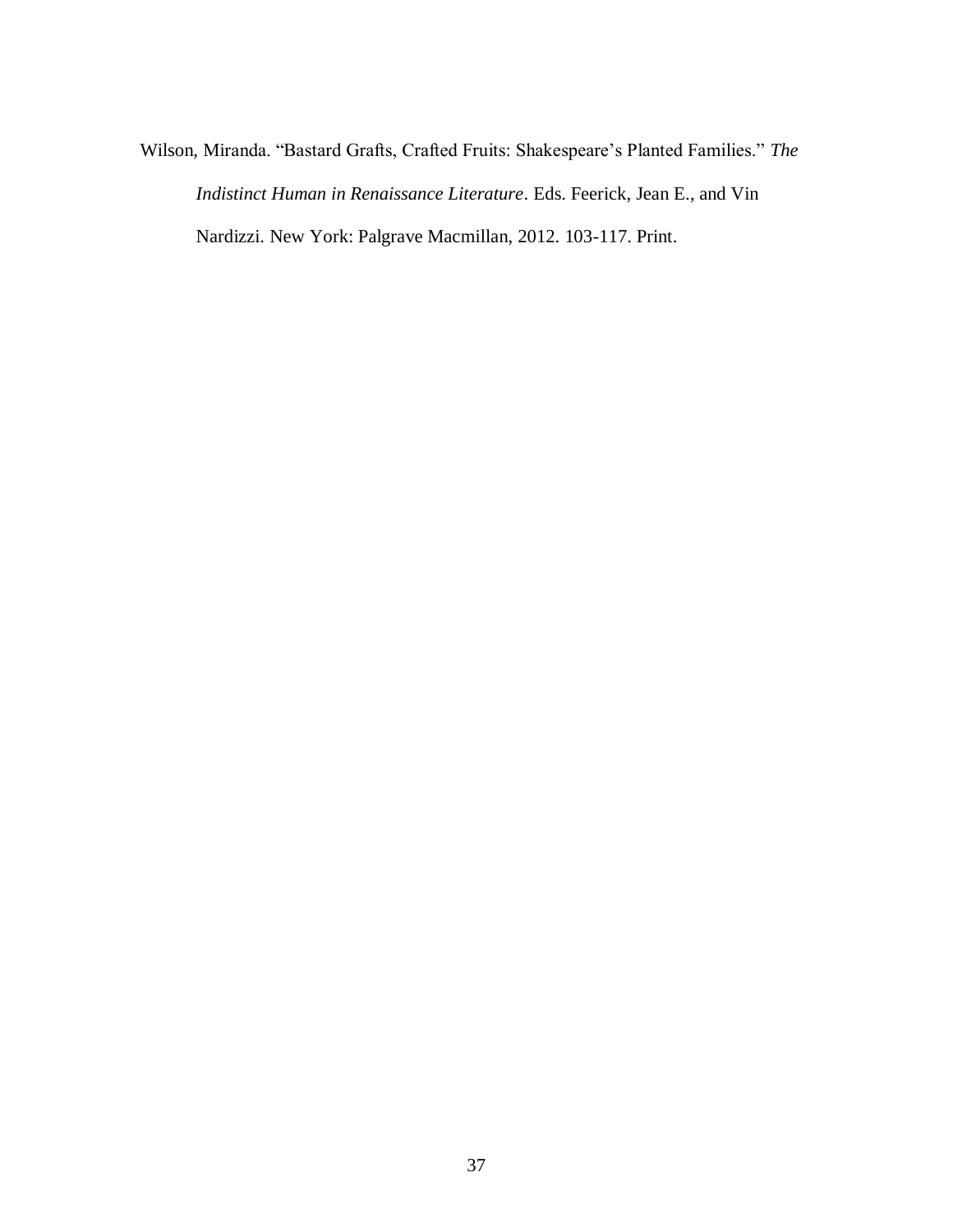#### BIBLIOGRAPHY

- Anderson, Linda. *A Place in the Story: Servants and Service in Shakespeare's Plays*. Newark: University of Delaware Press, 2005. Print.
- Buell, Lawrence. *The Future of Environmental Criticism: Environmental Crisis and Literary Imagination*. Malden, MA: Blackwell Publishing, 2005. Print.
- Burnett, Mark Thornton. *Masters and Servants in English Renaissance Drama and Culture*. New York: St. Martin's Press, 1997. Print.
- Egan, Gabriel. *Green Shakespeare: From Ecopolitics to Ecocriticism*. New York: Routledge, 2006. Print.
- Evett, David. *Discourses of Service in Shakespeare's England*. New York: Palgrave Macmillan, 2005. Print.
- Grieco, Allen J. "The Social Politics of Pre-Linnaean Botanical Classification." *I Tatti Studies in Italian Renaissance*. 4 (1991): 131-149. *JSTOR*. Web. 7 Nov. 2015.
- Healy, Margaret. "Bodily Regimen and Fear of the Beast: 'Plausibility' in Renaissance Domestic Tragedy." *At the Borders of the Human: Beasts, Bodies and Natural Philosophy in Early Modern Period*. Eds. Erica Fudge, Gilbert Ruth, and Susan Wiseman. 1999. New York: Palgrave Macmillan, 2002. 51-73. Print.

Hiltner, Ken, ed. *Ecocriticism: The Essential Reader*. New York: Routledge, 2015. Print.

Nardizzi, Vin. "Shakespeare's Penknife: Grafting and Seedless Generation in the Procreation Sonnets." *Renaissance and Reformation* 32.1 (2009): 83-106. *JSTOR*. Web. 5 Nov. 2015.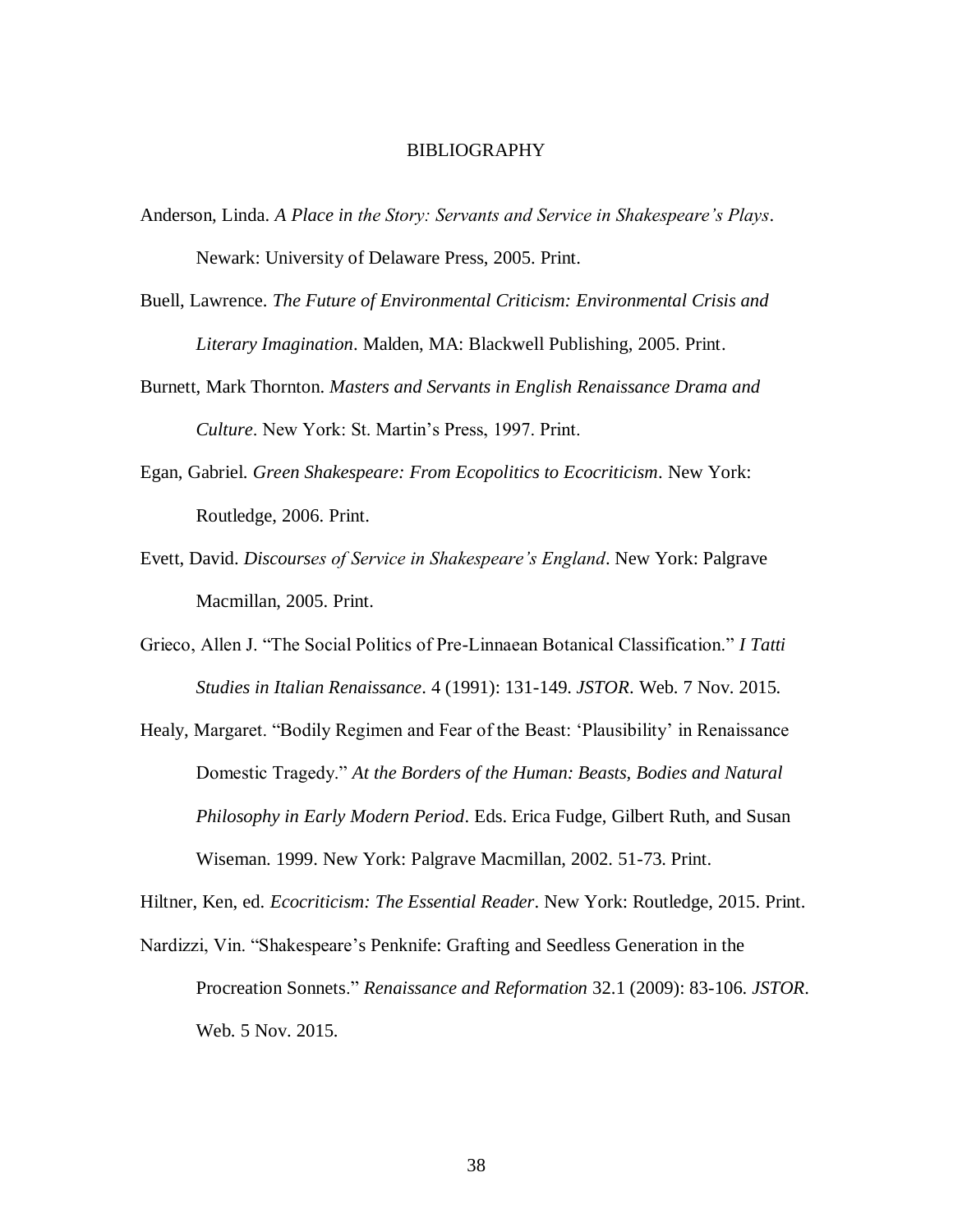- ---. *Wooden Os: Shakespeare's Theatres and England's Trees*. Buffalo, NY: University of Toronto Press, 2013. Print.
- Neill, Michael. "Servant Obedience and Master Sins: Shakespeare and the Bonds of Service." *Putting History to the Question: Power, Politics, and Society in English Renaissance*. New York: Columbia University Press, 2000. 13-48. Print.
- Rivlin, Elizabeth. "Service and Servants in Early Modern English Culture to 1600." *Journal of Early Modern Studies* 4 (2015): 17-41. Web. 2 Sept. 2015.

Shakespeare, William. *As You Like It*. Project Gutenberg, 2011. Web. 25 Sept. 2015.

- Shannon, Laurie. "True Speech and Artificial Bodies in *The Winter's Tale*." *Sovereign Amity: Figures of Friendship in Shakespearean Contexts*. Chicago: University of Chicago Press, 2002. 185-222. Print.
- Stewart, Alan. "Humanity at a Price: Erasmus, Budé, and the Poverty of Philology." *At the Borders of the Human: Beasts, Bodies and Natural Philosophy in Early Modern Period*. Eds. Erica Fudge, Gilbert Ruth, and Susan Wiseman. 1999. New York: Palgrave Macmillan, 2002. 9-25. Print.
- Waage, Frederick O. "Shakespeare Unearth'd." *Interdisciplinary Studies in Literature and Environment* 12.2 (2005): 139-64. Web. 25 Sept. 2015.
- Weil, Judith. *Service and Dependency in Shakespeare's Plays*. New York: Cambridge University Press, 2005. Print.